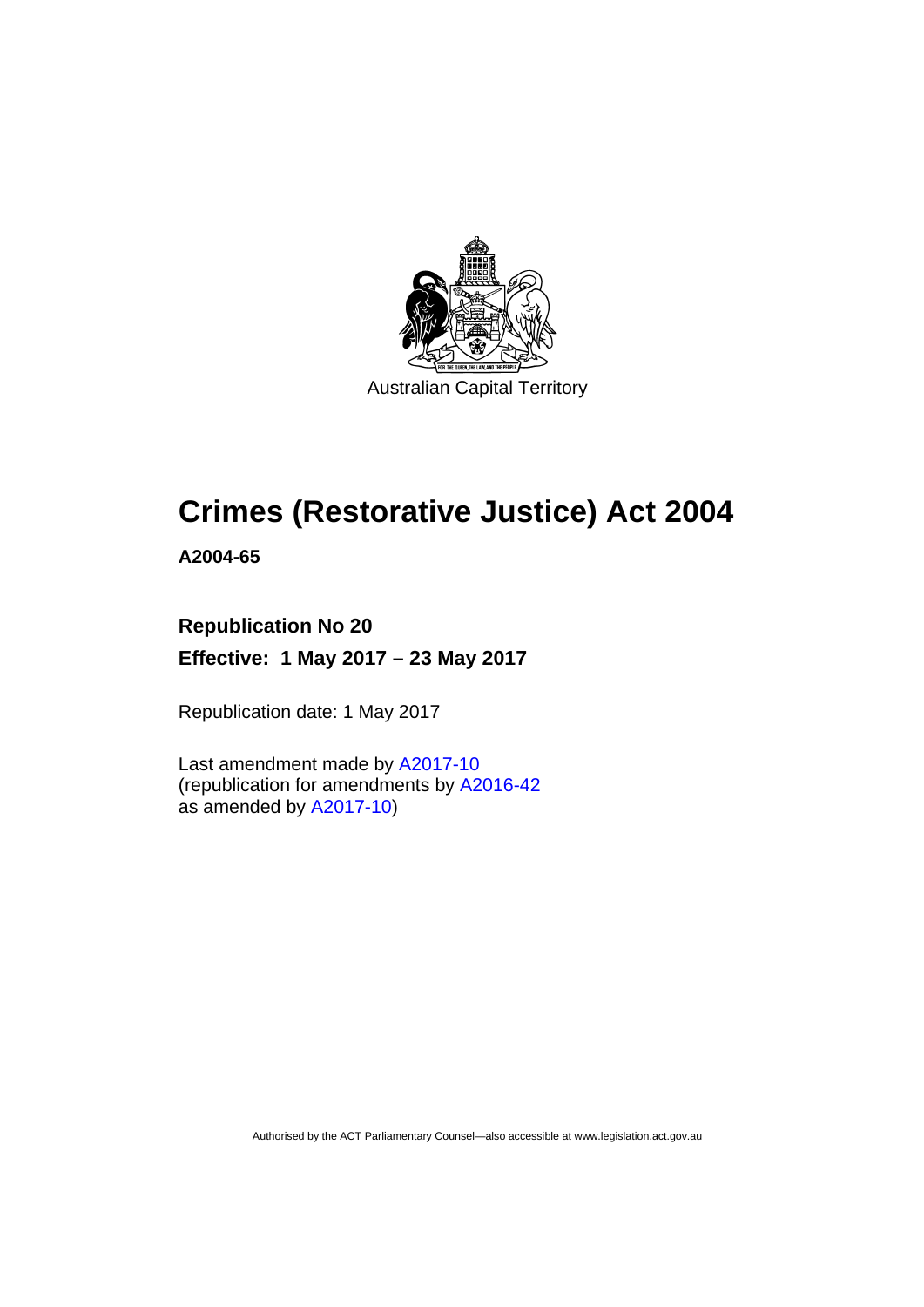### **About this republication**

#### **The republished law**

This is a republication of the *Crimes (Restorative Justice) Act 2004* (including any amendment made under the *[Legislation Act 2001](http://www.legislation.act.gov.au/a/2001-14)*, part 11.3 (Editorial changes)) as in force on 1 May 2017*.*  It also includes any commencement, amendment, repeal or expiry affecting this republished law to 1 May 2017.

The legislation history and amendment history of the republished law are set out in endnotes 3 and 4.

#### **Kinds of republications**

The Parliamentary Counsel's Office prepares 2 kinds of republications of ACT laws (see the ACT legislation register at [www.legislation.act.gov.au](http://www.legislation.act.gov.au/)):

- authorised republications to which the *[Legislation Act 2001](http://www.legislation.act.gov.au/a/2001-14)* applies
- unauthorised republications.

The status of this republication appears on the bottom of each page.

#### **Editorial changes**

The *[Legislation Act 2001](http://www.legislation.act.gov.au/a/2001-14)*, part 11.3 authorises the Parliamentary Counsel to make editorial amendments and other changes of a formal nature when preparing a law for republication. Editorial changes do not change the effect of the law, but have effect as if they had been made by an Act commencing on the republication date (see *[Legislation Act 2001](http://www.legislation.act.gov.au/a/2001-14)*, s 115 and s 117). The changes are made if the Parliamentary Counsel considers they are desirable to bring the law into line, or more closely into line, with current legislative drafting practice.

This republication does not include amendments made under part 11.3 (see endnote 1).

#### **Uncommenced provisions and amendments**

If a provision of the republished law has not commenced, the symbol  $\mathbf{U}$  appears immediately before the provision heading. Any uncommenced amendments that affect this republished law are accessible on the ACT legislation register [\(www.legislation.act.gov.au\)](http://www.legislation.act.gov.au/). For more information, see the home page for this law on the register.

#### **Modifications**

If a provision of the republished law is affected by a current modification, the symbol  $\mathbf{M}$ appears immediately before the provision heading. The text of the modifying provision appears in the endnotes. For the legal status of modifications, see the *[Legislation Act 2001](http://www.legislation.act.gov.au/a/2001-14)*, section 95.

#### **Penalties**

At the republication date, the value of a penalty unit for an offence against this law is \$150 for an individual and \$750 for a corporation (see *[Legislation Act 2001](http://www.legislation.act.gov.au/a/2001-14)*, s 133).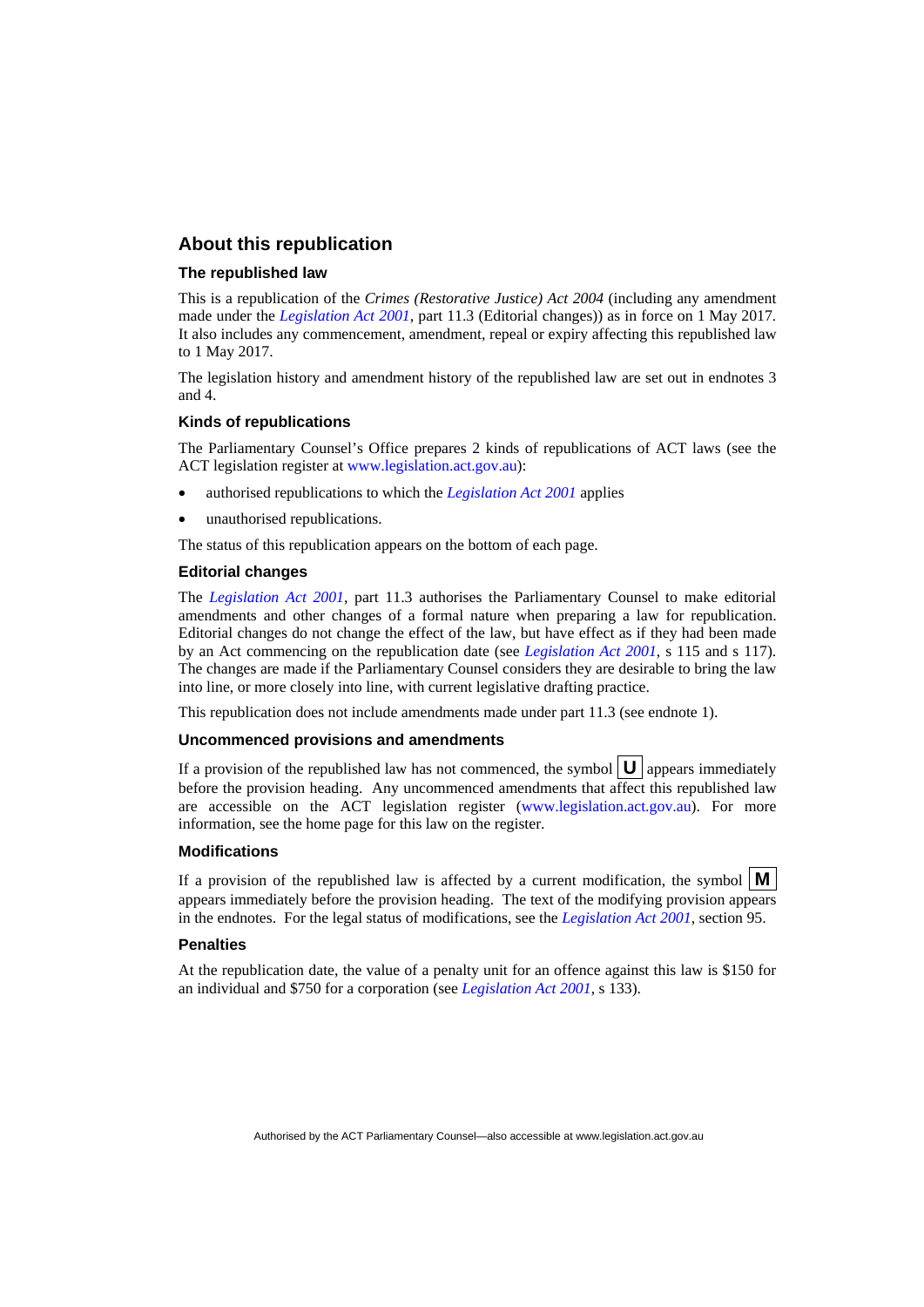

# **Crimes (Restorative Justice) Act 2004**

## **Contents**

|                             |                                                       | Page       |  |
|-----------------------------|-------------------------------------------------------|------------|--|
| Part 1                      | <b>Preliminary</b>                                    |            |  |
| 1                           | Name of Act                                           | 2          |  |
| 3                           | Dictionary                                            | 2          |  |
| 4                           | <b>Notes</b>                                          | 2          |  |
| 5                           | Offences against Act-application of Criminal Code etc | 3          |  |
| Part 2                      | <b>Underlying principles</b>                          |            |  |
| 6                           | Objects of Act                                        | 4          |  |
| 7                           | Application of restorative justice                    | 4          |  |
| 8                           | When restorative justice is available                 | 5          |  |
| 9                           | No obligation to participate                          |            |  |
| Part 3                      | <b>Key concepts</b>                                   |            |  |
| 10                          | Definitions-restorative justice                       |            |  |
| 11                          | Definitions-child victim, parent and victim           | 8          |  |
| R <sub>20</sub><br>01/05/17 | Crimes (Restorative Justice) Act 2004                 | contents 1 |  |
|                             | Effective: 01/05/17-23/05/17                          |            |  |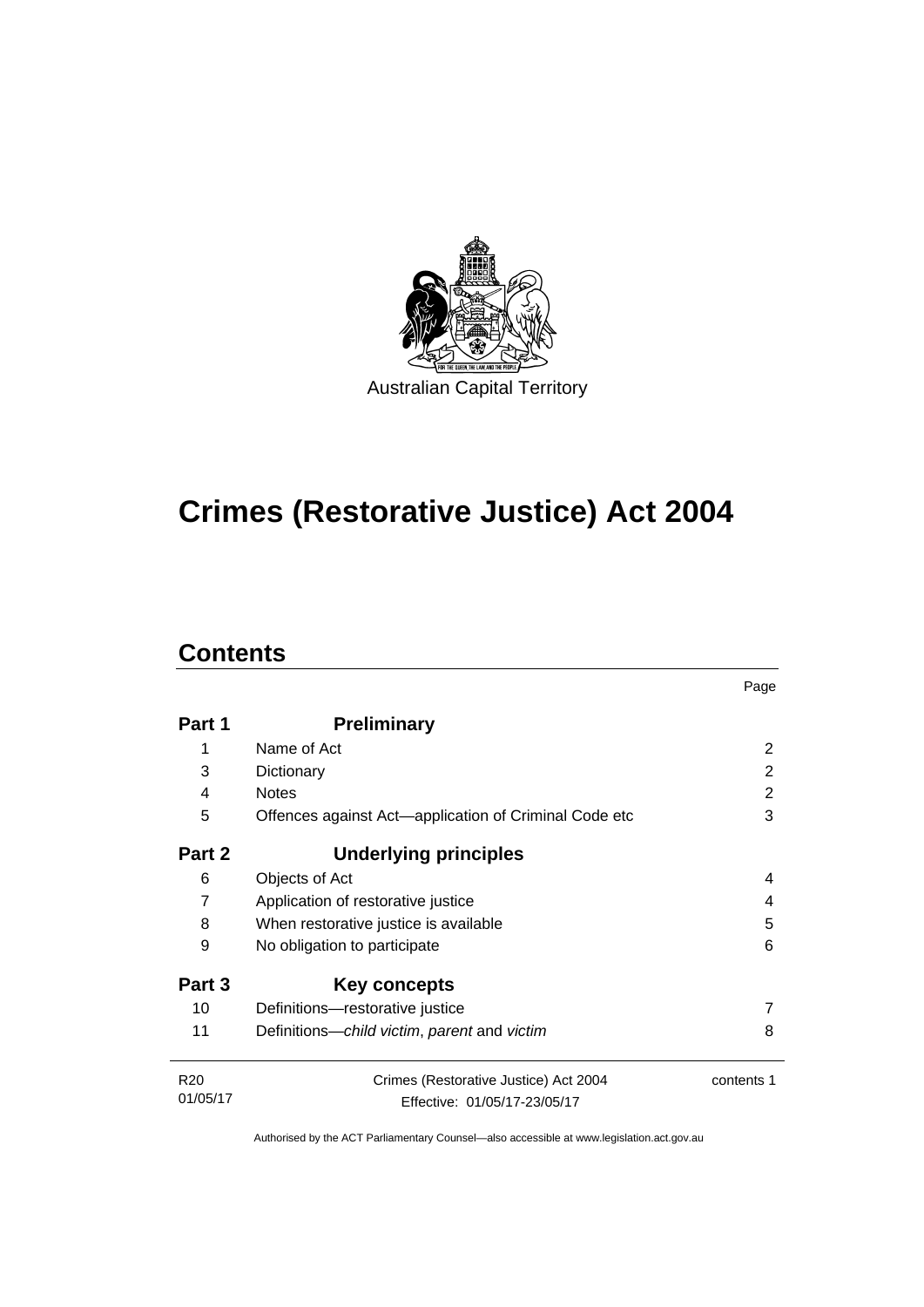| 12                  | Definitions-offences and offenders                                                        | Page<br>8       |
|---------------------|-------------------------------------------------------------------------------------------|-----------------|
| 13                  | Definition-sentence-related order                                                         | 10              |
| Part 4              | <b>Application of Act</b>                                                                 |                 |
| 14                  | Application of Act-less serious offences                                                  | 12              |
| 15                  | Application of Act-serious offences                                                       | 12              |
| 16                  | Application of Act-family violence offences and sexual offences                           | 13              |
| Part 5              | <b>Eligibility for restorative justice</b>                                                |                 |
| 17                  | Eligible victims                                                                          | 15              |
| 18                  | Eligible parents                                                                          | 16              |
| 19                  | Eligible offenders                                                                        | 16              |
| 20                  | Accepting responsibility for offences                                                     | 17              |
| Part 6              | Referral for restorative justice                                                          |                 |
| <b>Division 6.1</b> | Preliminary                                                                               |                 |
| 21                  | Definitions-referral                                                                      | 18              |
| <b>Division 6.2</b> | General                                                                                   |                 |
| 22                  | Referring entities                                                                        | 18              |
| 23                  | Referral-procedure                                                                        | 22              |
| 24                  | Referral power                                                                            | 22              |
| 25                  | Explanation of restorative justice                                                        | 23              |
| 26                  | Referral by DPP-less serious family violence offences and less<br>serious sexual offences | 24              |
| <b>Division 6.3</b> | <b>Referral by courts</b>                                                                 |                 |
| 27                  | Referral during court proceeding                                                          | 25              |
| 28                  | Court referral orders-reports                                                             | 27              |
| Part 7              | <b>Suitability for restorative justice</b>                                                |                 |
| 29                  | Meaning of personal characteristics for pt 7                                              | 29              |
| 30                  | Suitability-eligibility requirement                                                       | 29              |
| 31                  | Finding of eligibility by referring entity                                                | 29              |
| 32                  | Suitability-decision                                                                      | 30              |
| 32A                 | Explanation of restorative justice-before consent                                         | 30              |
| 33                  | Suitability-general considerations                                                        | 31              |
| contents 2          | Crimes (Restorative Justice) Act 2004                                                     | R <sub>20</sub> |
|                     | Effective: 01/05/17-23/05/17                                                              | 01/05/17        |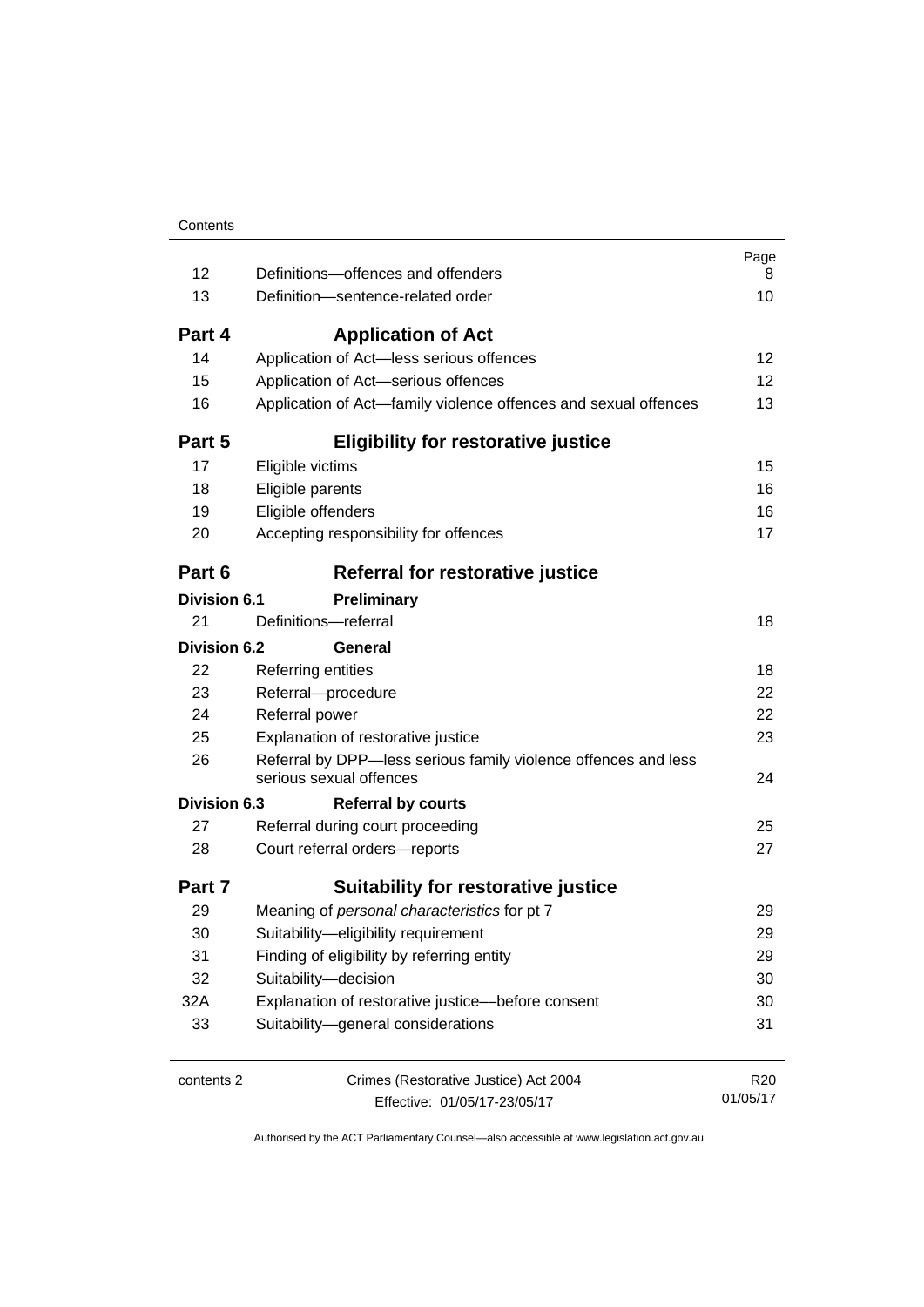| 34                          | Suitability-victims                                                   | Page<br>33 |  |
|-----------------------------|-----------------------------------------------------------------------|------------|--|
| 35                          | Suitability-eligible parents                                          | 33         |  |
| 36                          | Suitability-offenders                                                 | 34         |  |
| Part 8                      | Restorative justice conferences and<br>agreements                     |            |  |
| <b>Division 8.1</b>         | General                                                               |            |  |
| 37                          | Definitions-pt 8                                                      | 35         |  |
| 38                          | Meaning of referring entity-pt 8                                      | 35         |  |
| 39                          | Decision to call conference                                           | 35         |  |
| <b>Division 8.2</b>         | <b>Convenors</b>                                                      |            |  |
| 40                          | Appointment of convenors                                              | 36         |  |
| 41                          | What a convenor does                                                  | 37         |  |
| <b>Division 8.3</b>         | <b>Conduct of conference</b>                                          |            |  |
| 42                          | Required participants                                                 | 38         |  |
| 43                          | Substitute participants                                               | 38         |  |
| 44                          | Invited participants                                                  |            |  |
| 45                          | <b>Explanation for participants</b>                                   |            |  |
| 46                          | Form of conference                                                    |            |  |
| 47                          | Discontinuance of restorative justice                                 |            |  |
| 48                          | Report to referring entity about outcome                              | 42         |  |
| <b>Division 8.4</b>         | <b>Restorative justice agreements</b>                                 |            |  |
| 49                          | Application-div 8.4                                                   | 43         |  |
| 50                          | Agreement as object of conference                                     | 43         |  |
| 51                          | Nature of agreement                                                   | 43         |  |
| 52                          | Form of agreement                                                     | 44         |  |
| 53                          | Explanation of effect of agreement                                    | 45         |  |
| 54                          | Notice of agreement                                                   | 46         |  |
| 55                          | Amendment of agreement                                                | 46         |  |
| Division 8.5                | Monitoring compliance with restorative justice<br>agreements          |            |  |
| 56                          | Application-div 8.5                                                   | 48         |  |
| 57                          | Monitoring compliance-director-general (restorative justice)          | 48         |  |
| 58                          | Monitoring compliance-referring entities                              | 49         |  |
| R <sub>20</sub><br>01/05/17 | Crimes (Restorative Justice) Act 2004<br>Effective: 01/05/17-23/05/17 | contents 3 |  |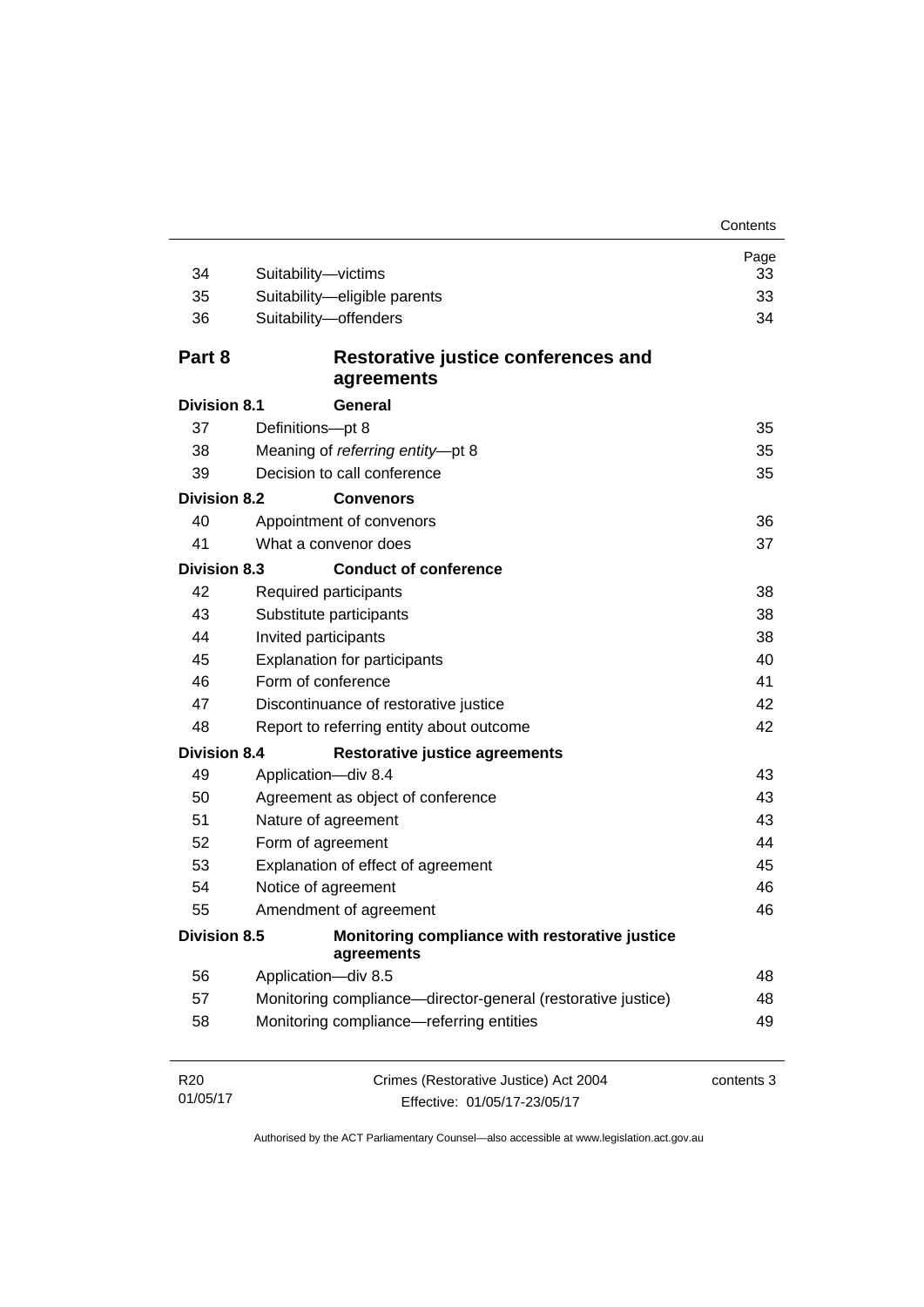| Contents |
|----------|
|----------|

| <b>Division 8.6</b> | Evidence of statements made at conferences          | Page |  |
|---------------------|-----------------------------------------------------|------|--|
| 59                  | Evidence of offences                                | 50   |  |
|                     | Evidence of future offences                         |      |  |
| 60                  |                                                     | 51   |  |
| Part 9              | <b>Administration</b>                               |      |  |
| <b>Division 9.1</b> | <b>General administration</b>                       |      |  |
| 61                  | Restorative justice guidelines                      | 52   |  |
| 62                  | Police participation in restorative justice         | 52   |  |
| 63                  | Information sharing                                 |      |  |
| 64                  | Secrecy                                             | 53   |  |
| 65                  | Secrecy about information acquired under other Acts | 55   |  |
| 66                  | Protection from liability                           | 56   |  |
| <b>Division 9.2</b> | <b>Reporting and records</b>                        |      |  |
| 67                  | Meaning of referring entity-div 9.2                 | 56   |  |
| 68                  | Quarterly reporting by director-general<br>56       |      |  |
| 69                  | Record-keeping by referring entities<br>58          |      |  |
| 70                  | 58<br>Record-keeping by director-general            |      |  |
| 71                  | Restorative justice database                        |      |  |
| Part 10             | <b>Miscellaneous</b>                                |      |  |
| 72                  | Exercise of functions by director-general           | 60   |  |
| 73                  | Approved forms                                      | 61   |  |
| 74                  | Regulation-making power                             | 61   |  |
|                     |                                                     |      |  |
| <b>Dictionary</b>   |                                                     | 62   |  |
|                     |                                                     |      |  |
| <b>Endnotes</b>     |                                                     |      |  |
| 1                   | About the endnotes                                  | 65   |  |
| $\overline{2}$      | Abbreviation key                                    | 65   |  |
| 3                   | Legislation history                                 | 66   |  |
| 4                   | Amendment history                                   | 70   |  |
| 5                   | Earlier republications<br>75                        |      |  |

| contents 4 | Crimes (Restorative Justice) Act 2004 |          |  |
|------------|---------------------------------------|----------|--|
|            | Effective: 01/05/17-23/05/17          | 01/05/17 |  |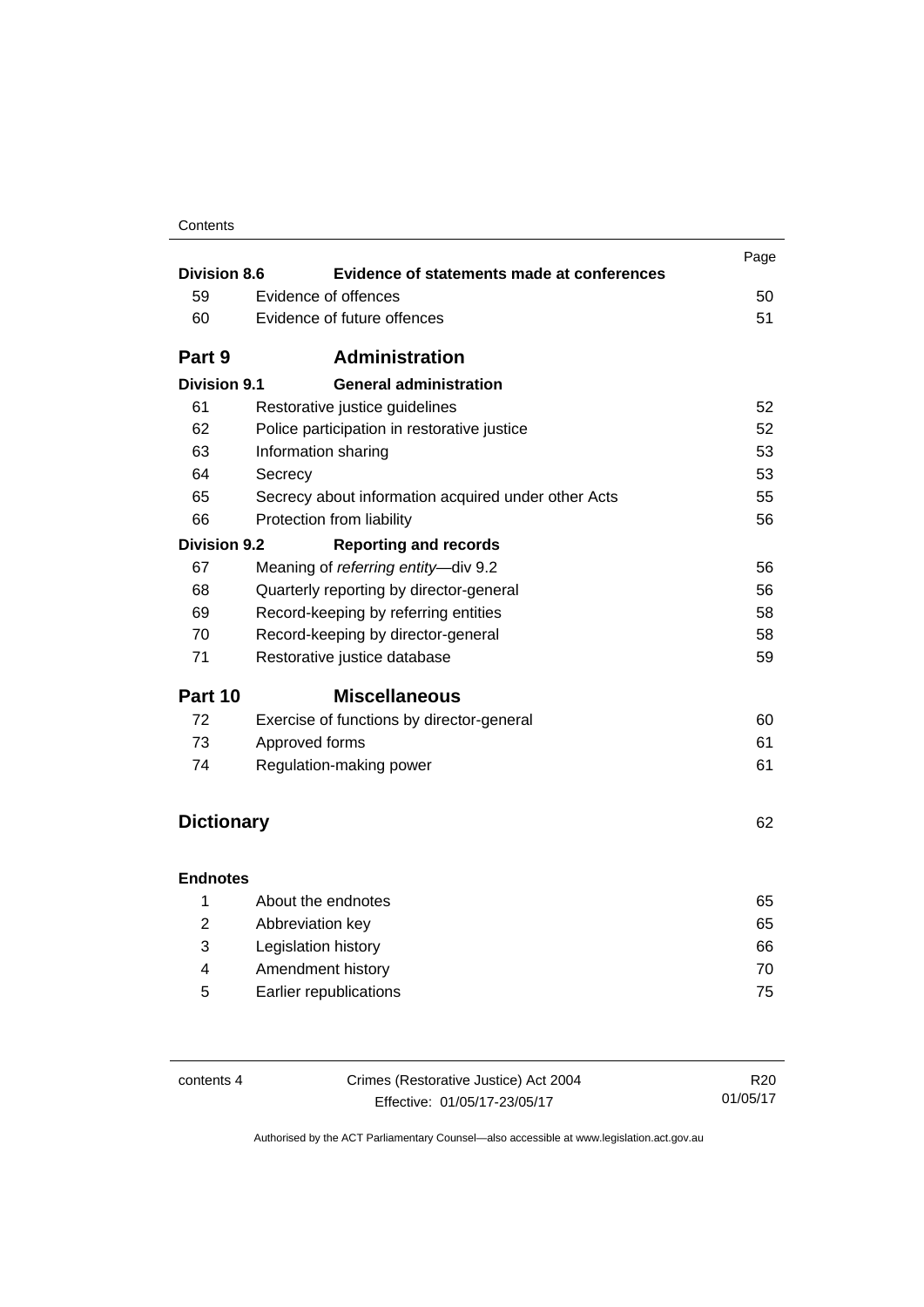

# **Crimes (Restorative Justice) Act 2004**

An Act to provide a process of restorative justice for victims, offenders and the community, and for other purposes

R20 01/05/17

l

Crimes (Restorative Justice) Act 2004 Effective: 01/05/17-23/05/17

page 1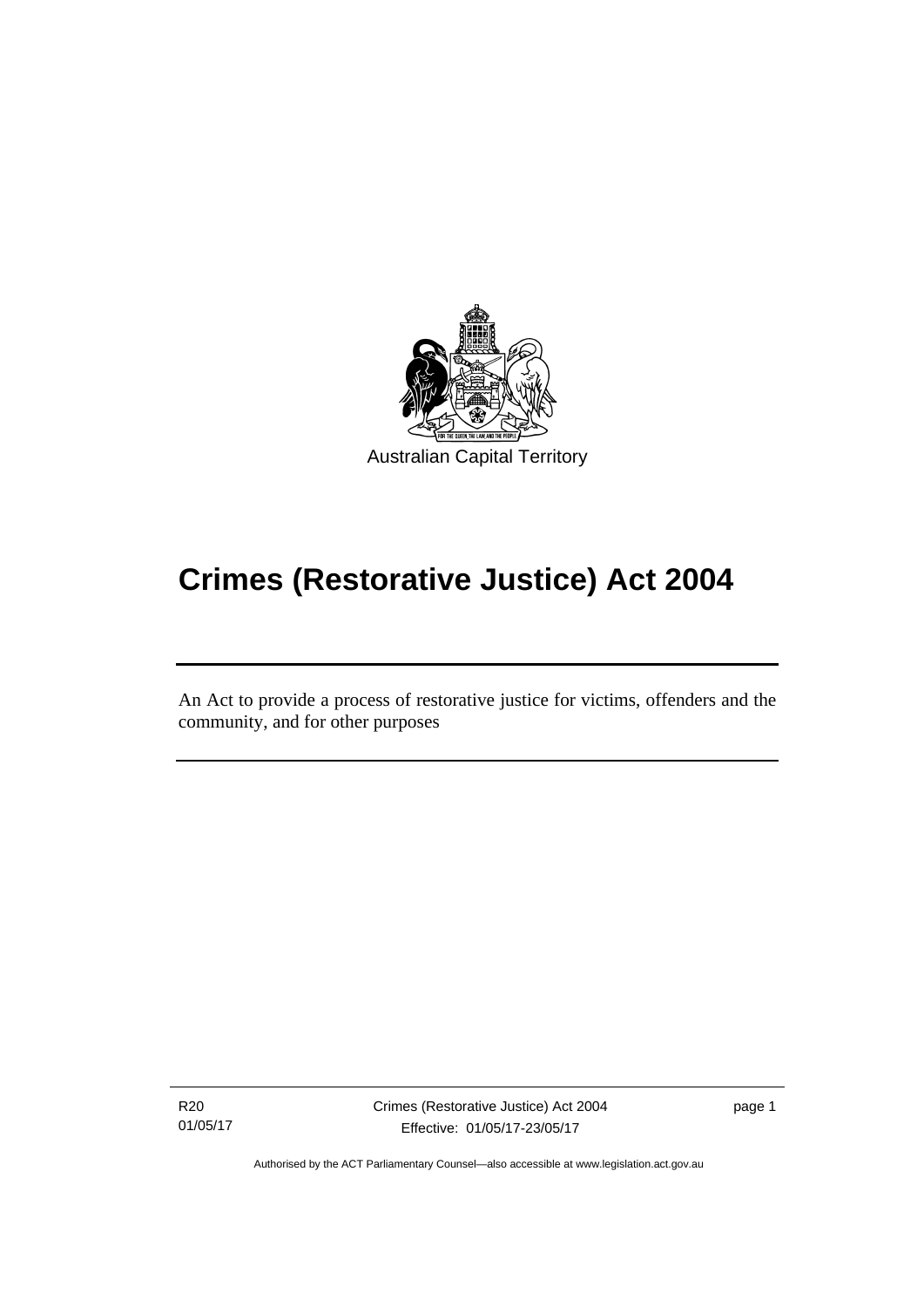#### Part 1 **Preliminary**

Section 1

## <span id="page-7-0"></span>**Part 1** Preliminary

## <span id="page-7-1"></span>**1 Name of Act**

This Act is the *Crimes (Restorative Justice) Act 2004*.

## <span id="page-7-2"></span>**3 Dictionary**

The dictionary at the end of this Act is part of this Act.

*Note 1* The dictionary at the end of this Act defines certain terms used in this Act, and includes references (*signpost definitions*) to other terms defined elsewhere in this Act.

> For example, the signpost definition '*adult offender*—see section 12.' means that the term 'adult offender' is defined in s 12.

*Note 2* A definition in the dictionary (including a signpost definition) applies to the entire Act unless the definition, or another provision of the Act, provides otherwise or the contrary intention otherwise appears (see [Legislation Act,](http://www.legislation.act.gov.au/a/2001-14) s  $155$  and s  $156$  (1)).

### <span id="page-7-3"></span>**4 Notes**

A note included in this Act is explanatory and is not part of this Act.

*Note* See [Legislation Act,](http://www.legislation.act.gov.au/a/2001-14) s 127 (1), (4) and (5) for the legal status of notes.

Authorised by the ACT Parliamentary Counsel—also accessible at www.legislation.act.gov.au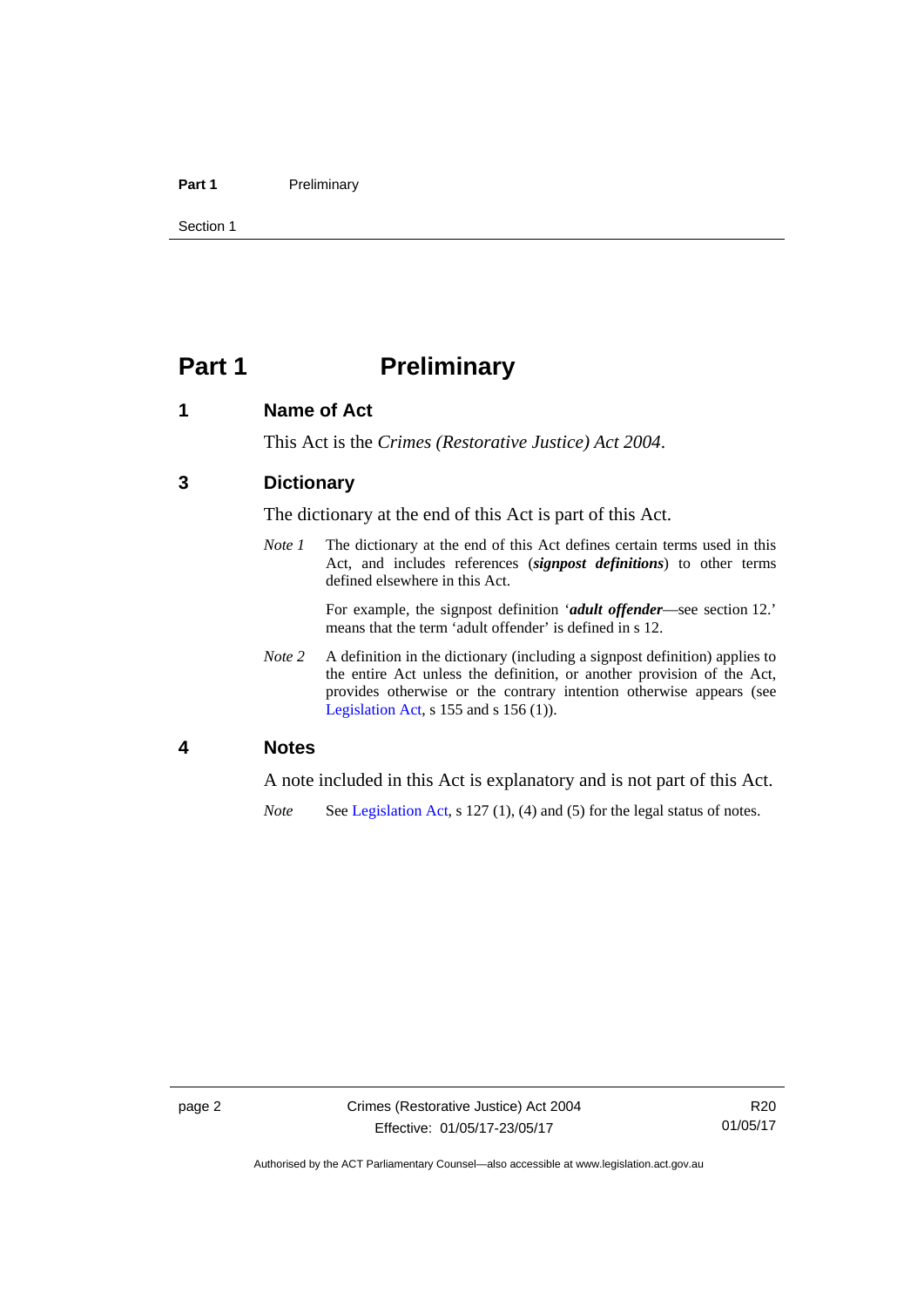## <span id="page-8-0"></span>**5 Offences against Act—application of Criminal Code etc**

Other legislation applies in relation to offences against this Act.

#### *Note 1 Criminal Code* The [Criminal Code](http://www.legislation.act.gov.au/a/2002-51), ch 2 applies to all offences against this Act (see Code, pt 2.1). The chapter sets out the general principles of criminal responsibility (including burdens of proof and general defences), and defines terms used for offences to which the Code applies (eg *conduct*, *intention*, *recklessness* and *strict liability*).

*Note 2 Penalty units* 

The [Legislation Act](http://www.legislation.act.gov.au/a/2001-14), s 133 deals with the meaning of offence penalties that are expressed in penalty units.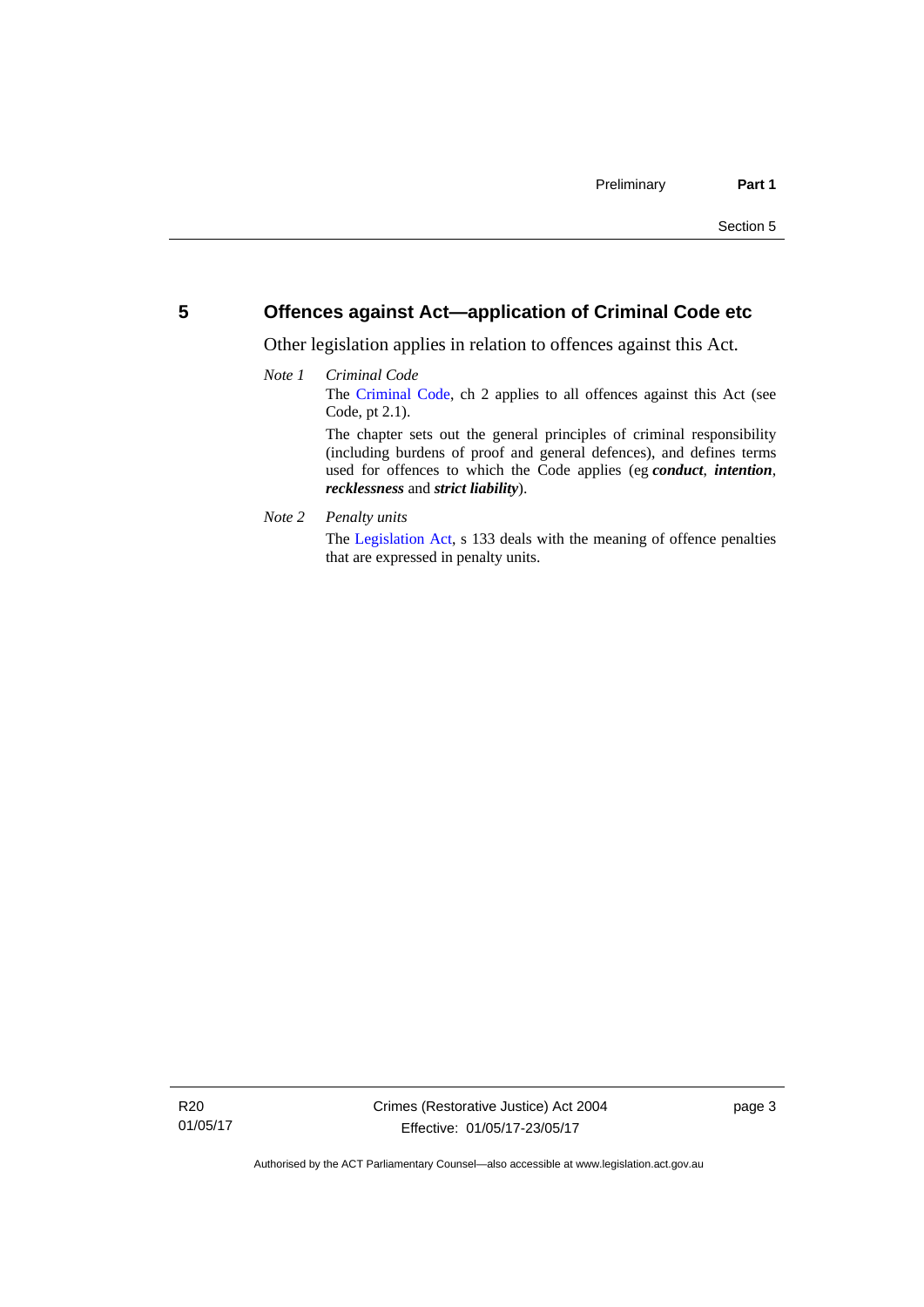#### **Part 2** Underlying principles

Section 6

## <span id="page-9-0"></span>**Part 2 Underlying principles**

## <span id="page-9-1"></span>**6 Objects of Act**

The objects of this Act are as follows:

- (a) to enhance the rights of victims of offences by providing restorative justice as a way of empowering victims to make decisions about how to repair the harm done by offences;
- (b) to set up a system of restorative justice that brings together victims, offenders and their personal supporters in a carefully managed, safe environment;
- (c) to ensure that the interests of victims of offences are given high priority in the administration of restorative justice under this Act;
- (d) to enable access to restorative justice at every stage of the criminal justice process without substituting for the criminal justice system or changing the normal process of criminal justice:
- (e) to enable agencies that have a role in the criminal justice system to refer offences for restorative justice.
- *Note Offence* includes an offence that is alleged to have been committed, but has not yet been tried in court, or proven (see s 12).

## <span id="page-9-2"></span>**7 Application of restorative justice**

- (1) In deciding how to deal with an offence, a referring entity may consider whether it is appropriate to refer the offence for restorative justice before considering other action.
	- *Note Referring entities* are listed at table 22. They represent the agencies responsible for the various stages of the criminal justice process in relation to an offence.

Authorised by the ACT Parliamentary Counsel—also accessible at www.legislation.act.gov.au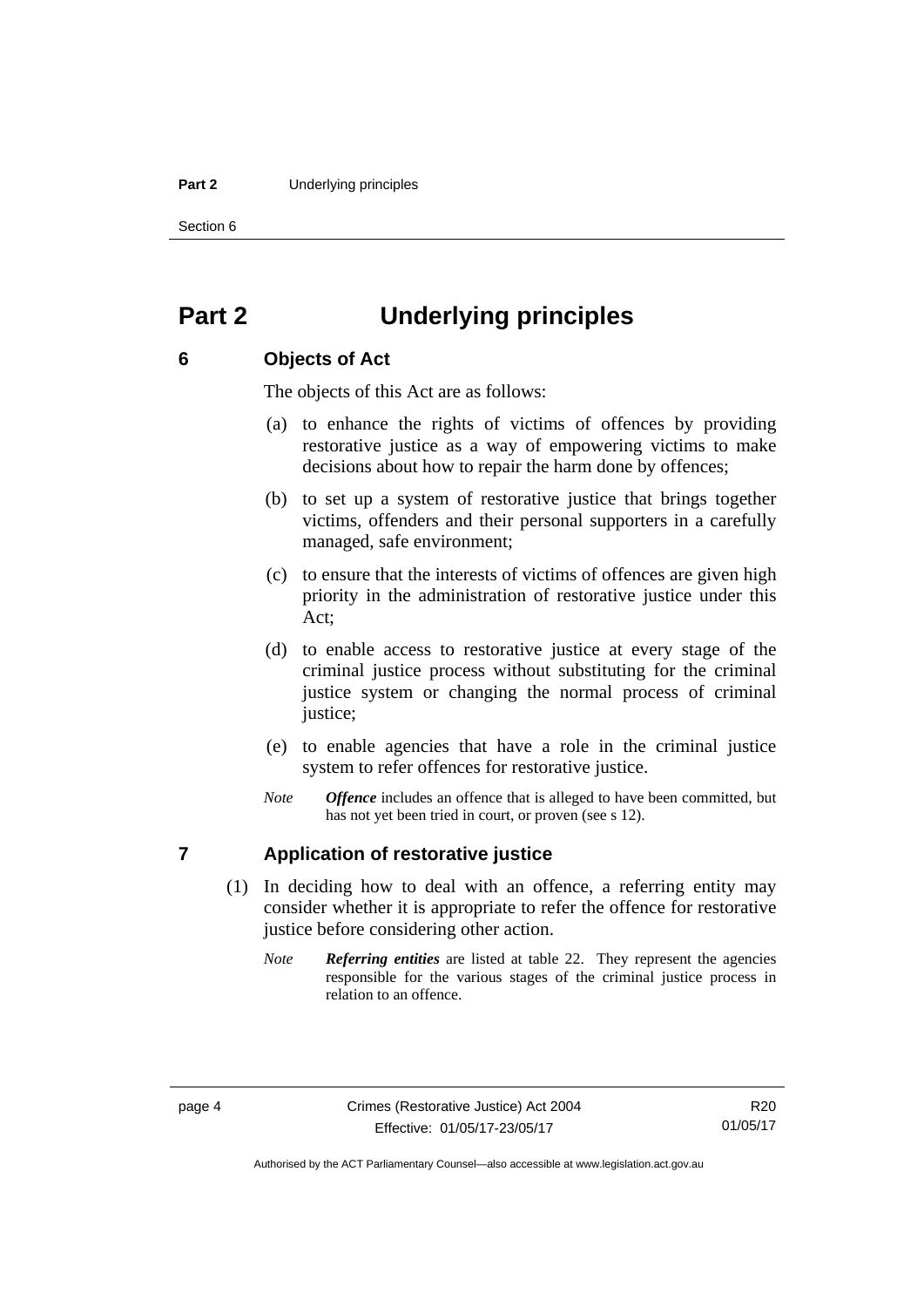(2) However, if an offence is referred for restorative justice, the referral is to have no effect on any other action or proposed action in relation to the offence or the offender by the referring entity.

#### **Example**

Sían is arrested and charged with an offence. The chief police officer refers the offence for restorative justice. The referral of the offence does not prevent Sían being required to attend court to answer the charge.

*Note* An example is part of the Act, is not exhaustive and may extend, but does not limit, the meaning of the provision in which it appears (see [Legislation Act,](http://www.legislation.act.gov.au/a/2001-14) s 126 and s 132).

#### <span id="page-10-0"></span>**8 When restorative justice is available**

Restorative justice is available for an offence if all of the following requirements are satisfied:

- (a) there is an eligible victim or eligible parent in relation to the offence;
- (b) the offender is an eligible offender;
- (c) the offence is referred for restorative justice by a referring entity;
- (d) the director-general decides that restorative justice is suitable for the offence.
- *Note 1* Victims, parents and offenders are *eligible* for restorative justice if they qualify under part 5.
- *Note 2* The director-general may only decide that restorative justice is *suitable*  for an offence according to the requirements of pt 7 (see s 10, def).
- *Note 3* The restorative justice process is provided for by this Act as follows:
	- pt 5 (Eligibility for restorative justice) deals with eligibility of victims (or their parents) and offenders for restorative justice
	- pt 6 (Referral for restorative justice) deals with the referral of offences for restorative justice
	- pt 7 (Suitability for restorative justice) deals with the suitability of restorative justice for an offence.

page 5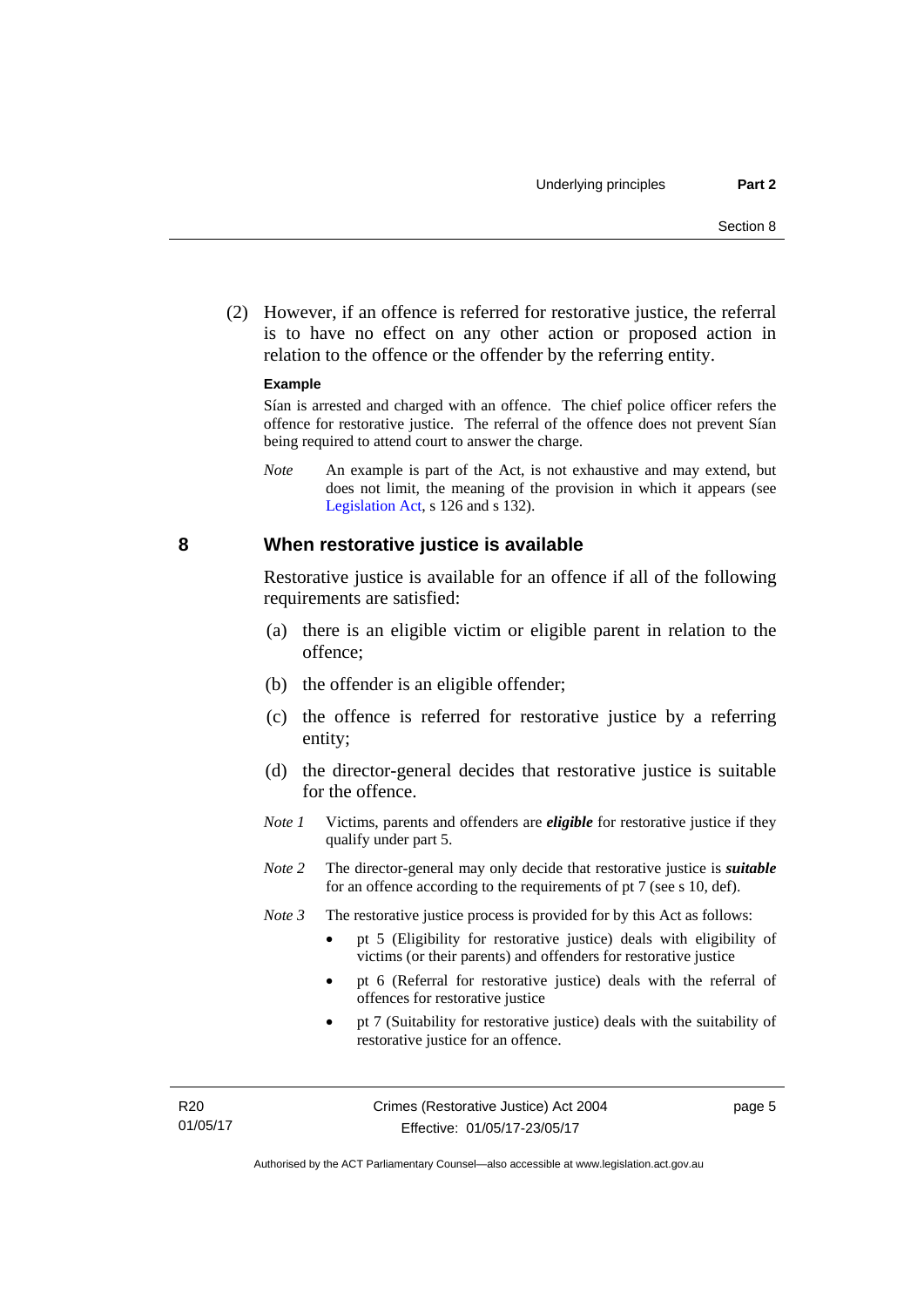#### **Part 2** Underlying principles

Section 9

 pt 8 (Restorative justice conferences and agreements) deals with the calling of restorative justice conferences and the making of restorative justice agreements for an offence

#### <span id="page-11-0"></span>**9 No obligation to participate**

There is no obligation on a victim, a parent of a child victim or an offender—

- (a) to take part in restorative justice; or
- (b) to continue to take part in restorative justice after it has started.
- *Note* Victims (or their parents) and offenders must be given clear explanations of the purpose and procedures involved in the restorative justice process before agreeing to take part. In addition, the legal status of the process and the legal effect of entering into a restorative justice agreement must be clearly explained to victims (or their parents) and offenders. See the following:
	- s 25 (Explanation of restorative justice)
	- s 45 (Explanation for participants)
	- s 53 (Explanation of effect of agreement).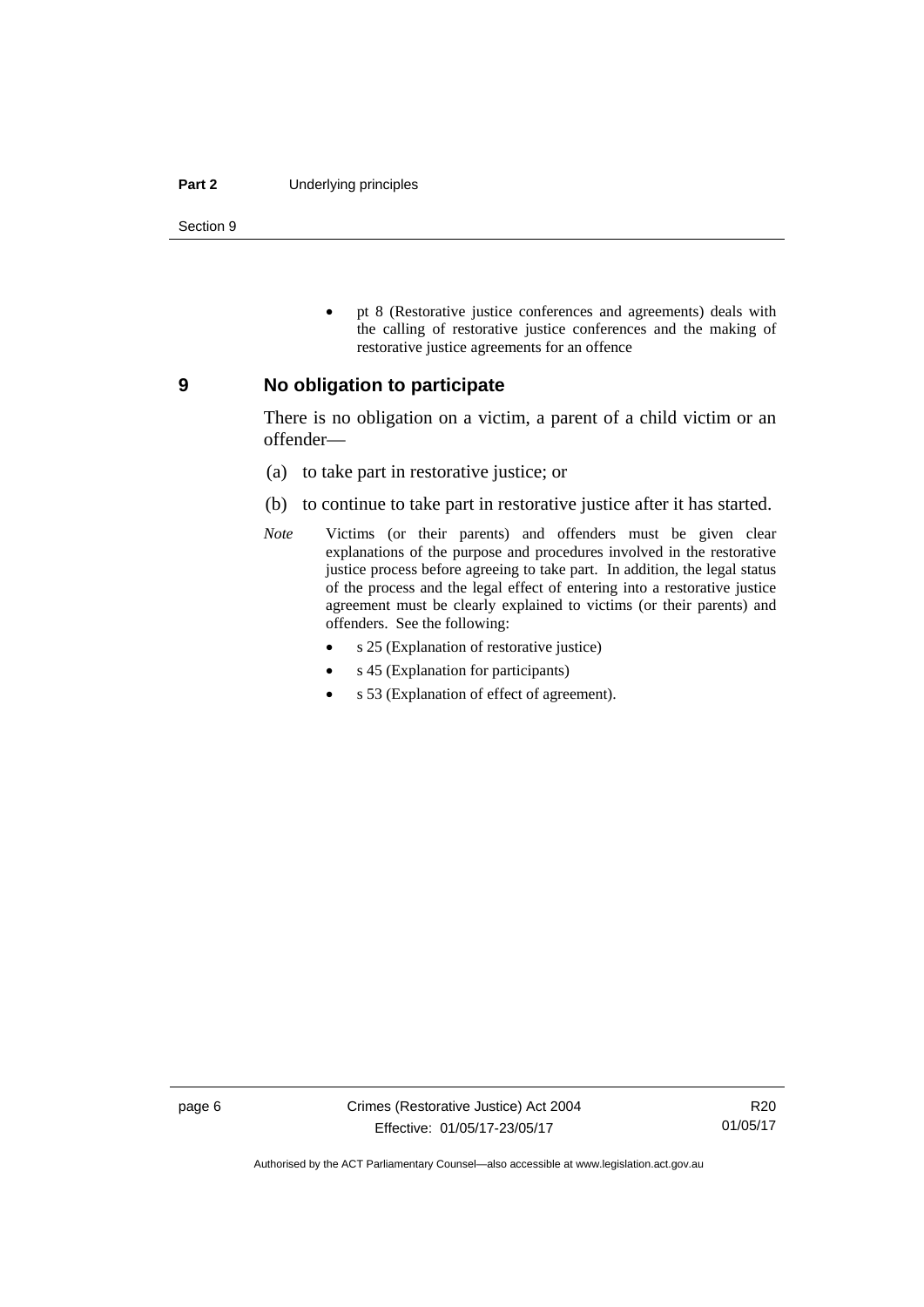## <span id="page-12-0"></span>**Part 3 Key concepts**

## <span id="page-12-1"></span>**10 Definitions—restorative justice**

In this Act:

*eligible offender*—see section 19.

*eligible parent*—see section 18.

*eligible victim*— see section 17.

*referred*, for restorative justice—an offence is *referred* for restorative justice if a referring entity proposes that consideration be given to whether restorative justice is suitable for the offence.

### *referring entity*—

- (a) see section 22; but
- (b) for part 8 (Restorative justice conferences and agreements) see section 38; and
- (c) for division 9.2 (Reporting and records)—see section 67.

*restorative justice* means the process of restorative justice provided under this Act, including a restorative justice conference under this Act.

*suitable*—restorative justice is *suitable* for an offence, or an eligible victim, parent or offender in relation to an offence, if the director-general decides under part 7 that restorative justice is suitable for the offence, victim, parent or offender.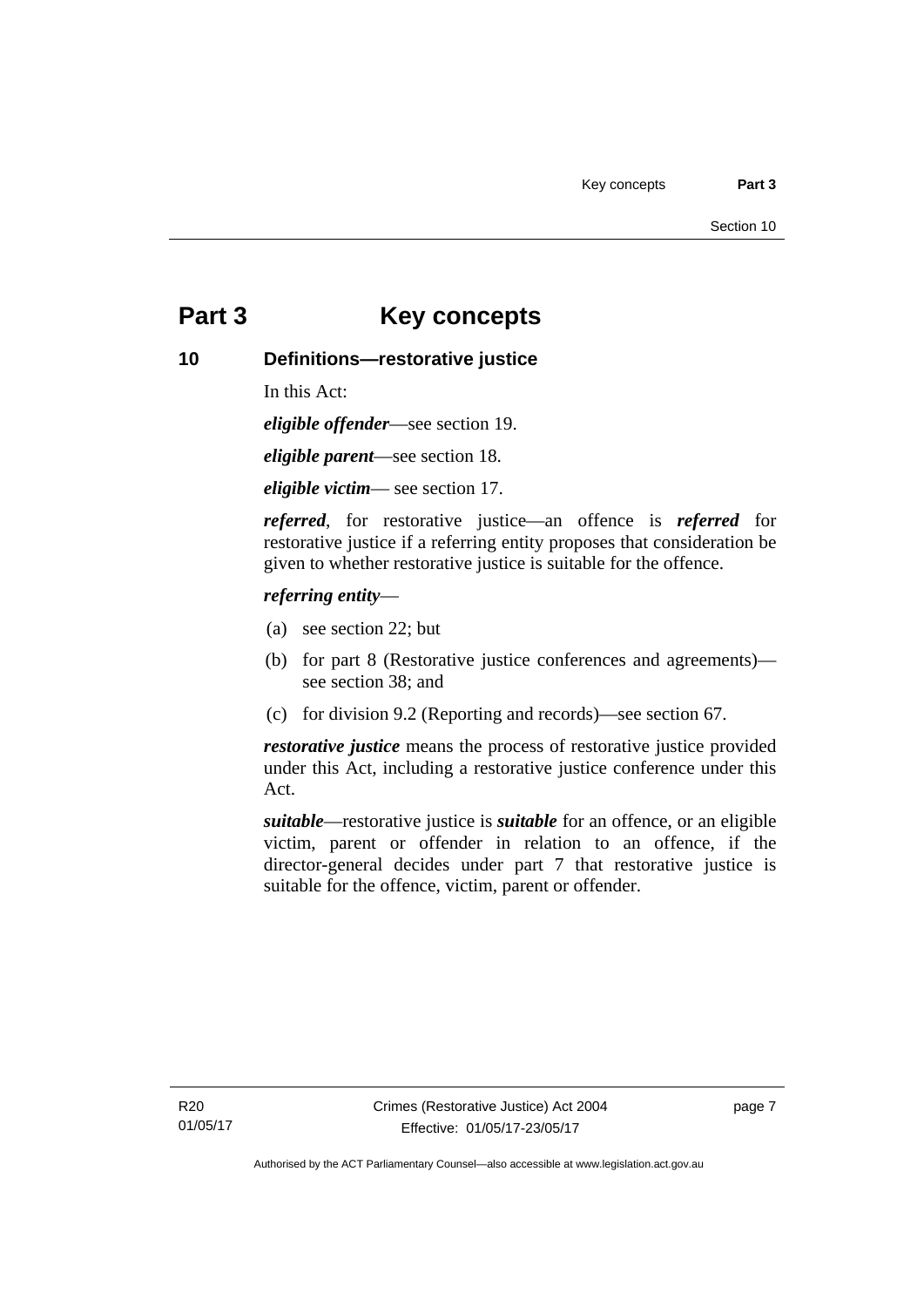Section 11

### <span id="page-13-0"></span>**11 Definitions—***child victim***,** *parent* **and** *victim*

In this Act:

*child victim*, of an offence, means a victim of an offence who is a child.

*Note* A *child* is an individual under 18 years old (see [Legislation Act,](http://www.legislation.act.gov.au/a/2001-14) dict, pt 1, def *child*).

*parent*, of a child, means a person with parental responsibility for the child within the meaning of the *[Children and Young People Act](http://www.legislation.act.gov.au/a/2008-19)  [2008](http://www.legislation.act.gov.au/a/2008-19)*, division 1.3.2 (Parental responsibility).

#### *victim*—

- (a) has the meaning given by the *[Victims of Crime Act 1994](http://www.legislation.act.gov.au/a/1994-83)*, dictionary; and
- (b) includes a person who would be a victim if a reference in that Act to an *offence* included a reference to an offence that is alleged to have been committed.

## <span id="page-13-1"></span>**12 Definitions—offences and offenders**

In this Act:

*adult offender*, in relation to an offence, means an offender who was an adult when the offence was committed.

*Note* An *adult* is an individual who is at least 18 years old (see [Legislation](http://www.legislation.act.gov.au/a/2001-14)  [Act](http://www.legislation.act.gov.au/a/2001-14), dict, pt 1, def *adult*).

*commission*, of an offence that is alleged to have been committed, includes the alleged commission of the offence.

*Note Offence* is defined to include an offence that is alleged to have been committed. *Offender* is defined in similar terms. See definitions of *offence* and *offender* in this section.

*family violence offence*—see the *[Family Violence Act 2016](http://www.legislation.act.gov.au/a/2016-42)*, dictionary*.*

Authorised by the ACT Parliamentary Counsel—also accessible at www.legislation.act.gov.au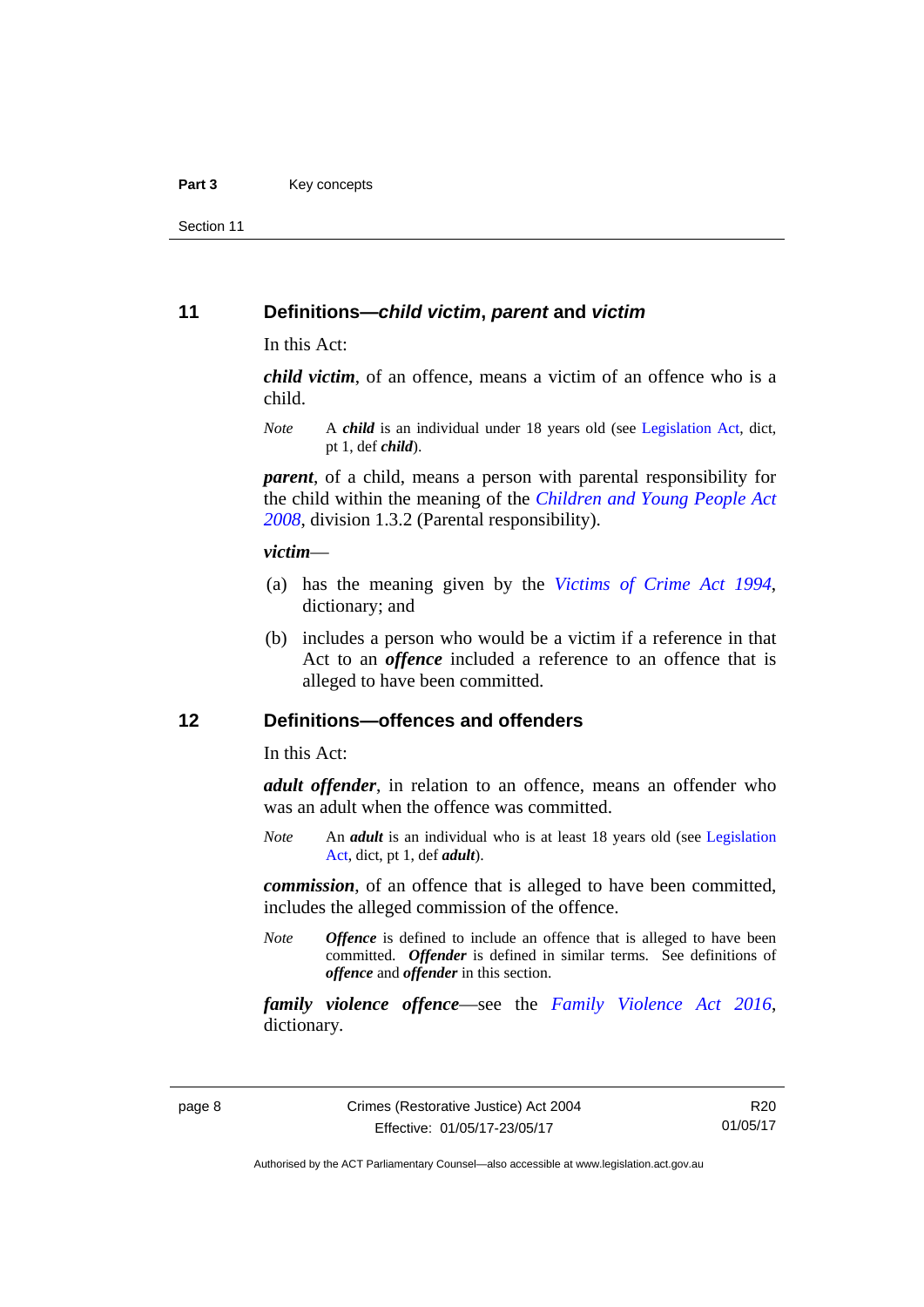### *less serious family violence offence* means—

- (a) an offence if the conduct making up the offence is family violence under the *[Family Violence Act 2016](http://www.legislation.act.gov.au/a/2016-42)* that is punishable by a term of imprisonment of—
	- (i) if the offence relates to money or other property— 14 years or less; or
	- (ii) in any other case—10 years or less; and
- (b) a contravention of a protection order under the *[Family](http://www.legislation.act.gov.au/a/2016-42)  [Violence Act 2016](http://www.legislation.act.gov.au/a/2016-42)*, section 43.

*less serious offence* means an offence other than a serious offence.

*less serious sexual offence* means an offence under the *[Crimes](http://www.legislation.act.gov.au/a/1900-40)  [Act 1900](http://www.legislation.act.gov.au/a/1900-40)*, part 3 that is punishable by a term of imprisonment of 10 years or less.

#### *offence*—

- (a) means an offence against a territory law; and
- (b) includes an offence against a territory law that is alleged to have been committed by a person, unless—
	- (i) a court has acquitted the person of the offence; or
	- (ii) a court has dismissed a proceeding against the person for the offence without finding the person guilty.

#### *offender*—

- (a) means a person who has been convicted or found guilty of an offence against a territory law; and
- (b) includes a person who is alleged to have committed an offence against a territory law, unless—
	- (i) a court has acquitted the person of the offence; or

page 9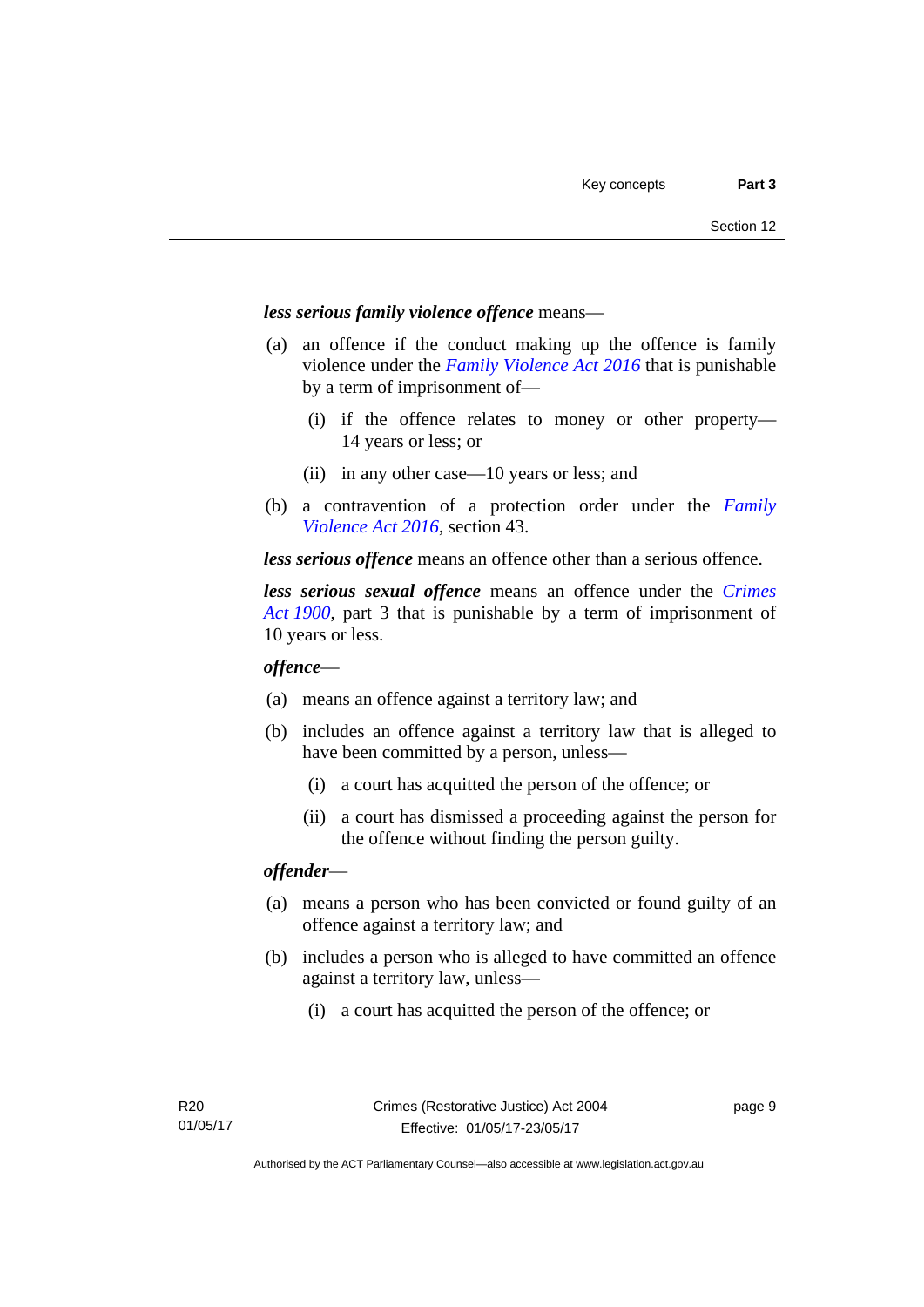Section 13

(ii) a court has dismissed a proceeding against the person for the offence without finding the person guilty.

*serious family violence offence* means an offence if the conduct making up the offence is family violence under the *[Family Violence](http://www.legislation.act.gov.au/a/2016-42)  [Act 2016](http://www.legislation.act.gov.au/a/2016-42)* that is punishable by a term of imprisonment of—

- (a) if the offence relates to money or other property—more than 14 years; or;
- (b) in any other case—more than 10 years.

*serious offence* means an offence punishable by imprisonment for a term longer than—

- (a) if the offence relates to money or other property—14 years; or
- (b) in any other case—10 years.

*serious sexual offence* means an offence under the *[Crimes](http://www.legislation.act.gov.au/a/1900-40)  [Act 1900](http://www.legislation.act.gov.au/a/1900-40)*, part 3 that is punishable by a term of imprisonment of more than 10 years.

*sexual offence* means a less serious sexual offence or a serious sexual offence.

*young offender*, in relation to an offence, means an offender who was less than 18 years old, but at least 10 years old, when the offence was committed or allegedly committed.

## <span id="page-15-0"></span>**13 Definition—sentence-related order**

In this Act:

*sentence-related order*, for an offender who is found guilty of an offence, means any of the following orders of the court:

(a) an order sentencing the offender;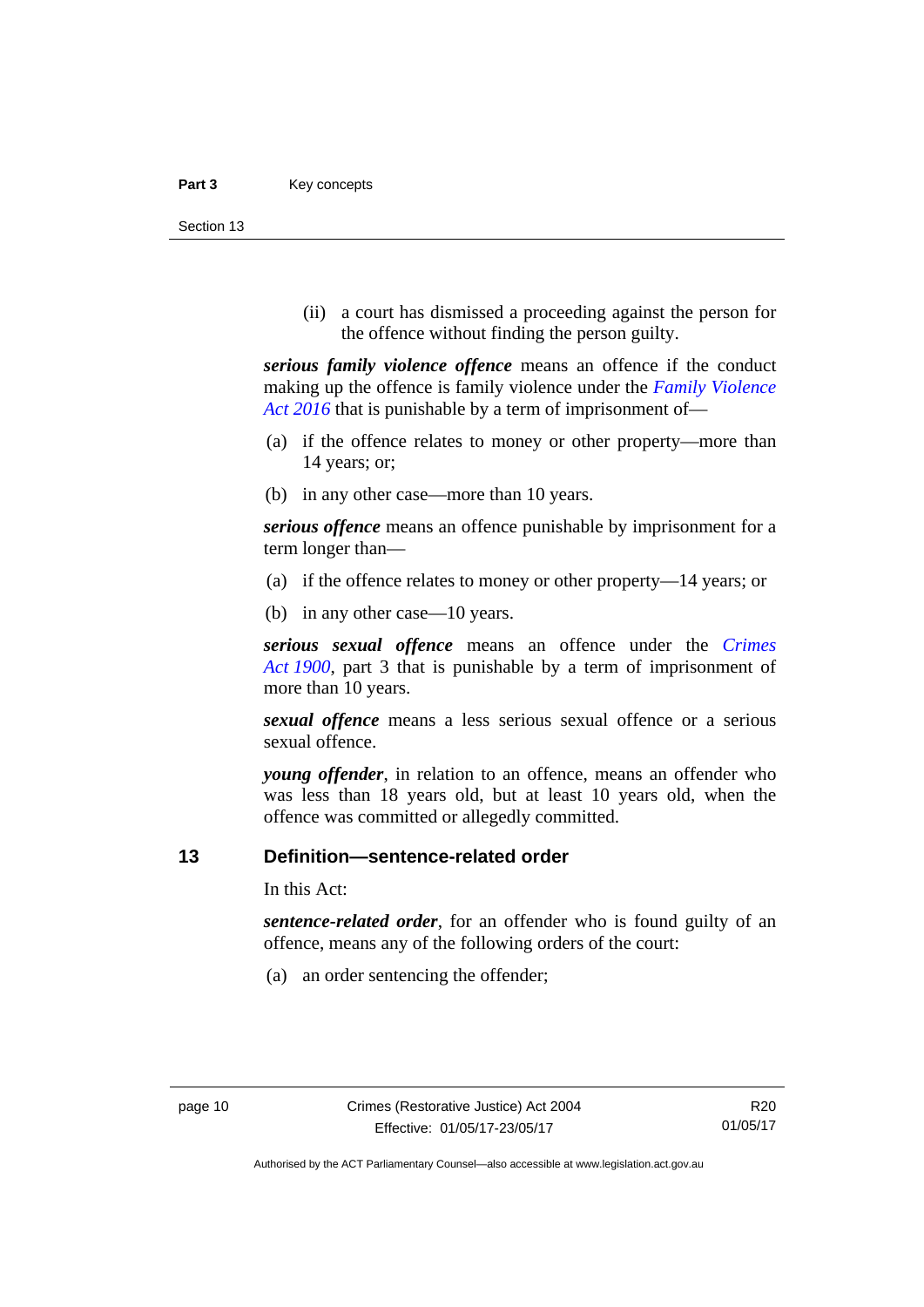(b) an order under the *[Crimes \(Sentencing\) Act 2005](http://www.legislation.act.gov.au/a/2005-58)*, section 12 (Suspended sentences) or section 17 (Non-conviction orders general).

#### **Examples—par (a)**

- 1 an order for a sentence of imprisonment
- 2 an order for intensive correction under the *[Crimes \(Sentencing\) Act 2005](http://www.legislation.act.gov.au/a/2005-58)*
- 3 a good behaviour order under the *[Crimes \(Sentencing\) Act 2005](http://www.legislation.act.gov.au/a/2005-58)*, including an order subject to a community service condition
- *Note 1* Orders under the *[Crimes Act 1900](http://www.legislation.act.gov.au/a/1900-40)*, s 402 (Conditional release of offenders without proceeding to conviction) (repealed) and s 403 (Conditional release of offenders) (repealed) are taken to be orders under the *[Crimes \(Sentencing\) Act 2005](http://www.legislation.act.gov.au/a/2005-58)*, s 12 or s 17 (see *[Crimes](http://www.legislation.act.gov.au/a/2005-59)  [\(Sentence Administration\) Act 2005](http://www.legislation.act.gov.au/a/2005-59)*, s 336 to s 338).
- *Note 2* An example is part of the Act, is not exhaustive and may extend, but does not limit, the meaning of the provision in which it appears (see [Legislation Act,](http://www.legislation.act.gov.au/a/2001-14) s 126 and s 132).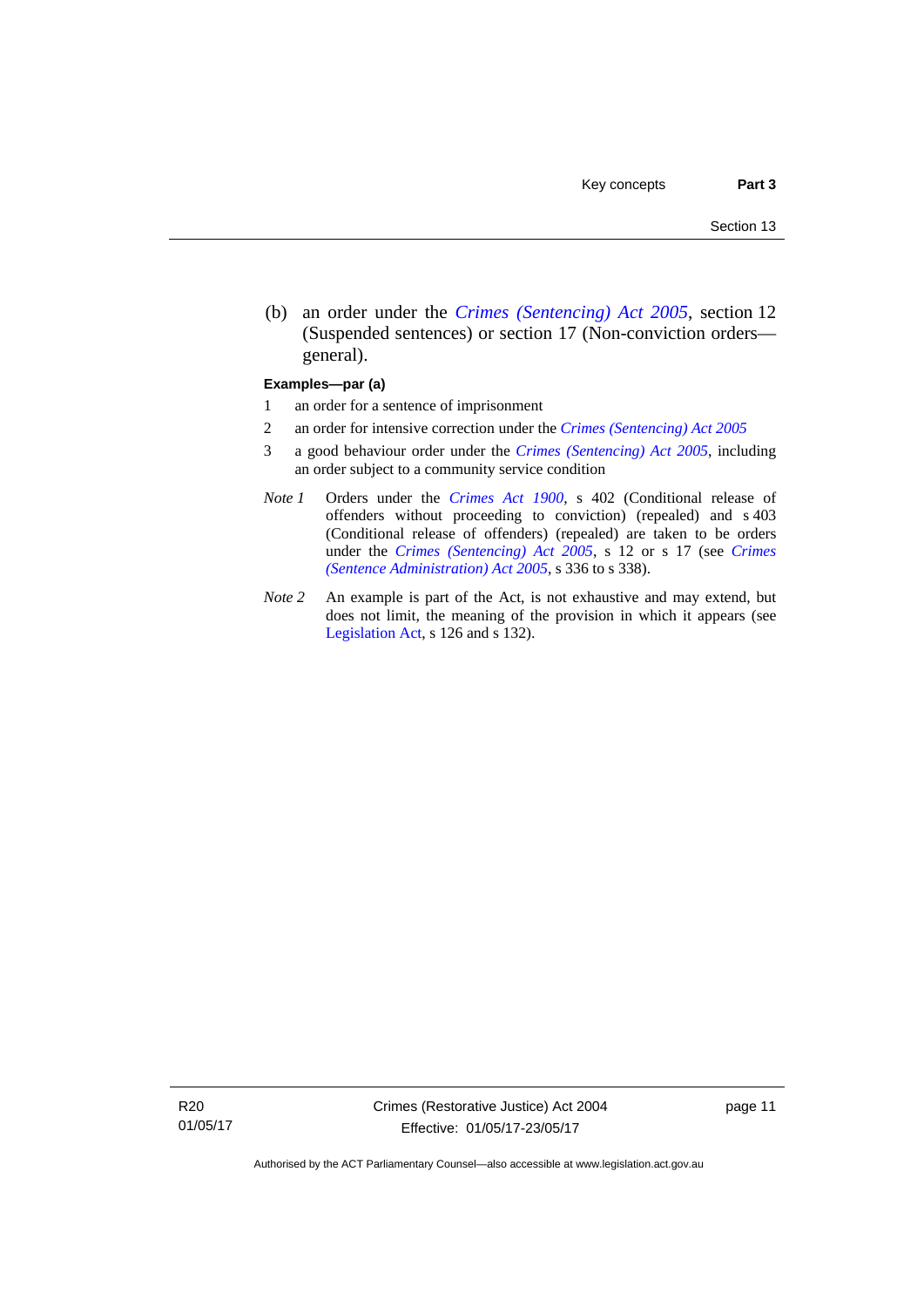#### **Part 4 Application of Act**

Section 14

## <span id="page-17-0"></span>**Part 4 Application of Act**

## <span id="page-17-1"></span>**14 Application of Act—less serious offences**

- (1) This Act applies to a less serious offence committed by a young offender or an adult offender.
- (2) This Act applies to a less serious offence committed by a young offender or an adult offender even if the offence was committed before the day this section commenced.
- (3) This section does not apply to a family violence offence or a sexual offence.
	- *Note* For the application of this Act to family violence offences and sexual offences, see s 16.

## <span id="page-17-2"></span>**15 Application of Act—serious offences**

- (1) This Act applies to a serious offence committed by a young offender or an adult offender if the offender—
	- (a) is charged with the offence; and
	- (b) either—
		- (i) pleads guilty to the offence; or
		- (ii) is found guilty of the offence (whether or not the offender is convicted or sentenced for the offence).
- (2) This Act applies to a serious offence committed by a young offender or an adult offender even if the offence was committed before the day this section commenced.
- (3) This section does not apply to a family violence offence or a sexual offence.
	- *Note* For the application of this Act to family violence offences and sexual offences, see s 16.

R20 01/05/17

Authorised by the ACT Parliamentary Counsel—also accessible at www.legislation.act.gov.au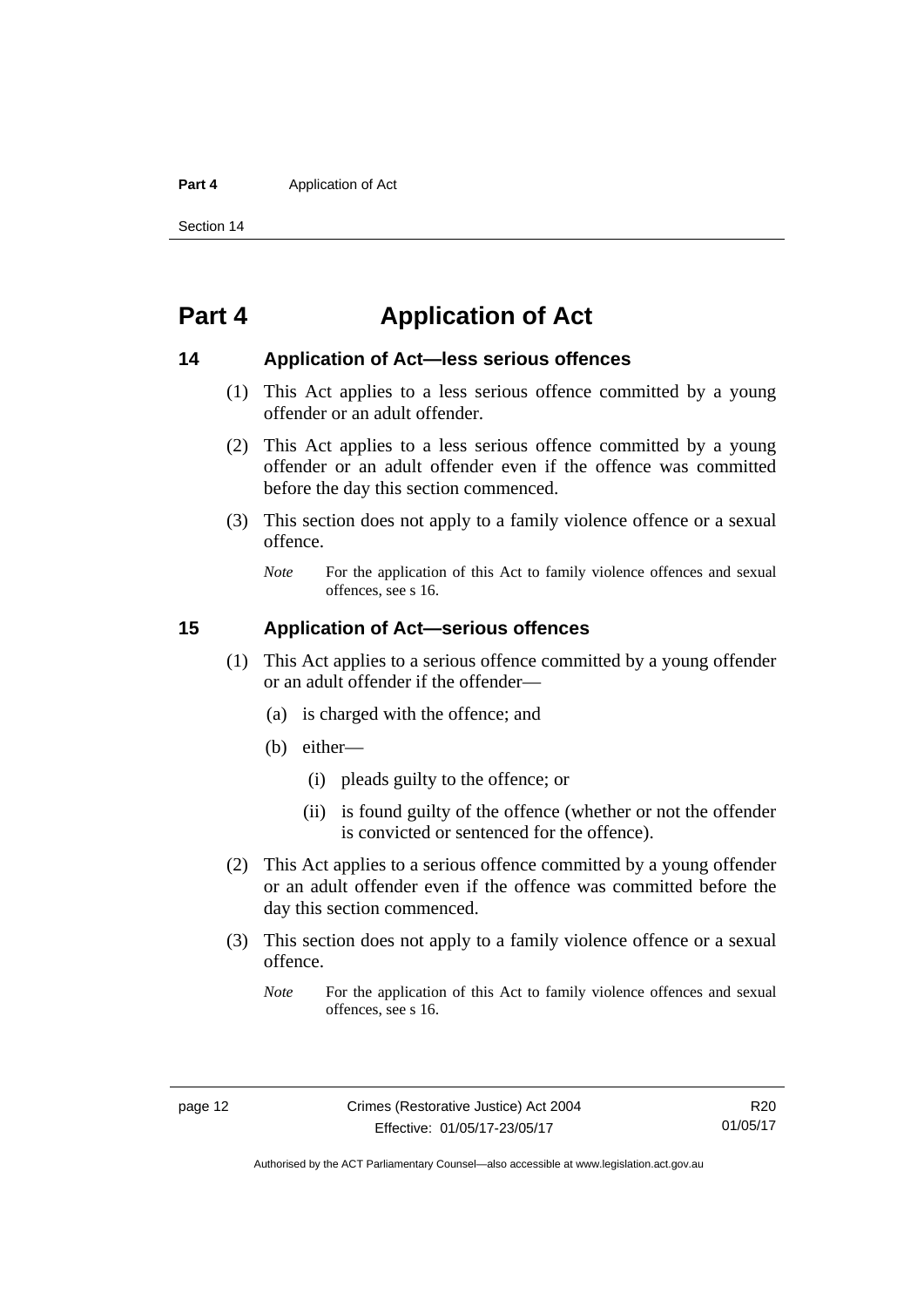## <span id="page-18-0"></span>**16 Application of Act—family violence offences and sexual offences**

- (1) This Act applies to a less serious family violence offence or a less serious sexual offence committed by a young offender or an adult offender.
- (2) Subsection (1) applies whether or not the young offender or adult offender is charged with the offence.
	- *Note 1* An offence may have been *committed* if it is alleged that the offence was committed (see s 12, def *commission*).
	- *Note* 2 For the director-general to decide that a less serious family violence offence or a less serious sexual offence committed by a young offender or an adult offender is suitable for restorative justice under pt 7 before the offender pleads guilty to the offence or is found guilty of the offence, the director-general must be satisfied that exceptional circumstances exist for the calling of a restorative justice conference (see s 33 (2)).
- (3) This Act applies to a serious family violence offence or a serious sexual offence committed by a young offender or an adult offender if—
	- (a) the offender is charged with the offence; and
	- (b) either—
		- (i) the offender pleads guilty to the offence; or
		- (ii) the offender is found guilty of the offence (whether or not the offender is convicted or sentenced for the offence).
- (4) However, subsections (1) to (3) may apply to a family violence offence or a sexual offence even if the offence was committed before the phase 3 application day.
- (5) Subsections (1) to (4) do not apply before a day declared by the Minister (the *phase 3 application day*).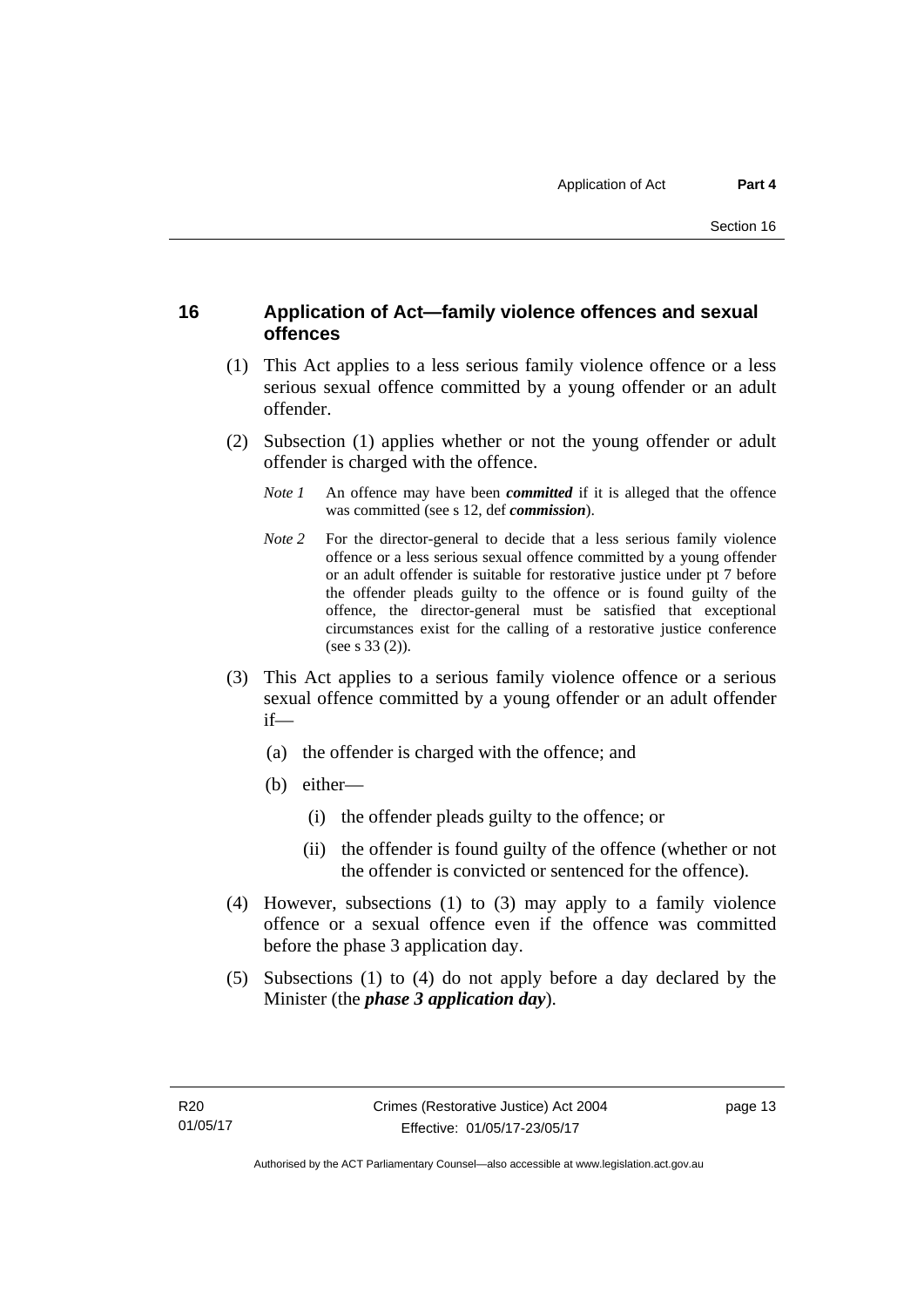Section 16

- (6) To remove any doubt, the [Legislation Act](http://www.legislation.act.gov.au/a/2001-14), section 79 (Automatic commencement of postponed law) does not apply to subsections (1) to (4).
	- *Note* If the [Legislation Act,](http://www.legislation.act.gov.au/a/2001-14) s 79 applied to ss (1) to (4), the subsections would automatically commence 6 months after the day this Act commences (apart from s 1 and s 2) if it had not already been effectively commenced by the declaration of the phase 3 application day.
- (7) Subsections (5) and (6) are laws to which the [Legislation Act](http://www.legislation.act.gov.au/a/2001-14), section 88 (Repeal does not end effect of transitional laws etc) applies.
- (8) Subsections (5) to (7) and this subsection expire on the phase 3 application day.
	- *Note* A provision of an Act expires at the end of the day fixed for its expiry (see [Legislation Act,](http://www.legislation.act.gov.au/a/2001-14) s 85 (3); *repeal* in s 85 includes expiry—see s 82).

page 14 Crimes (Restorative Justice) Act 2004 Effective: 01/05/17-23/05/17

R20 01/05/17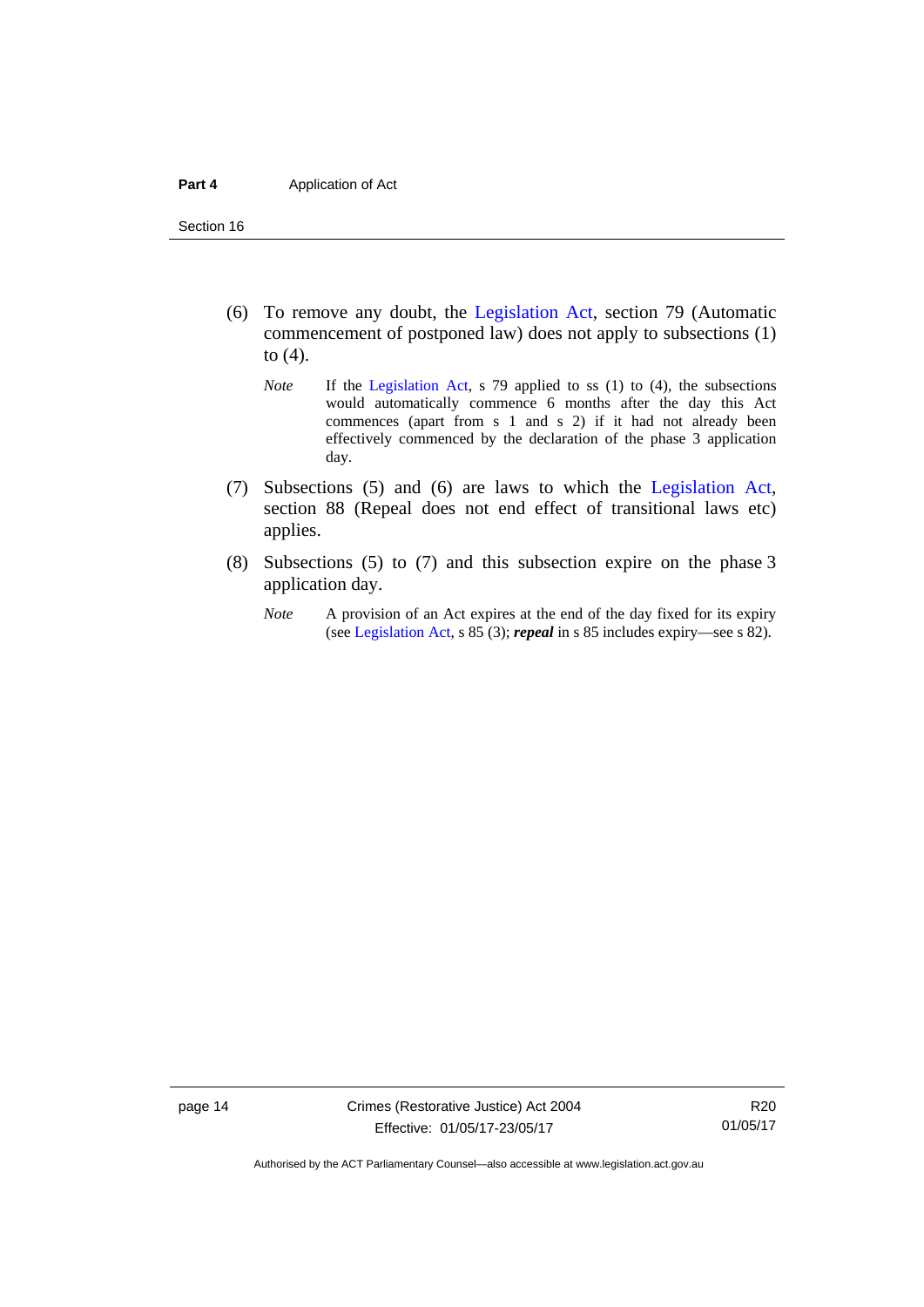## <span id="page-20-0"></span>**Part 5 Eligibility for restorative justice**

## <span id="page-20-1"></span>**17 Eligible victims**

- (1) A victim of an offence is eligible for restorative justice in relation to the offence if—
	- (a) this Act applies to the offence and the offender under part 4; and
	- (b) the victim is at least 10 years old; and
	- (c) the victim is capable of agreeing to take part in restorative justice.
- (2) If a victim of an offence is younger than 10 years old, an immediate family member of the victim is eligible for restorative justice in relation to the offence if—
	- (a) this Act applies to the offence and the offender under part 4; and
	- (b) the immediate family member is at least 10 years old; and
	- (c) the immediate family member is capable of agreeing to take part in restorative justice.
	- *Note* Alternatively, a parent of a child victim of an offence may take part in restorative justice as an invited participant (see s 44).
- (3) For this Act, a victim of an offence, or an immediate family member of a victim of an offence, is an *eligible victim* in relation to the offence if the victim or immediate family member is eligible for restorative justice under this section.
- (4) In this section:

*immediate family member*, in relation to a victim of an offence, means a person who was, at the time the offence was committed—

(a) a parent of the victim; or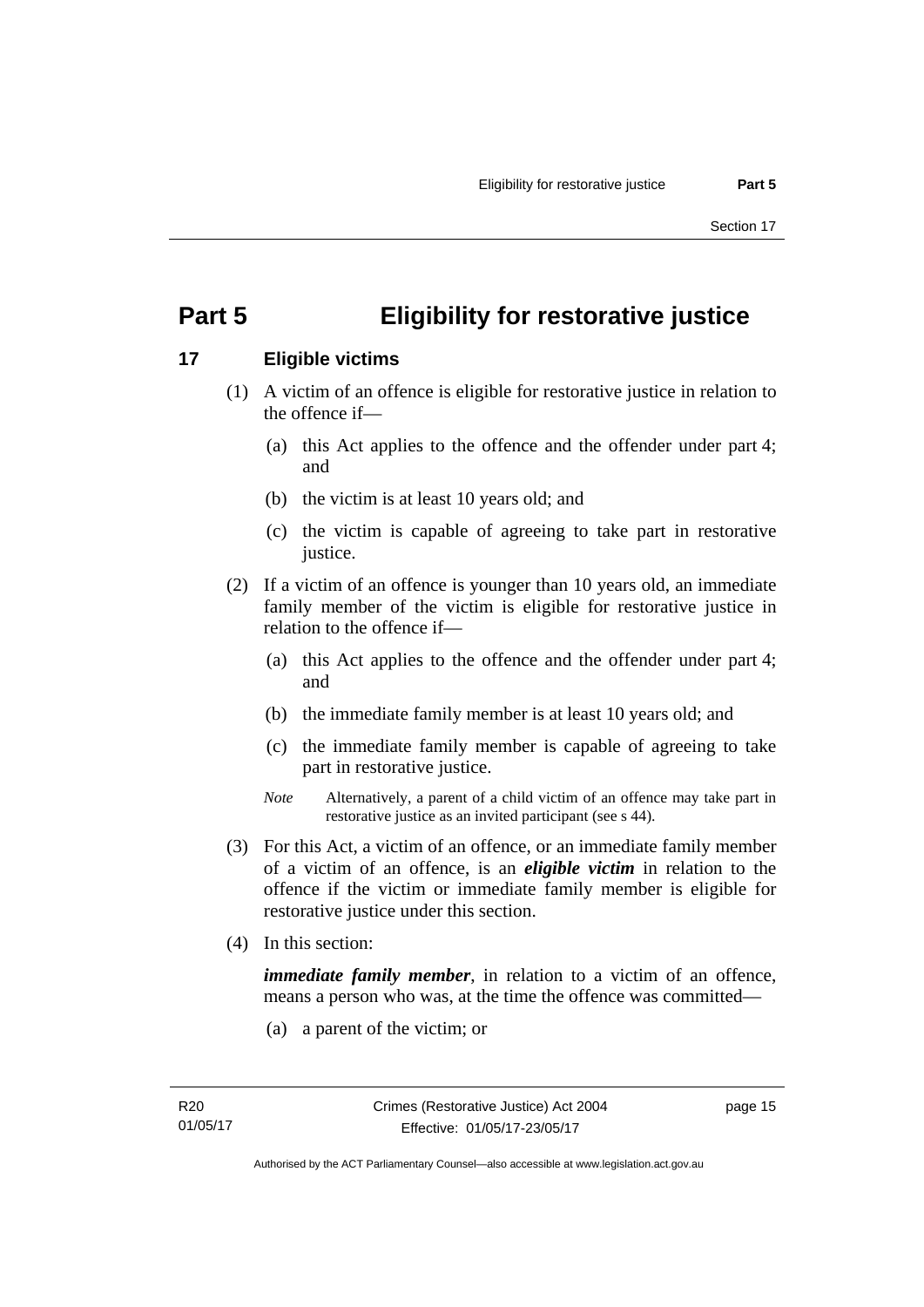#### **Part 5 Eligibility for restorative justice**

(b) a sibling of the victim.

#### **Examples of siblings**

- 1 brother or sister
- 2 half-brother or half-sister
- 3 step-brother or step-sister
- 4 someone who has the same guardian or foster parent as the victim
- *Note* An example is part of the Act, is not exhaustive and may extend, but does not limit, the meaning of the provision in which it appears (see [Legislation Act,](http://www.legislation.act.gov.au/a/2001-14) s 126 and s 132).

## <span id="page-21-0"></span>**18 Eligible parents**

- (1) A parent of a child victim of an offence (no matter how old the child victim is) is eligible for restorative justice in relation to the offence if—
	- (a) this Act applies to the offence and the offender under part 4; and
	- (b) the child victim is incapable of adequately understanding or responding to the experience of the offence, or has died; and
	- (c) the parent is capable of agreeing to take part in restorative justice.
- (2) For this Act, a parent of a child victim of an offence is an *eligible parent* in relation to the offence if the parent is eligible for restorative justice under this section.

#### <span id="page-21-1"></span>**19 Eligible offenders**

- (1) An offender who commits an offence is eligible for restorative justice if—
	- (a) this Act applies to the offence and the offender under part 4; and

R20 01/05/17

Authorised by the ACT Parliamentary Counsel—also accessible at www.legislation.act.gov.au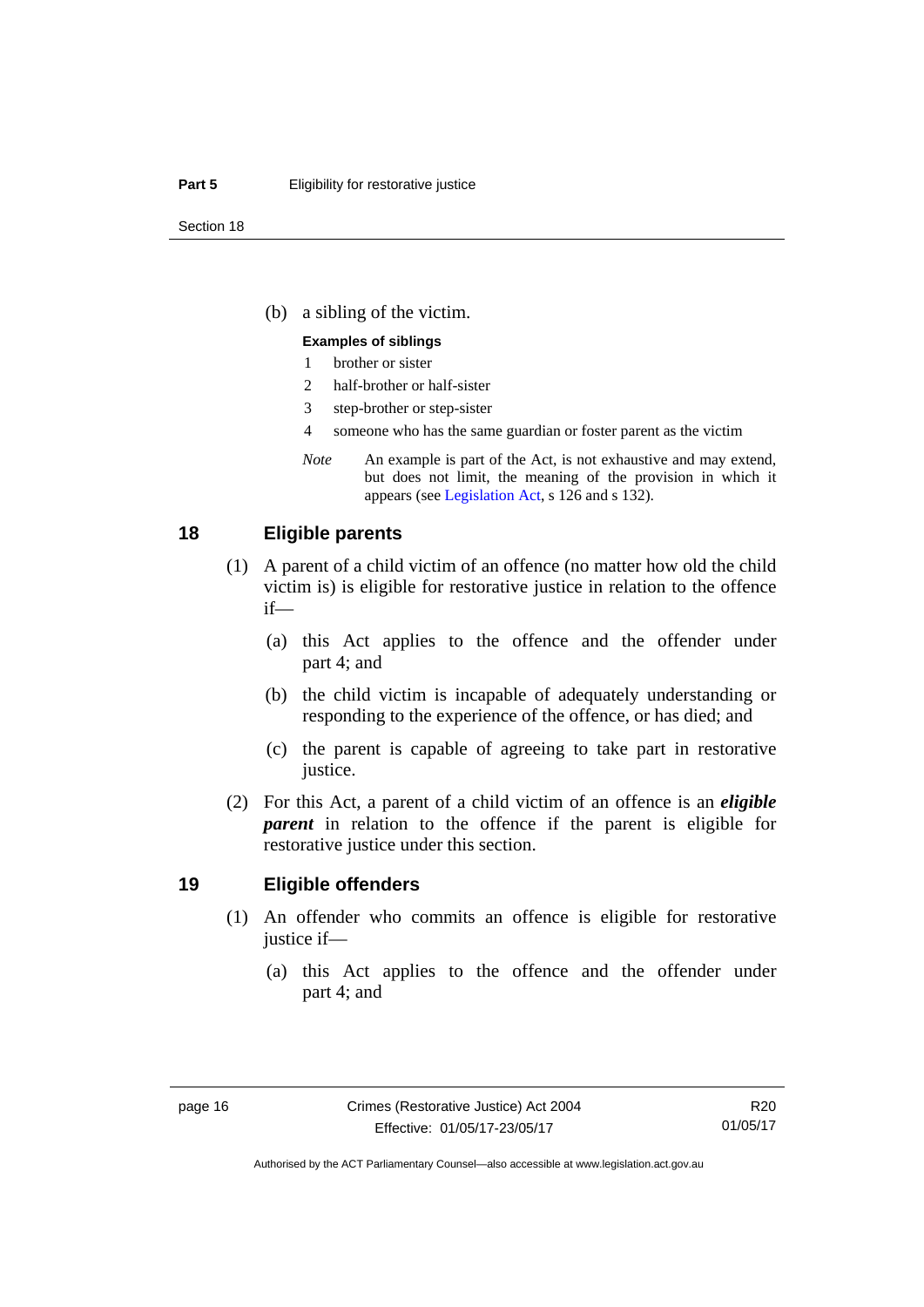- (b) the offender—
	- (i) accepts responsibility for the commission of the offence; and
	- (ii) was at least 10 years old when the offence was committed, or was allegedly committed; and
	- (iii) is capable of agreeing to take part in restorative justice; and
	- (iv) agrees to take part in restorative justice.
- (2) For this Act an offender is an *eligible offender* in relation to the offence if the offender is eligible for restorative justice under this section.

## <span id="page-22-0"></span>**20 Accepting responsibility for offences**

- (1) If an offender accepts responsibility for the commission of an offence to take part in restorative justice, this Act does not prevent the offender from pleading not guilty for the offence.
- (2) The fact that a court knows that an offender has accepted responsibility for the commission of an offence to take part in restorative justice does not require a court to reduce the severity of any sentence it may make for the offender.
	- *Note 1* To be eligible take part in restorative justice, an offender must accept responsibility for the commission of the offence (see s 19).
	- *Note 2* The *[Crimes \(Sentencing\) Act 2005](http://www.legislation.act.gov.au/a/2005-58)*, section 33 (1) (x) provides that, in deciding how an offender should be sentenced (if at all) for an offence, the matters known to the court that it must consider include, if relevant, the fact that the person has accepted responsibility for the offence to take part in restorative justice.

 However, the *[Crimes \(Sentencing\) Act 2005](http://www.legislation.act.gov.au/a/2005-58)*, section 34 (1) (g) provides that a court must not increase the severity of the sentence that it would otherwise impose on a person for an offence because the offender has chosen not to take part, or to continue to take part, in restorative justice for the offence.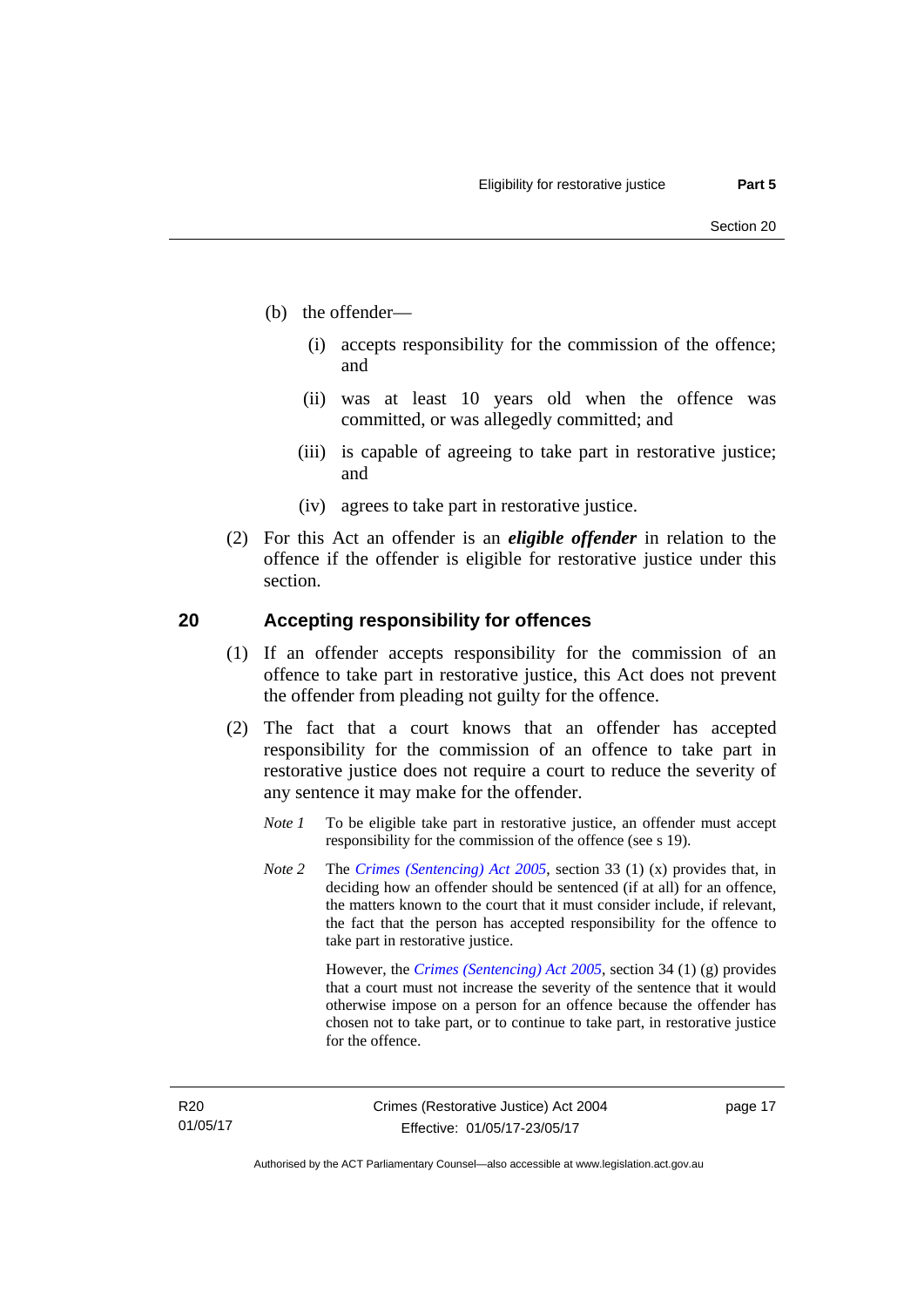**Part 6 Referral for restorative justice**<br>**Division 6.1 Preliminary Division 6.1** Preliminary Section 21

<span id="page-23-0"></span>**Part 6** Referral for restorative justice

## <span id="page-23-1"></span>**Division 6.1 Preliminary**

## <span id="page-23-2"></span>**21 Definitions—referral**

In this Act:

*director-general (children and young people)*—see section 22 (2). *director-general (corrections)*—see section 22 (2). *director-general (restorative justice)*—see section 22 (2). *court referral order*—see section 27 (2). *Note Referred* is defined in s 10. *referring entity*—see section 22. *section 24 referral conditions*—see section 24.

## <span id="page-23-3"></span>**Division 6.2 General**

## <span id="page-23-4"></span>**22 Referring entities**

- (1) An entity mentioned in table 22, column 2 (a *referring entity*) may refer an offence for restorative justice at the stage of the criminal justice process described for the entity in column 3 in relation to the offence.
- (2) In table 22:

*director-general (children and young people)* means the director-general of the administrative unit responsible for the administration of the *[Children and Young People Act 2008](http://www.legislation.act.gov.au/a/2008-19)*, acting in that capacity.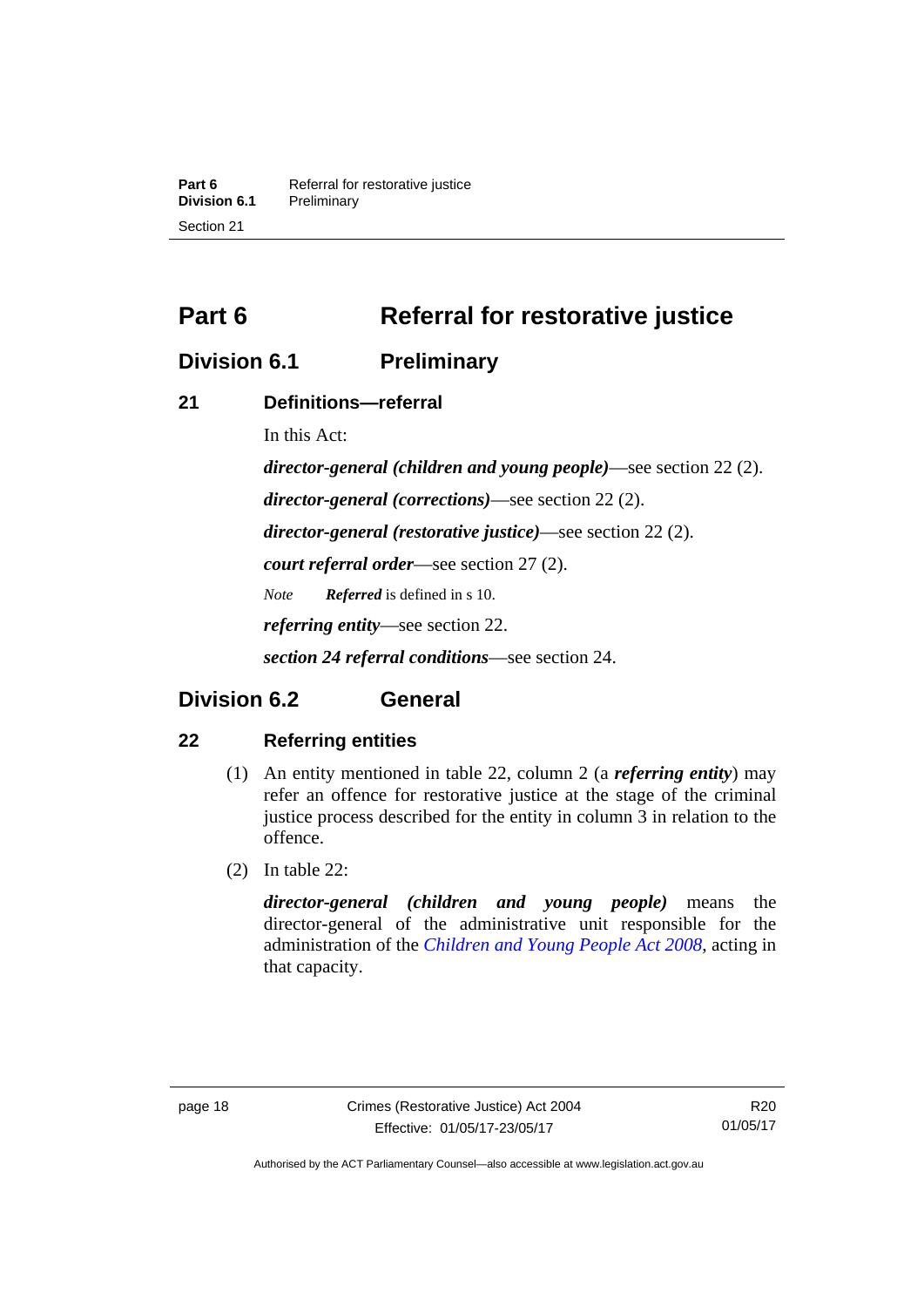*director-general (corrections)*, in relation to an offender for whom a sentence-related order is made, means the director-general of the administrative unit responsible for the administration of the order, acting in that capacity.

*director-general (restorative justice)* means the director-general of the administrative unit responsible for the administration of this Act, acting in that capacity.

#### **Example (definitions of all directors-general)**

For this example, the administrative unit responsible for the administration of sentence-related orders (for both young and adult offenders) is also the administrative unit responsible for the administration of this Act and the *[Children](http://www.legislation.act.gov.au/a/2008-19)  [and Young People Act 2008](http://www.legislation.act.gov.au/a/2008-19)*. The administrative unit has a single director-general. That director-general, in different capacities corresponding to those different responsibilities, may be differently described as follows:

- The director-general is the *director-general (children and young people)*  while exercising a function in relation to an offence allegedly committed by a child who is the subject of a care and protection order under the *[Children](http://www.legislation.act.gov.au/a/2008-19)  [and Young People Act 2008](http://www.legislation.act.gov.au/a/2008-19)*.
- The director-general is the *director-general (corrections)* while exercising a function in relation to a young or adult offender who is the subject of a sentence-related order.
- The director-general is the *director-general (restorative justice)* while exercising a function relating to the administration of this Act.
- *Note 1* If this Act refers simply to *the director-general* (without a tag) this is a reference to the director-general of the administrative unit responsible for the administration of this Act (see [Legislation Act,](http://www.legislation.act.gov.au/a/2001-14) s 163).
- *Note 2* A director-general may delegate any powers given to the director-general under this Act under the *[Public Sector Management](http://www.legislation.act.gov.au/a/1994-37)  [Act 1994](http://www.legislation.act.gov.au/a/1994-37)*, s 20.
- *Note 3* An example is part of the Act, is not exhaustive and may extend, but does not limit, the meaning of the provision in which it appears (see [Legislation Act,](http://www.legislation.act.gov.au/a/2001-14) s 126 and s 132).

*prosecution referral*, for an offender, means referral of the offender for prosecution by any of the following:

(a) a voluntary agreement to attend court;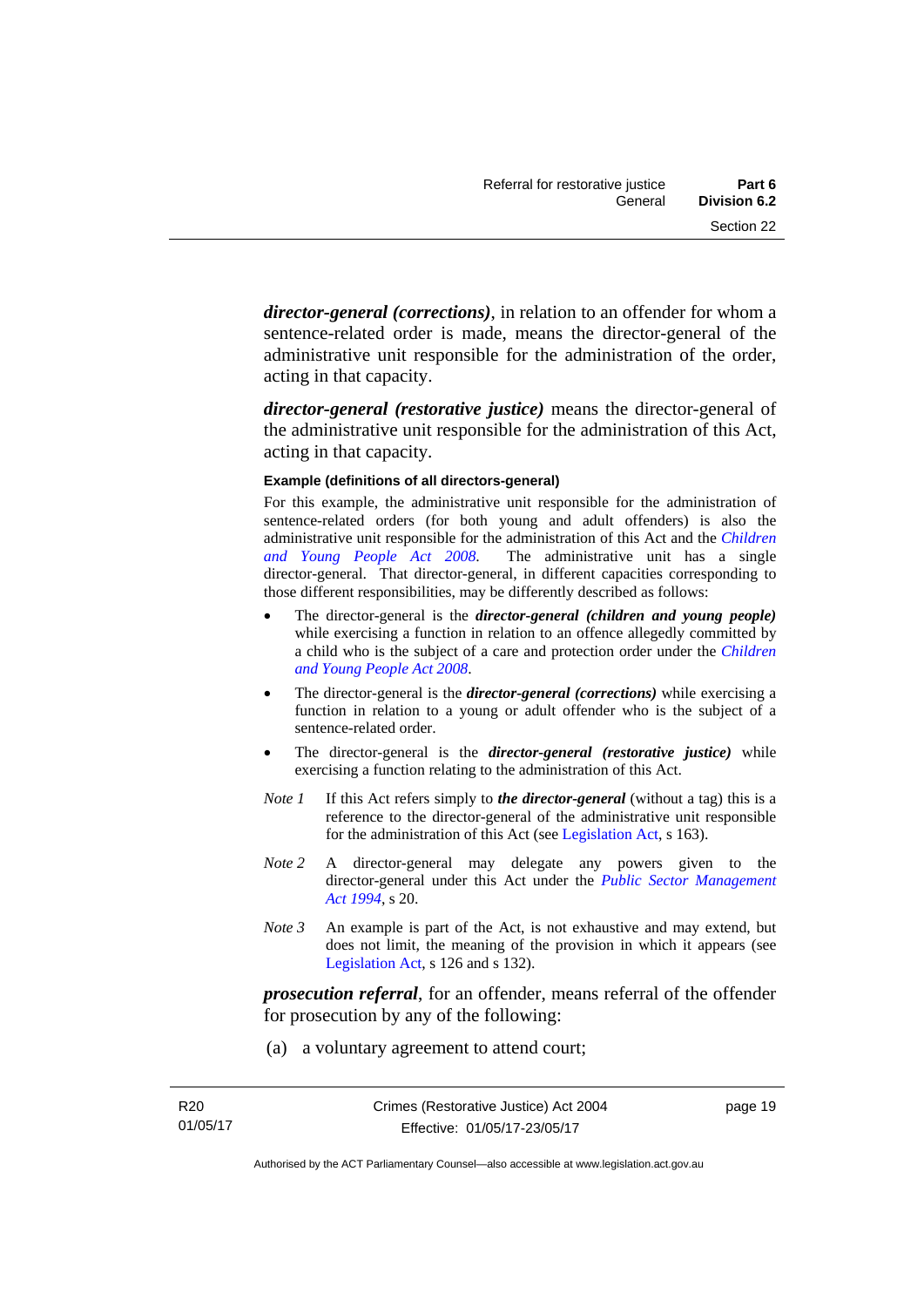| Part 6              | Referral for restorative justice |
|---------------------|----------------------------------|
| <b>Division 6.2</b> | General                          |
| Section 22          |                                  |

- (b) a court attendance notice under the *[Magistrates Court](http://www.legislation.act.gov.au/a/1930-21)  [Act 1930](http://www.legislation.act.gov.au/a/1930-21)*.
- (c) a summons;
- (d) the arrest and charging of the offender.

*victims of crime commissioner* means the victims of crime commissioner appointed under the *[Victims of Crime Act 1994](http://www.legislation.act.gov.au/a/1994-83)*.

| Table 22<br>column 1<br>item | <b>Referring entities</b><br>column <sub>2</sub><br>referring entity                                                                                  | column 3                                                        | stage of criminal justice process                                                        |
|------------------------------|-------------------------------------------------------------------------------------------------------------------------------------------------------|-----------------------------------------------------------------|------------------------------------------------------------------------------------------|
| $\mathbf{1}$                 | chief police officer                                                                                                                                  | (a)                                                             | after the offender is cautioned or<br>apprehended; and                                   |
|                              | director-general<br>(restorative justice)<br>director-general<br>(children and<br>young people)<br>police officer<br>victims of crime<br>commissioner | (b)                                                             | before a prosecution referral is<br>made for the offender                                |
| 2                            | director of public<br>prosecutions                                                                                                                    | (a)                                                             | after a prosecution referral is<br>made for the offender; and                            |
|                              |                                                                                                                                                       | (b)                                                             | before a second mention hearing<br>for the offence by a court has<br>begun               |
| 3                            | <b>Magistrates Court</b><br>(including the                                                                                                            | unless, or until, the offender pleads guilty to<br>the offence- |                                                                                          |
|                              | Childrens Court)<br><b>Supreme Court</b>                                                                                                              | (a)                                                             | after a second mention hearing for<br>the offence has begun; and                         |
|                              |                                                                                                                                                       | (b)                                                             | before the end of a case<br>management hearing or case<br>status inquiry for the offence |
| 0.00000                      |                                                                                                                                                       | Crimos (Bootorotivo, Juntino) Apt 2004                          | ∩פם                                                                                      |

page 20 Crimes (Restorative Justice) Act 2004 Effective: 01/05/17-23/05/17

R20 01/05/17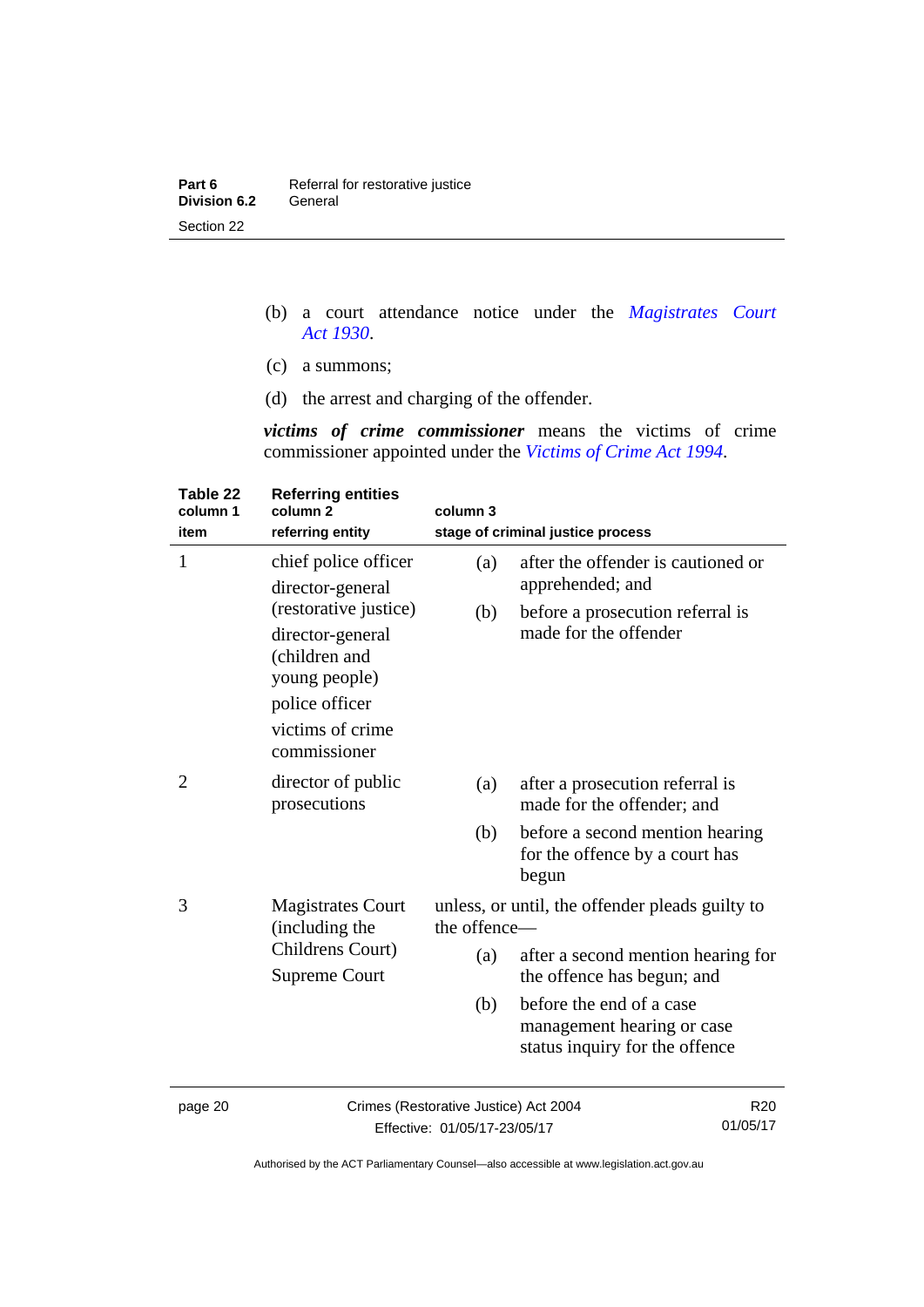| column 1<br>item | column <sub>2</sub><br>referring entity                                                                                               | column 3                                                          | stage of criminal justice process                                                                                                                                                                                               |
|------------------|---------------------------------------------------------------------------------------------------------------------------------------|-------------------------------------------------------------------|---------------------------------------------------------------------------------------------------------------------------------------------------------------------------------------------------------------------------------|
| $\overline{4}$   | <b>Magistrates Court</b><br>(including the<br>Childrens Court)<br><b>Supreme Court</b>                                                | (a)                                                               | if the offender pleads guilty to, or is found<br>guilty of, the offence—<br>after the offender pleads guilty to,<br>or is found guilty of, the offence<br>(whether or not the offender has<br>been convicted or sentenced); and |
| 5                | director-general<br>(children and<br>young people)<br>director-general                                                                | (b)<br>(a)<br>(b)                                                 | before the end of the proceeding<br>after a court has made a sentence-<br>related order in relation to the<br>offender; and<br>before the end of the term of the                                                                |
|                  | (corrections)<br>director-general<br>(restorative justice)<br>sentence<br>administration<br>board<br>victims of crime<br>commissioner |                                                                   | sentence-related order or the<br>sentence (if any) of which it forms<br>part (whichever is later)                                                                                                                               |
| 6                | referring entity<br>prescribed by<br>regulation                                                                                       | stage of the criminal justice process<br>prescribed by regulation |                                                                                                                                                                                                                                 |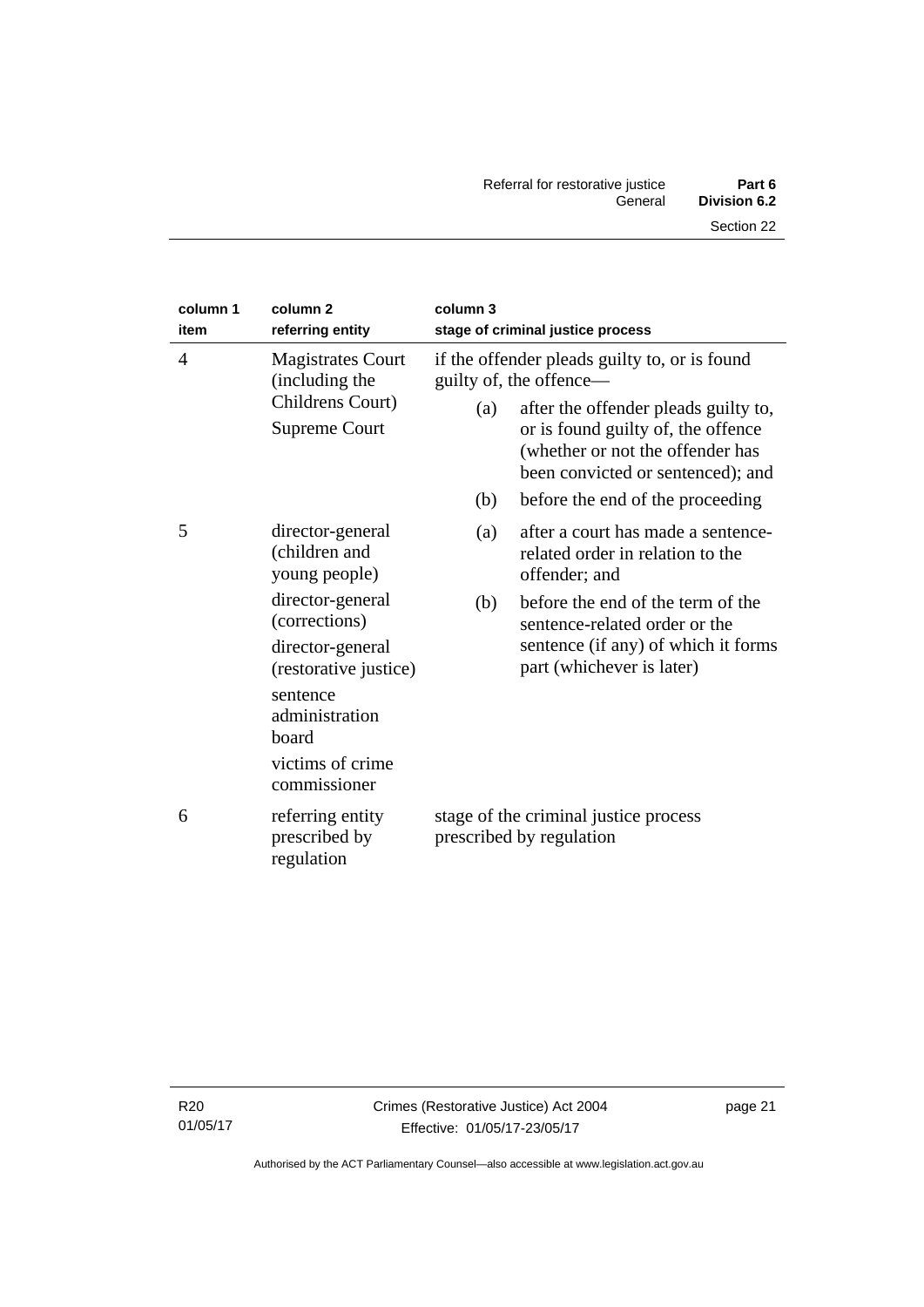## <span id="page-27-0"></span>**23 Referral—procedure**

- (1) The referring entity must give a referral to the director-general (restorative justice).
	- *Note* Section 72 deals with what happens if the referring entity is the same director-general as the director-general (restorative justice), but the referral is made by the director-general as director-general (corrections) or director-general (children and young people).

 That section provides that the director-general must ensure that appropriate administrative arrangements are made for the referral to be given by a delegate of the director-general as director-general (corrections) or director-general (children and young people) to a delegate of the director-general as director-general (restorative justice).

- (2) The referral—
	- (a) must be in writing, stating the grounds for referral; and
	- (b) if the referring entity is a court—may be in the form of a court referral order or sentence-related order, or as a condition of a bail order.
	- *Note* If a form is approved under s 73 for this provision, the form must be used.
- (3) This section does not apply if the referring entity is the director-general (restorative justice).
	- *Note* The referring entity may be the director-general (restorative justice) under table 22, item 1 or 5.

### <span id="page-27-1"></span>**24 Referral power**

- (1) A referring entity may refer an offence for restorative justice if the entity is satisfied that all the following conditions (the *section 24 referral conditions*) apply:
	- (a) the offender is an eligible offender;
	- (b) there is an eligible victim or parent in relation to the offence;

Authorised by the ACT Parliamentary Counsel—also accessible at www.legislation.act.gov.au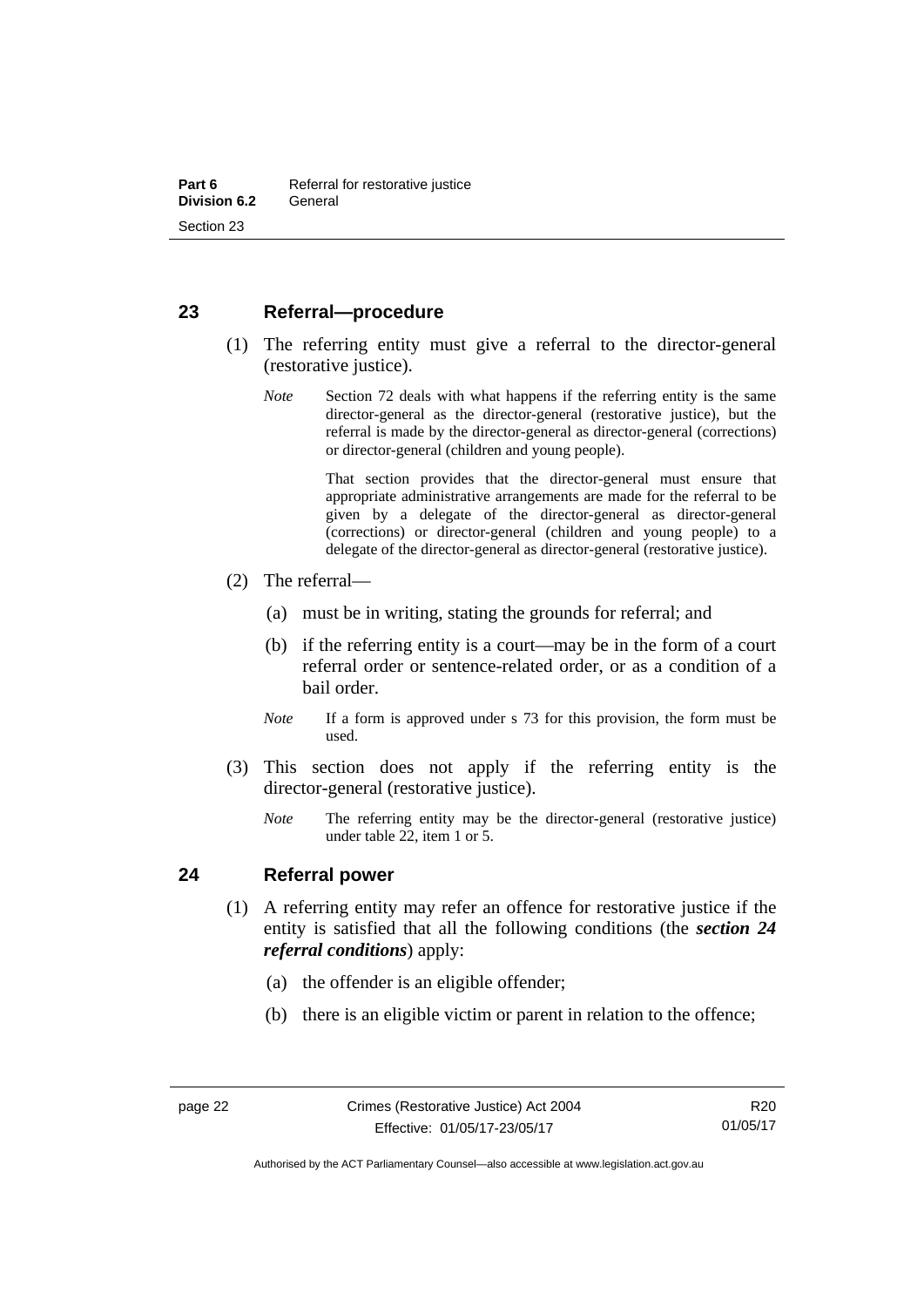- (c) an explanation has been given under section 25 to the eligible offender, before the offender agrees to take part in restorative justice.
- *Note* The conditions under which a victim, parent or offender may be eligible are set out in s 17, s 18 and s 19.
- (2) The restorative justice guidelines may prescribe procedures for making decisions about referrals under subsection (1).
- (3) This section is subject to the following sections:
	- (a) section 26 (Referral by DPP—less serious family violence offences and less serious sexual offences);
	- (b) section 27 (Referral during court proceeding).

## <span id="page-28-0"></span>**25 Explanation of restorative justice**

Before an offence is referred for restorative justice, the referring entity must ensure that reasonable steps are taken to explain to the eligible offender (in language that the offender can readily understand)––

- (a) the purpose of restorative justice generally and for the particular offence; and
- (b) the nature of restorative justice, including the following:
	- (i) the nature of a restorative justice conference;
	- (ii) who may take part in a restorative justice conference;
	- (iii) the nature of a restorative justice agreement; and
- (c) that the offender may seek independent legal advice about taking part in restorative justice; and
- (d) that no-one is under an obligation to take part, or continue to take part, in restorative justice after it has started; and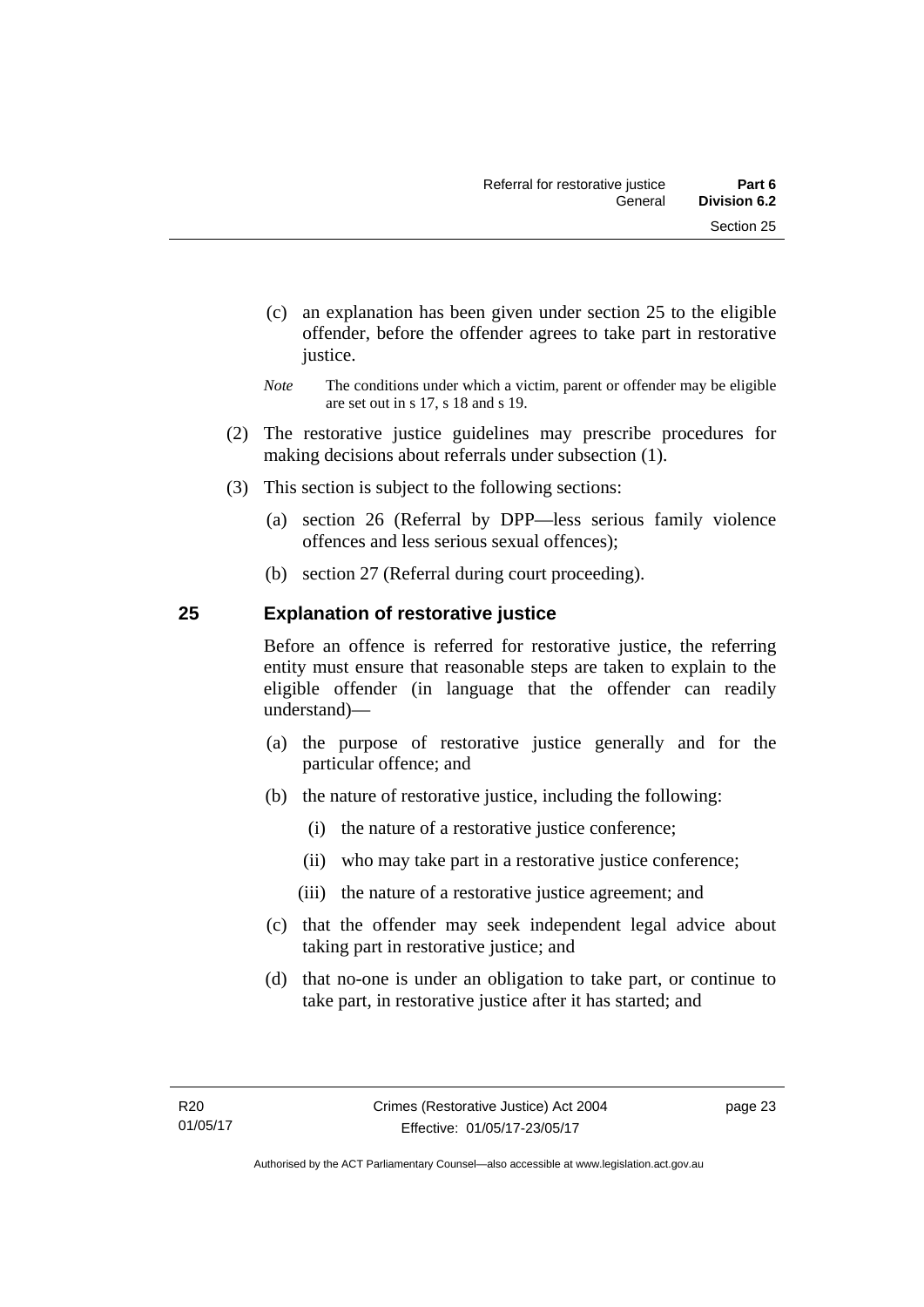- (e) if the offender has not entered a plea for the offence—that the acceptance of responsibility for the commission of the offence by the offender for the purpose of restorative justice does not prevent the offender from pleading not guilty to the offence; and
- (f) if a sentence-related order has not been made for the offender—that, if the offender is found guilty of the offence, a court, in sentencing the offender—
	- (i) may consider whether the offender accepts responsibility for the offence to take part in restorative justice, but is not required to reduce the severity of any sentence as a result; and
	- (ii) must not consider whether the offender has chosen not to take part, or not to continue to take part, in restorative justice.

## <span id="page-29-0"></span>**26 Referral by DPP—less serious family violence offences and less serious sexual offences**

- (1) This section applies if the director of public prosecutions is the referring entity for a less serious family violence offence or a less serious sexual offence allegedly committed by a young offender or an adult offender.
- (2) The director of public prosecutions may refer the offence for restorative justice if—
	- (a) the section 24 referral conditions apply; and
	- (b) the director has consulted each person who could be an eligible victim or parent for the offence.
- (3) Subsections (1) and (2) do not apply before the phase 3 application day.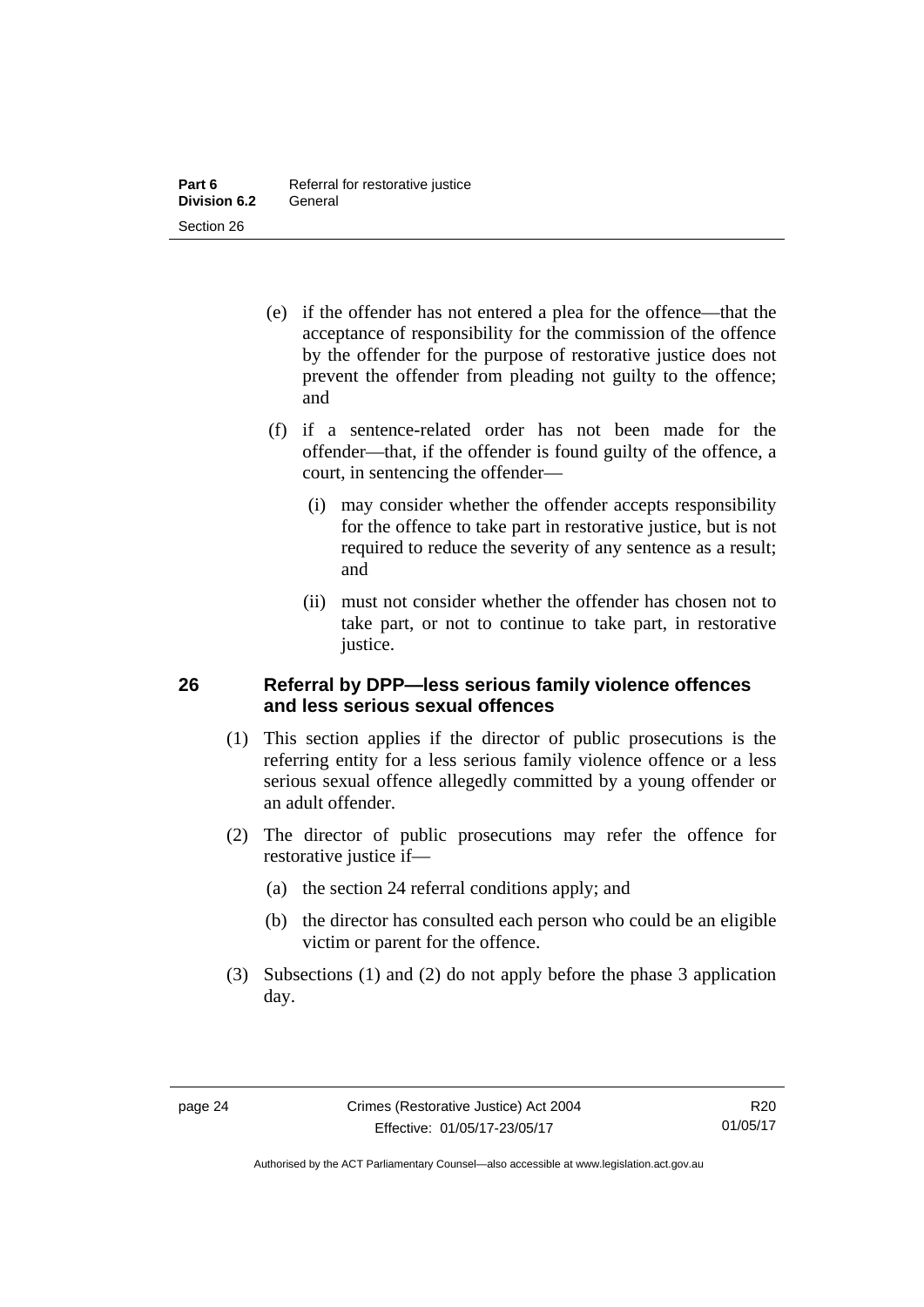- (4) However, subsections (1) and (2) may apply to an offence even if the offence was allegedly committed before the phase 3 application day.
- (5) To remove any doubt, the [Legislation Act](http://www.legislation.act.gov.au/a/2001-14), section 79 (Automatic commencement of postponed law) does not apply to subsection (1) or (2).
	- *Note* If the [Legislation Act,](http://www.legislation.act.gov.au/a/2001-14) s 79 applied to subsection (1) or (2), the subsection would automatically commence 6 months after the commencement of this Act (apart from s 1 and s 2) if it had not already been effectively commenced by the declaration of the phase 3 application day.
- (6) Subsections (3) to (8) (including this subsection) expire on the phase 3 application day.
	- *Note* A provision of an Act expires at the end of the day fixed for its expiry (see [Legislation Act,](http://www.legislation.act.gov.au/a/2001-14) s 85 (3); *repeal* in s 85 includes expiry—see s 82).
- (7) Subsections (3) to (8) (including this subsection) are laws to which the [Legislation Act](http://www.legislation.act.gov.au/a/2001-14), section 88 (Repeal does not end effect of transitional laws etc) applies.
- (8) In this section:

*phase 3 application day*—see section 16 (5).

## <span id="page-30-0"></span>**Division 6.3 Referral by courts**

## <span id="page-30-1"></span>**27 Referral during court proceeding**

- (1) This section applies if—
	- (a) a court is the referring entity for an offence under table 22, item 3; and
	- (b) the prosecution and any lawyer representing the offender agree that the offence should be referred for restorative justice; and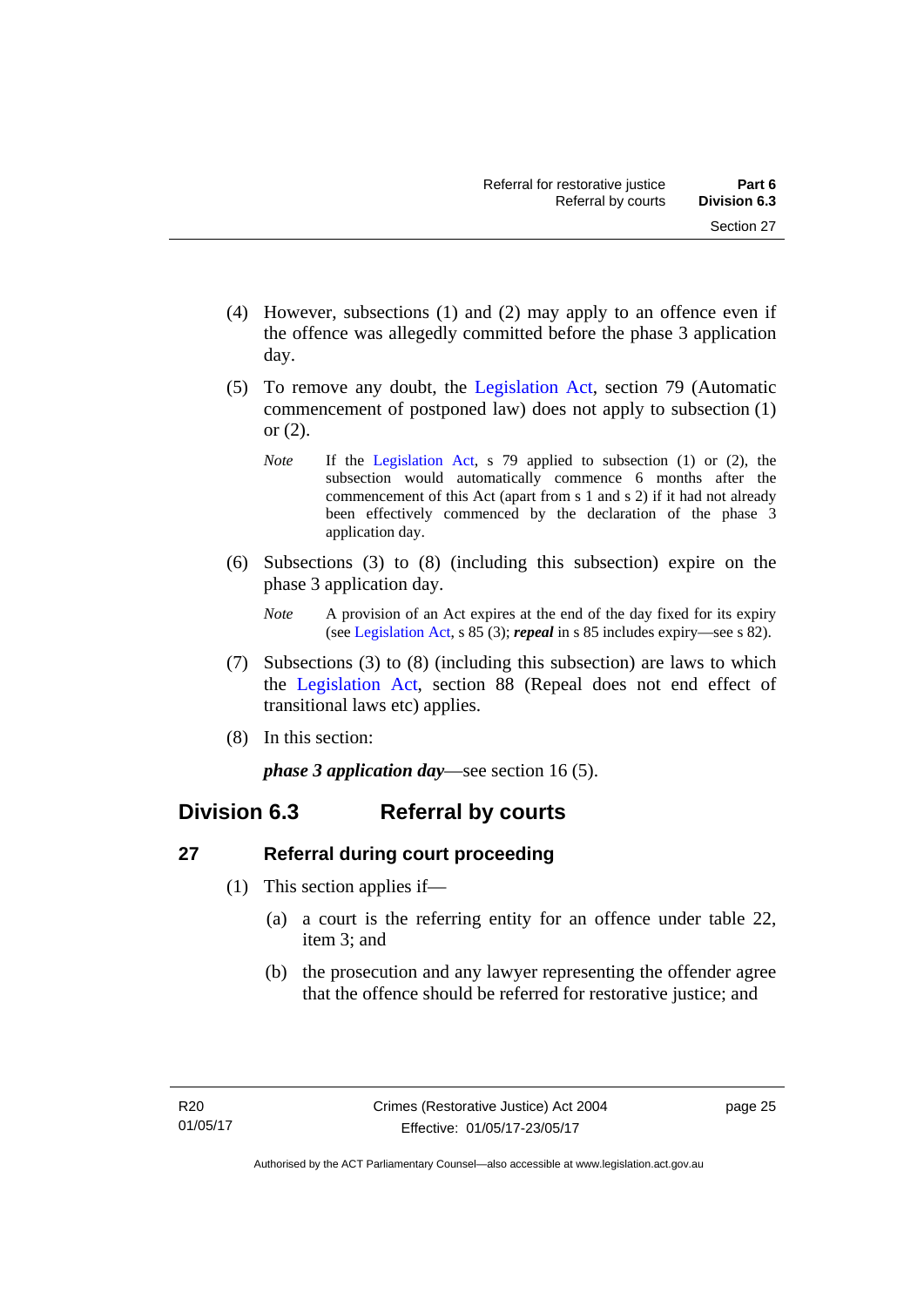- (c) either—
	- (i) the court is satisfied that the section 24 referral conditions apply; or
	- (ii) the court considers that it is appropriate to refer the offence for restorative justice, and the court has ensured that an explanation has been given under section 25 (Explanation of restorative justice) to the offender.
- (2) The court may by order (a *court referral order*) adjourn the proceeding for a stated period, and refer the offence for restorative justice, on the application of—
	- (a) the director of public prosecutions; or
	- (b) the offender's legal representative.
- (3) The court must ensure that a copy of the court referral order is given to—
	- (a) each victim and parent mentioned in subsection  $(1)$  (c)  $(ii)$ ; and
	- (b) the offender; and
	- (c) the director of public prosecutions and any lawyer representing the offender; and
	- (d) the director-general.
- (4) For the referral of a less serious family violence offence or a less serious sexual offence alleged to have been committed by a young offender or an adult offender, the court may make a court referral order, before the offender pleads guilty to the offence or is found guilty of the offence, only if it considers that exceptional circumstances exist to justify the referral.
	- *Note* This Act does not apply to a serious family violence offence or a serious sexual offence unless the offender pleads guilty to the offence, or is found guilty of the offence (see s 16).
- (5) Subsection (4) does not apply before the phase 3 application day.

Authorised by the ACT Parliamentary Counsel—also accessible at www.legislation.act.gov.au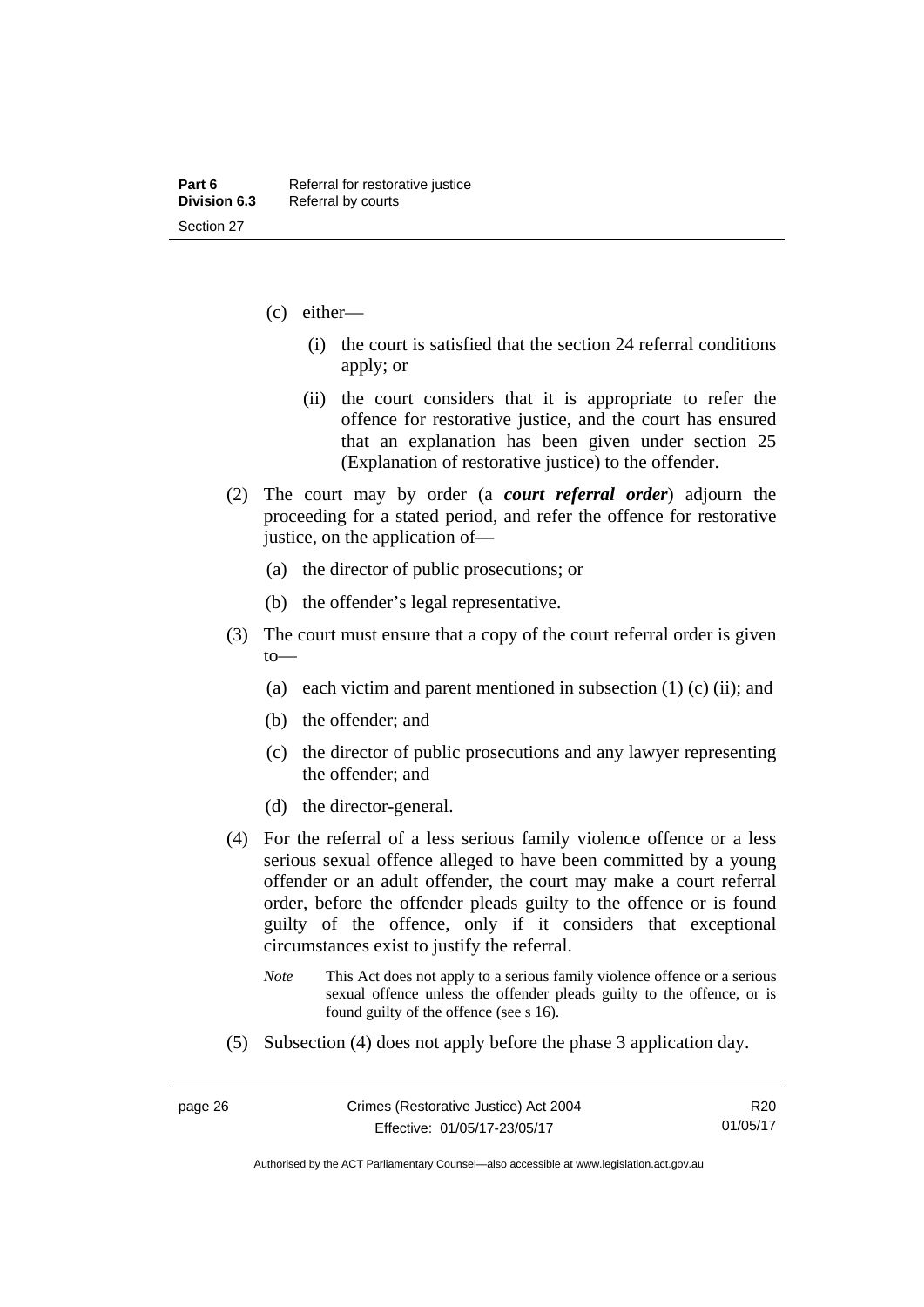- (6) However, subsection (4) may apply to an offence even if the offence was allegedly committed before the phase 3 application day.
- (7) To remove any doubt, the [Legislation Act](http://www.legislation.act.gov.au/a/2001-14), section 79 (Automatic commencement of postponed law) does not apply to subsection (4).
	- *Note* If the [Legislation Act,](http://www.legislation.act.gov.au/a/2001-14) s 79 applied to the subsection, it would automatically commence 6 months after the commencement of this Act (apart from s 1 and s 2) if it had not already been effectively commenced by the declaration of the phase 3 application day.
- (8) Subsections (5) to (10) (including this subsection) expire on the phase 3 application day.
	- *Note* A provision of an Act expires at the end of the day fixed for its expiry (see [Legislation Act,](http://www.legislation.act.gov.au/a/2001-14) s 85 (3); *repeal* in s 85 includes expiry—see s 82).
- (9) Subsections (5) to (10) (including this subsection) are laws to which the [Legislation Act](http://www.legislation.act.gov.au/a/2001-14), section 88 (Repeal does not end effect of transitional laws etc) applies.
- (10) In this section:

*phase 3 application day*—see section 16 (5).

## <span id="page-32-0"></span>**28 Court referral orders—reports**

- (1) This section applies if a court makes a court referral order for section 27 in relation to a proceeding for an offence.
- (2) The director-general must give the court a written report about the outcome of restorative justice for the offence within the period for which the proceeding is adjourned under the order.
- (3) The report must include a statement of the following in relation to each person of whom the court is aware who is a victim, or a parent of a child victim, of the offence, and the offender:
	- (a) whether the victim, parent or offender is eligible for restorative justice;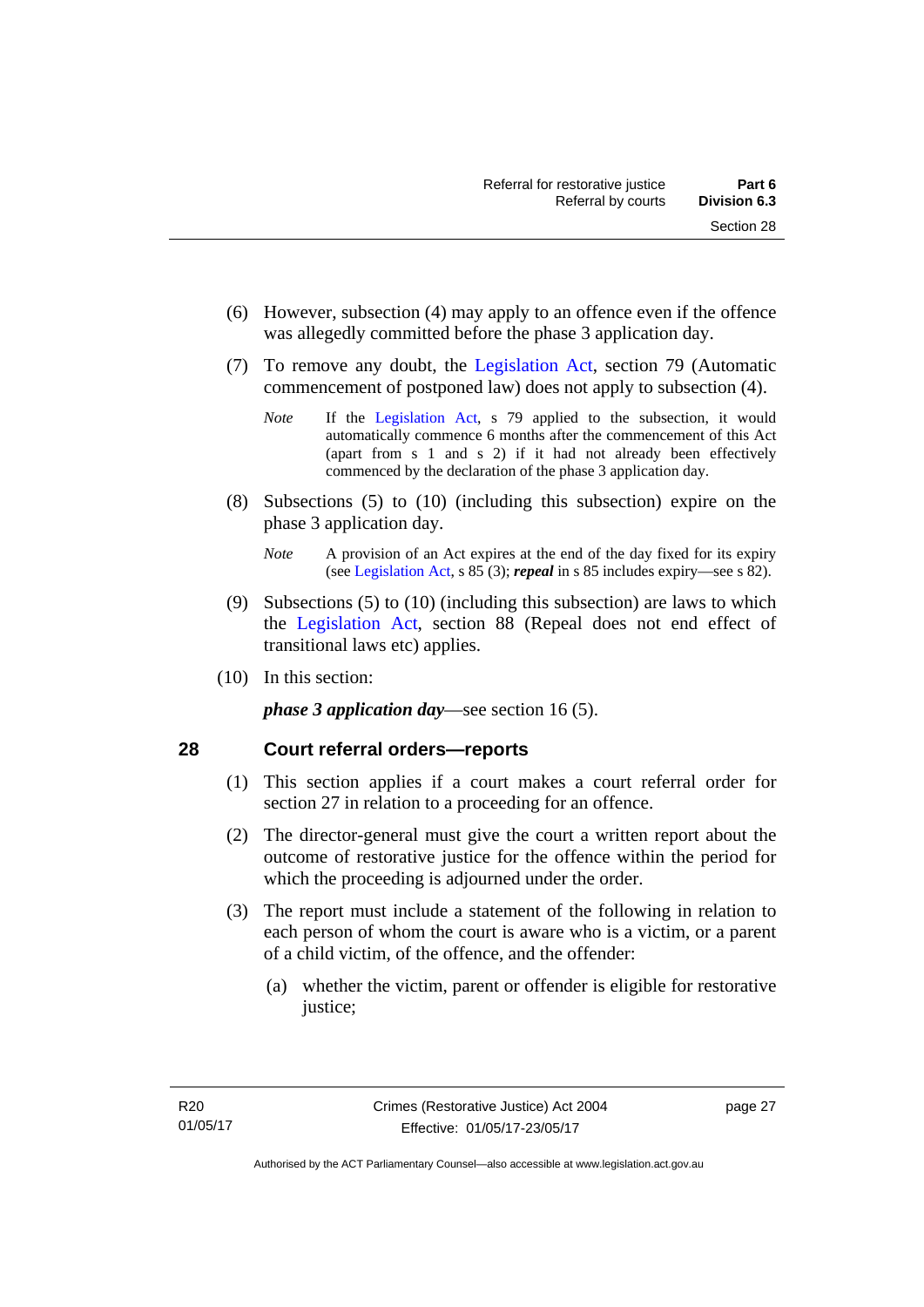- (b) if the victim, parent or offender is eligible for restorative justice—whether restorative justice is suitable for the victim, parent or offender;
- (c) whether a restorative justice conference was held;
- (d) if a restorative justice conference was held—
	- (i) the extent to which the conference met the objects of this Act; and
	- (ii) whether a restorative justice agreement was reached at the conference.
	- *Note* If a form is approved under s 73 for this provision, the form must be used.
- (4) If a restorative justice agreement was reached at a restorative justice conference for the offence, the report must include a copy of the agreement.
- (5) The director-general must give a copy of the report to—
	- (a) each person of whom the court is aware who is a victim, or a parent of a child victim, of the offence; and
	- (b) the offender; and
	- (c) the director of public prosecutions and any lawyer representing the offender.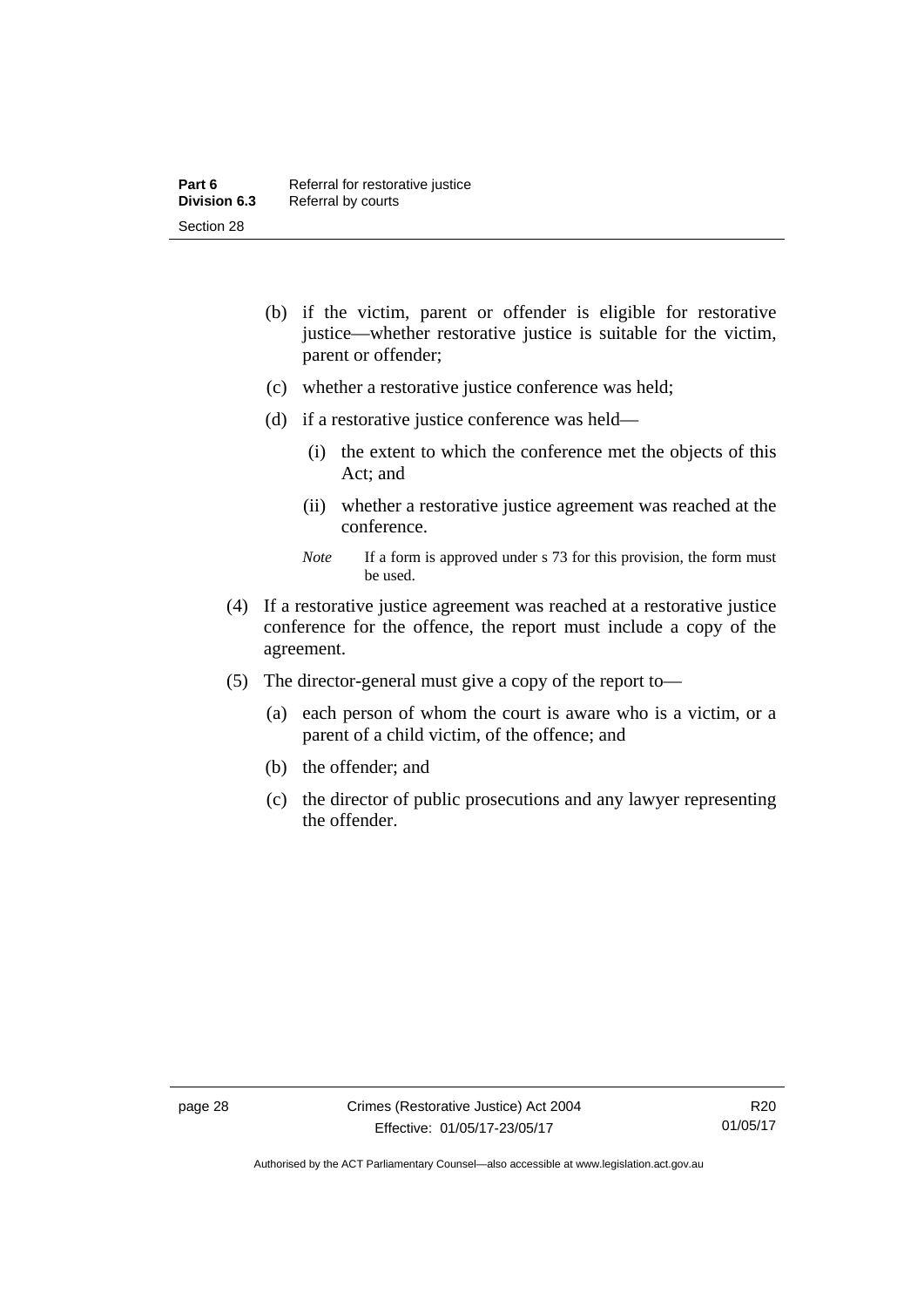## <span id="page-34-0"></span>**Part 7 Suitability for restorative justice**

## <span id="page-34-1"></span>**29 Meaning of** *personal characteristics* **for pt 7**

In this part:

*personal characteristics*, of a victim, or a parent of a child victim, or offender, means personal characteristics of the victim, parent or offender that might affect the outcome of restorative justice for the relevant offence.

#### **Examples**

- 1 age
- 2 gender
- 3 social or cultural background
- *Note* An example is part of the Act, is not exhaustive and may extend, but does not limit, the meaning of the provision in which it appears (see [Legislation Act,](http://www.legislation.act.gov.au/a/2001-14) s 126 and s 132).

## <span id="page-34-2"></span>**30 Suitability—eligibility requirement**

The director-general may decide that an offence is suitable for restorative justice only if satisfied that—

- (a) there is an eligible victim or eligible parent for the offence; and
- (b) the offender is an eligible offender.

## <span id="page-34-3"></span>**31 Finding of eligibility by referring entity**

- (1) This section applies if, in a referral under section 23 (Referral procedure), a referring entity states that a person is an eligible victim, parent, or offender and gives grounds for that statement.
- (2) For this part, the referring entity's statement—
	- (a) is sufficient for the director-general to be satisfied of the fact of eligibility; but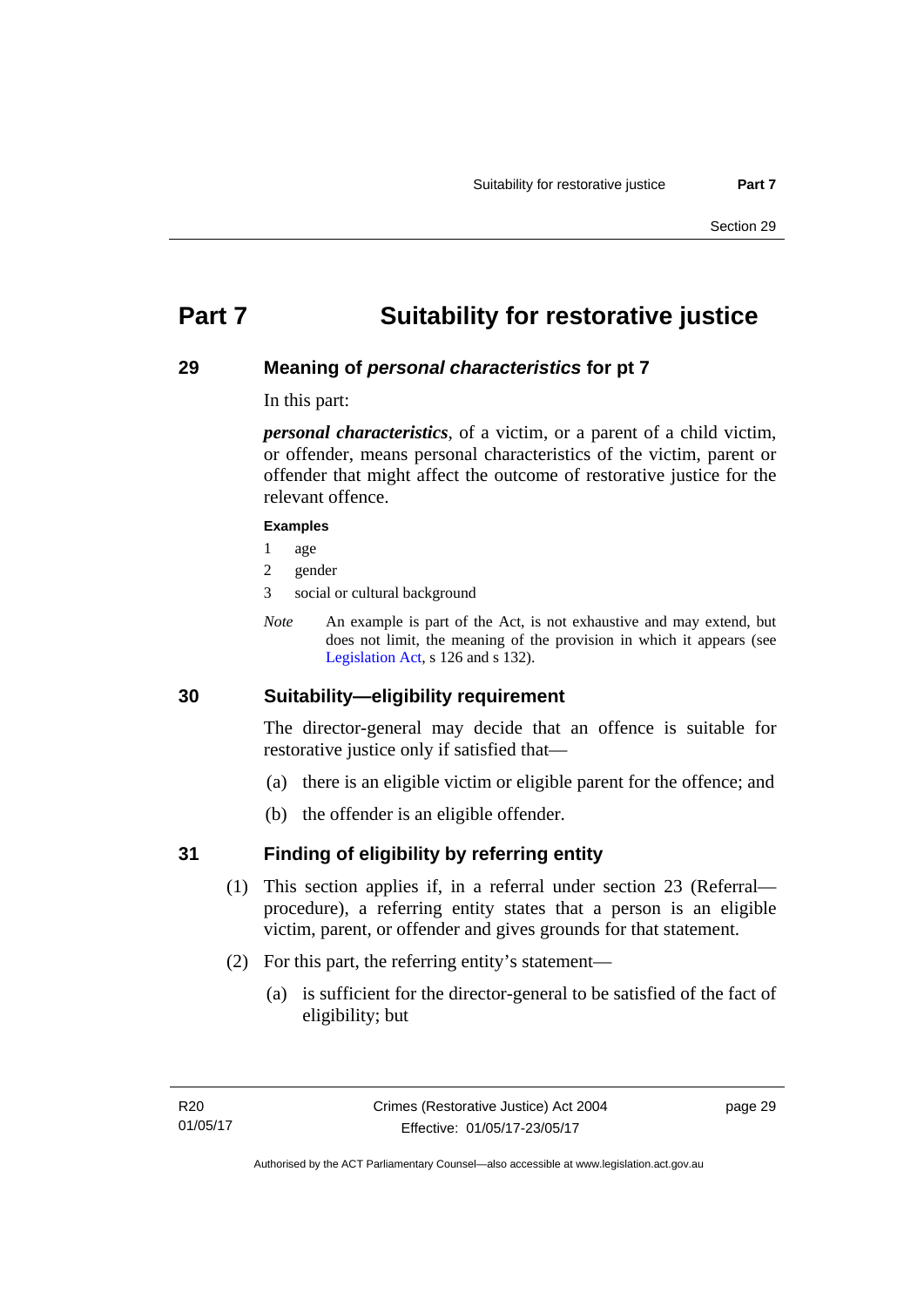Section 32

 (b) does not prevent the director-general from being satisfied that a victim, parent or offender is not eligible for restorative justice.

#### <span id="page-35-0"></span>**32 Suitability—decision**

- (1) The director-general is responsible for deciding whether restorative justice is suitable for an offence.
- (2) The director-general may decide whether restorative justice is suitable for an offence only after considering the following:
	- (a) the general considerations mentioned in section 33;
	- (b) suitability for the eligible victim or parent under section 34 or section 35:
	- (c) suitability for the offender under section 36.
- (3) Subject to section 32A, if the director-general decides that restorative justice is suitable for an offence, the director-general must ask the following for written consent for a restorative justice conference to be called for the offence:
	- (a) the eligible victim or parent, or both (if there is an eligible victim and an eligible parent);
	- (b) the eligible offender.
	- *Note* If a form is approved under s 73 for this provision, the form must be used.

### <span id="page-35-1"></span>**32A Explanation of restorative justice––before consent**

Before obtaining written consent under section 32 (3), the director-general must ensure that reasonable steps are taken to explain to each eligible victim and parent, and the offender (in language that the victim, parent or offender can readily understand)—

 (a) the purpose of restorative justice generally and for the particular offence; and

R20 01/05/17

Authorised by the ACT Parliamentary Counsel—also accessible at www.legislation.act.gov.au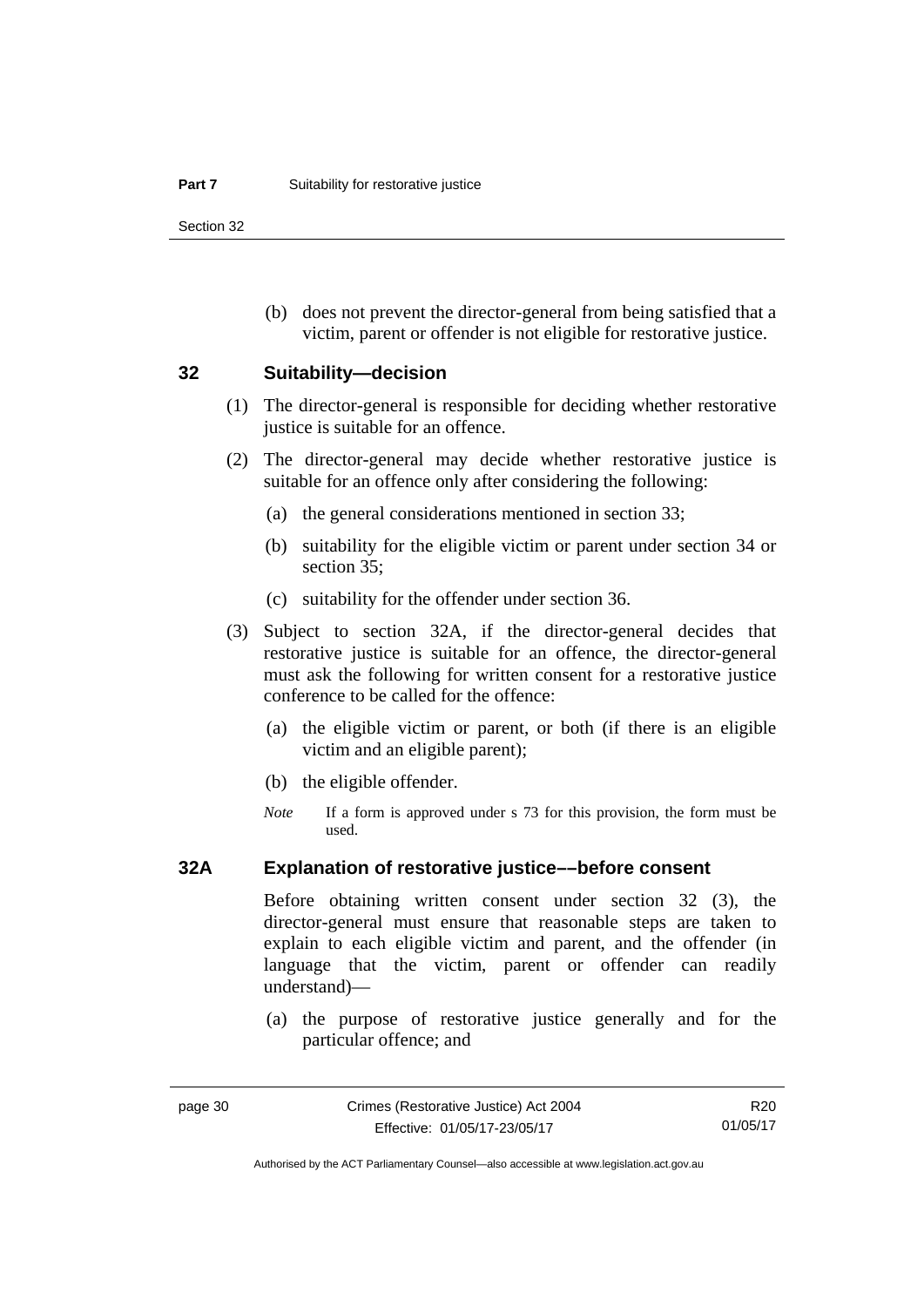- (b) the nature of restorative justice, including the following:
	- (i) the nature of a restorative justice conference;
	- (ii) who may take part in a restorative justice conference;
	- (iii) the nature of a restorative justice agreement; and
- (c) that the person may seek independent legal advice about taking part in restorative justice; and
- (d) that no-one is under an obligation to take part, or continue to take part, in restorative justice after it has started; and
- (e) if the offender has not entered a plea for the offence—that the acceptance of responsibility for the commission of the offence by the offender for the purpose of restorative justice does not prevent the offender from pleading not guilty to the offence; and
- (f) if a sentence-related order has not been made for the offender—that, if the offender is found guilty of the offence, a court, in sentencing the offender—
	- (i) may consider whether the offender accepts responsibility for the offence to take part in restorative justice, but is not required to reduce the severity of any sentence as a result; and
	- (ii) must not consider whether the offender has chosen not to take part, or not to continue to take part, in restorative justice.

## **33 Suitability—general considerations**

- (1) In deciding whether restorative justice is suitable for an offence, the director-general must consider the following:
	- (a) any government or administrative policy relating to the treatment of offences of the relevant kind;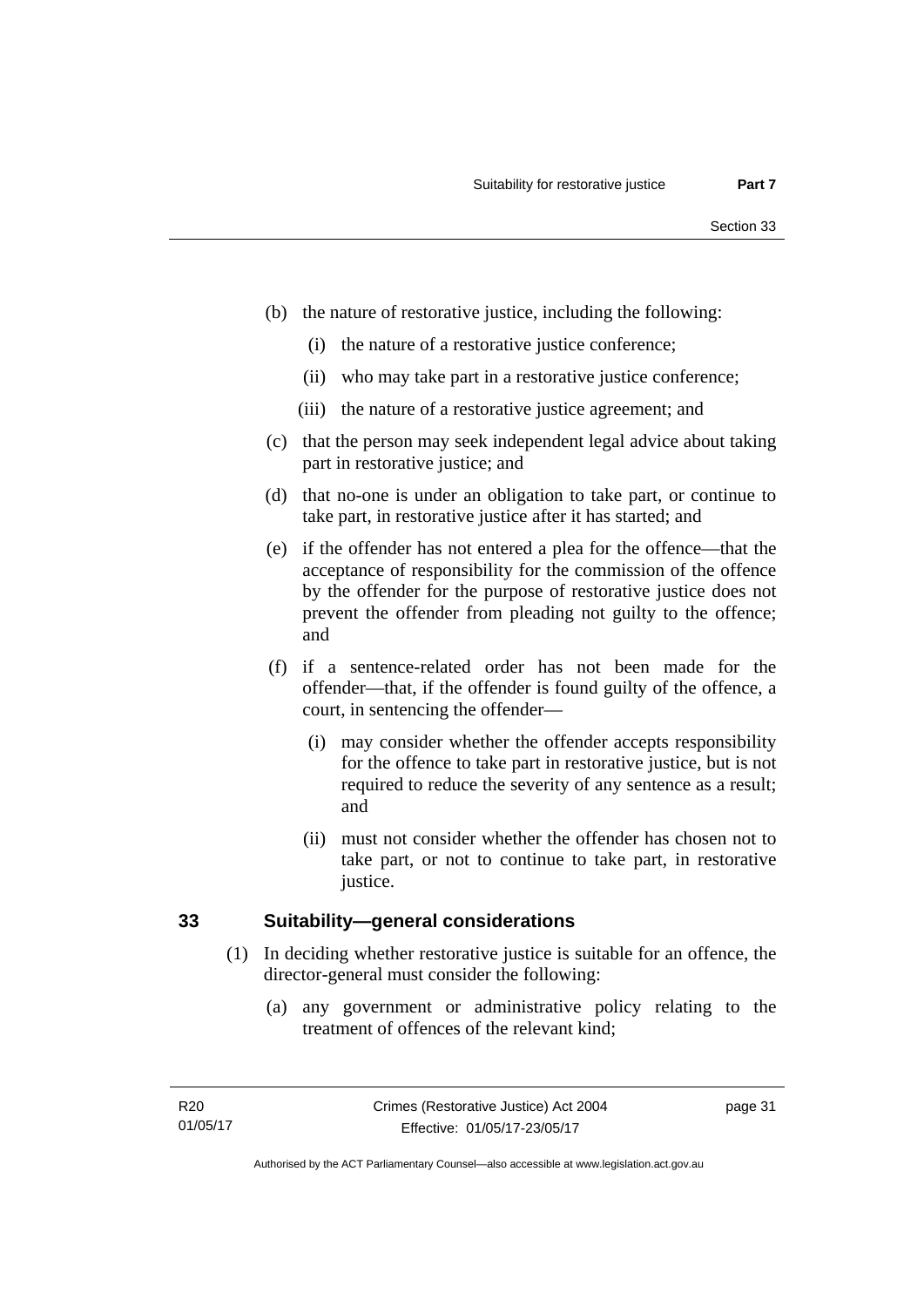Section 33

- (b) the nature of the offence, including the level of harm caused by or violence involved in its commission or alleged commission;
- (c) the appropriateness of restorative justice at the current stage of the criminal justice process in relation to the offence;
- (d) any potential power imbalance between the people who are to take part in restorative justice for the offence;
- (e) the physical and psychological safety of anyone who is to take part in restorative justice for the offence.
- (2) The director-general may decide that restorative justice is suitable for a less serious family violence offence or a less serious sexual offence committed by a young offender or an adult offender before the offender pleads guilty to the offence or is found guilty of the offence only if satisfied that exceptional circumstances exist to justify the calling of a restorative justice conference for the offence.
- (3) Subsection (2) does not apply before the phase 3 application day.
- (4) However, subsection (2) may apply to an offence even if the offence was committed before the phase 3 application day.
- (5) To remove any doubt, the [Legislation Act](http://www.legislation.act.gov.au/a/2001-14), section 79 (Automatic commencement of postponed law) does not apply to subsection (2).
	- *Note* If the [Legislation Act,](http://www.legislation.act.gov.au/a/2001-14) s 79 applied to the subsection, it would automatically commence 6 months after the commencement of this Act (apart from s 1 and s 2) if it had not already been effectively commenced by the declaration of the phase 3 application day.
- (6) Subsections (3) to (8) (including this subsection) expire on the phase 3 application day.
	- *Note* A provision of an Act expires at the end of the day fixed for its expiry (see [Legislation Act,](http://www.legislation.act.gov.au/a/2001-14) s 85 (3); *repeal* in s 85 includes expiry—see s 82).
- (7) Subsections (3) to (8) (including this subsection) are laws to which the [Legislation Act](http://www.legislation.act.gov.au/a/2001-14), section 88 (Repeal does not end effect of transitional laws etc) applies.

R20 01/05/17

Authorised by the ACT Parliamentary Counsel—also accessible at www.legislation.act.gov.au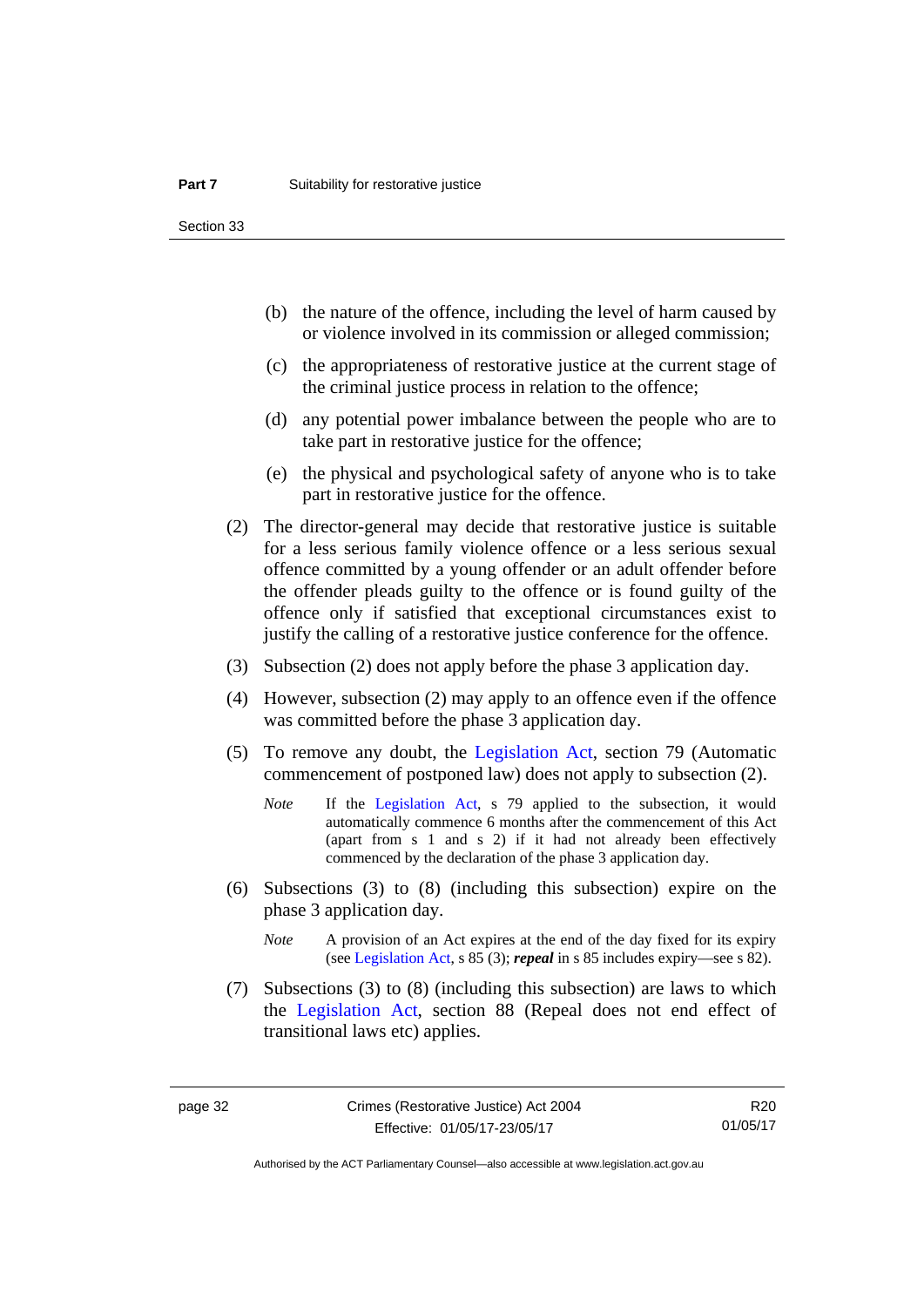(8) In this section:

## *phase 3 application day*—see section 16 (5).

## **34 Suitability—victims**

- (1) In deciding whether restorative justice is suitable for an eligible victim, the director-general must consider the following:
	- (a) the victim's personal characteristics;
	- (b) the victim's motivation for taking part in restorative justice;
	- (c) the impact of the offence as perceived by the victim.
- (2) For this Act, an eligible victim is a *suitable victim* if the director-general decides under section 32 that the victim is suitable for restorative justice.

## **35 Suitability—eligible parents**

- (1) In deciding whether restorative justice is suitable for an eligible parent of a child victim, the director-general must consider the following:
	- (a) the relationship between the parent and the child;
	- (b) the parent's and the child victim's personal characteristics;
	- (c) the parent's and the child victim's motivation for taking part in restorative justice;
	- (d) the impact of the offence as perceived by the parent and the child victim.
- (2) For this Act, an eligible parent is a *suitable parent* if the director-general decides under section 32 that the parent is suitable for restorative justice.

page 33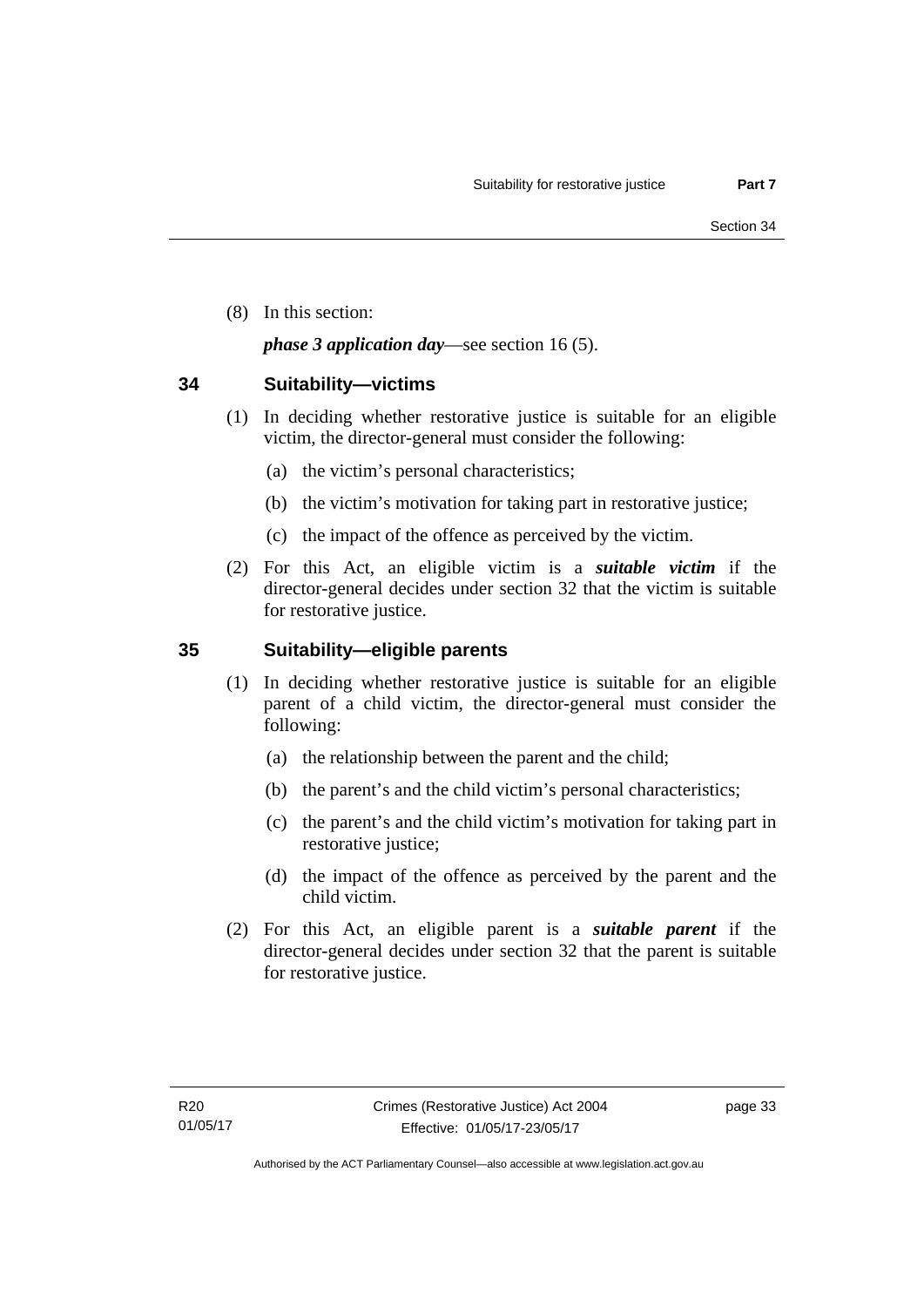Section 36

### **36 Suitability—offenders**

In deciding whether restorative justice is suitable for an offender, the director-general must consider the following:

- (a) the extent (if any) of the offender's contrition or remorse for the offence;
- (b) the offender's personal characteristics;
- (c) the offender's motivation for taking part in restorative justice;
- (d) the impact of the offence as perceived by the offender.

page 34 Crimes (Restorative Justice) Act 2004 Effective: 01/05/17-23/05/17

R20 01/05/17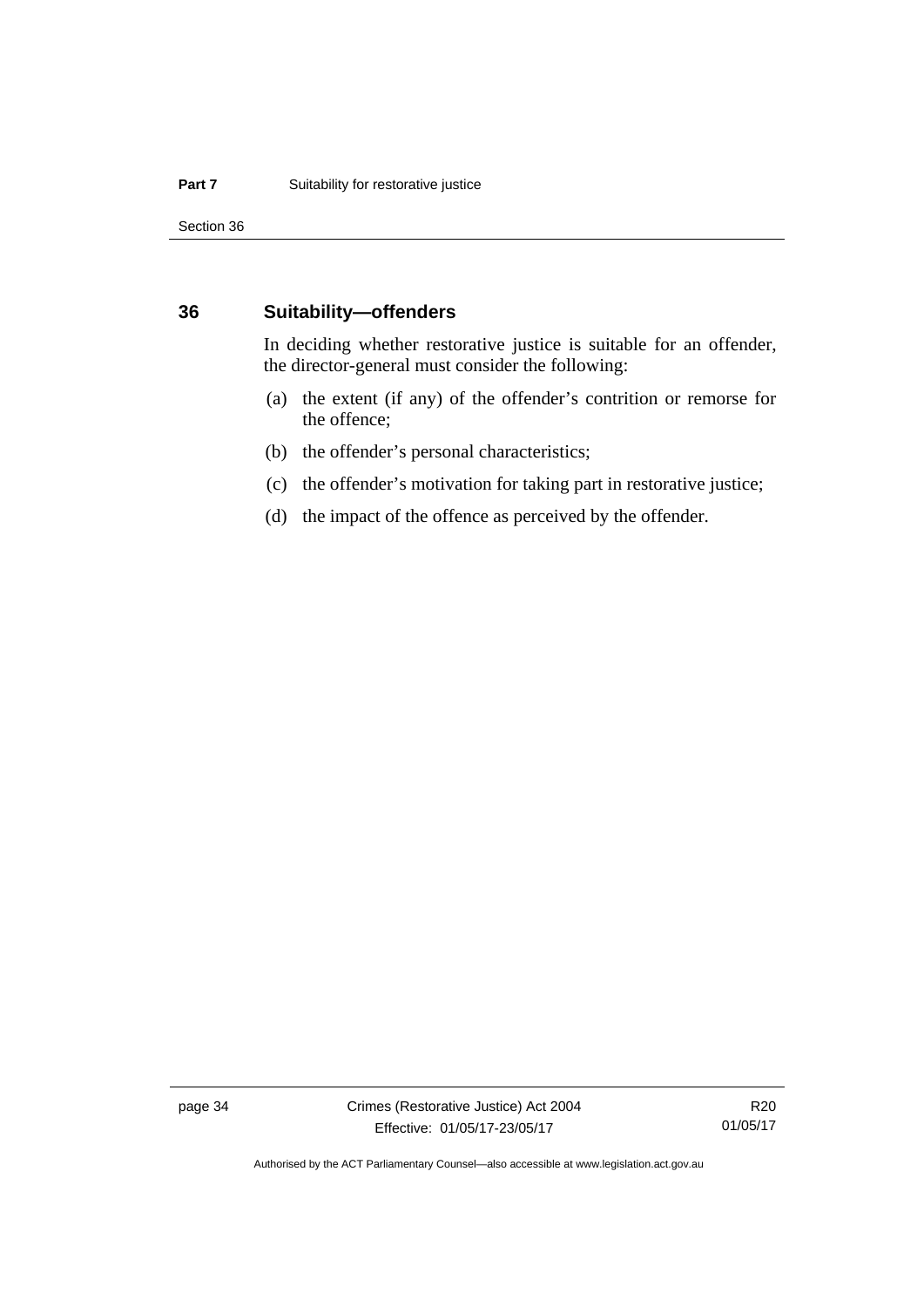# **Part 8 Restorative justice conferences and agreements**

## **Division 8.1 General**

## **37 Definitions—pt 8**

In this part:

*referring entity*—see section 38.

*required participant*, in a restorative justice conference—see section 42.

*restorative justice agreement*—see section 50.

*substitute participant*—see section 43.

*suitable parent*—see section 35.

*suitable victim*—see section 34.

## **38 Meaning of** *referring entity***—pt 8**

(1) In this part:

*referring entity*—see section 22.

 (2) However, if an offence is referred for restorative justice by a court in making a sentence-related order, *referring entity* means the director-general (corrections).

## **39 Decision to call conference**

- (1) The director-general may require a restorative justice conference to be called for an offence if—
	- (a) the director-general decides, under section 32 (Suitability decision) that restorative justice is suitable for the offence; and

page 35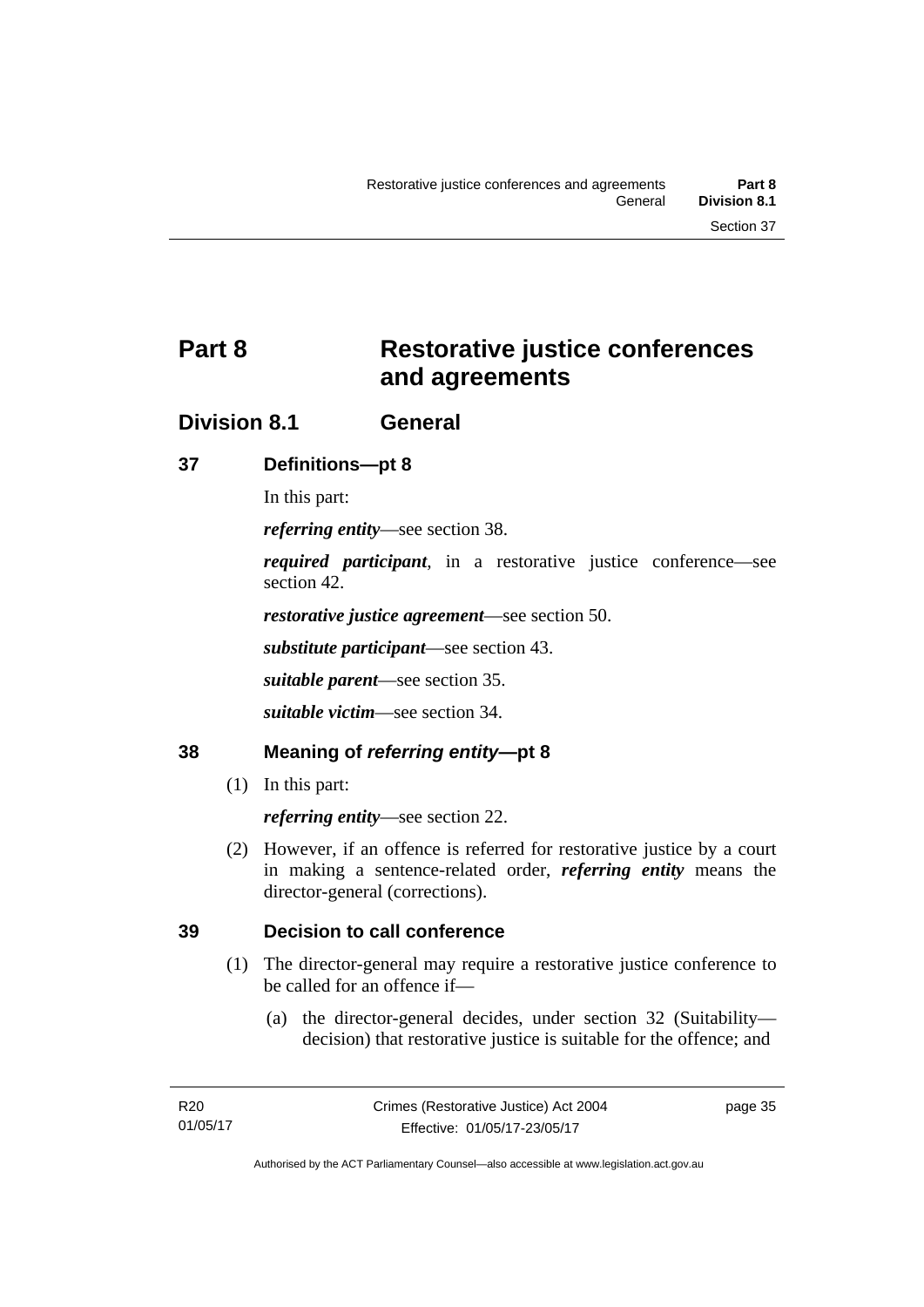- (b) the eligible victim or parent, and the eligible offender, gives consent under section 32 (3) for the conference to be called.
- (2) The director-general must assign a convenor to a conference called under this section.
- (3) The director-general must ensure, before the conference begins, that the convenor has received sufficient legal training to—
	- (a) advise the participants of their rights and duties at law and under this Act; and
	- (b) otherwise exercise the functions of a convenor under this Act.

## **Division 8.2 Convenors**

### **40 Appointment of convenors**

- (1) The director-general may appoint a person as a convenor for this part.
	- *Note 1* For the making of appointments (including acting appointments), see the [Legislation Act,](http://www.legislation.act.gov.au/a/2001-14) pt 19.3.
	- *Note 2* In particular, an appointment may be made by naming a person or nominating the occupant of a position (see [Legislation Act](http://www.legislation.act.gov.au/a/2001-14), s 207).
- (2) The director-general may appoint a person as convenor only if—
	- (a) the person has the qualifications and experience prescribed by regulation; and
	- (b) if the person is not a lawyer—the director-general is satisfied that the convenor has received, or has the capacity to receive, sufficient legal training—
		- (i) to advise those who take part in restorative justice of their rights and duties in relation to restorative justice under this Act; and
		- (ii) otherwise to exercise the functions of a convenor for this Act.

R20 01/05/17

Authorised by the ACT Parliamentary Counsel—also accessible at www.legislation.act.gov.au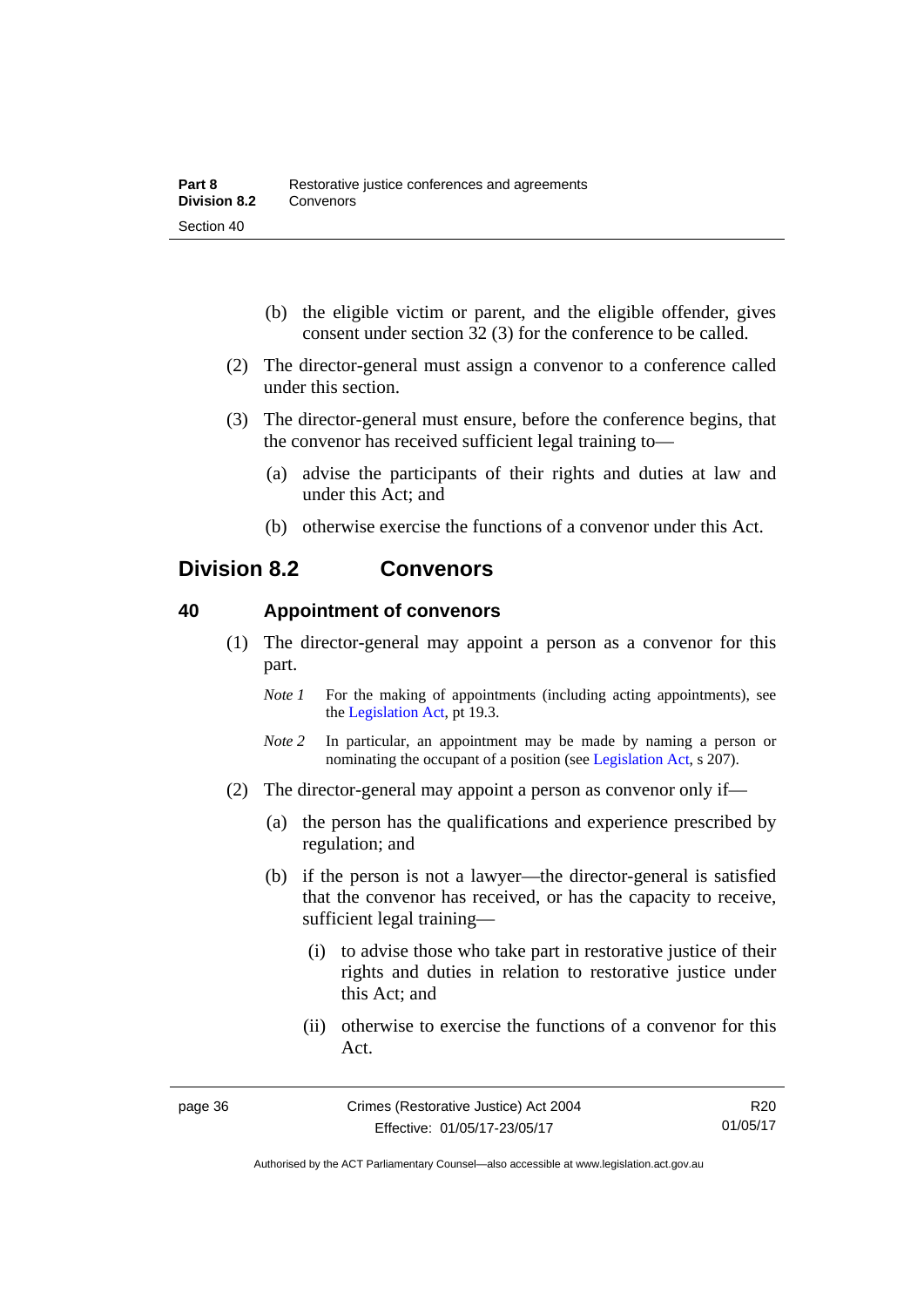(3) Subsection (2) (b) does not prevent a regulation being made requiring a convenor to be a lawyer.

## **41 What a convenor does**

- (1) The convenor of a restorative justice conference, subject to this part, may do anything necessary or desirable to be done in relation to calling the conference, including the following:
	- (a) consulting a person with knowledge of or experience in a particular culture;
	- (b) inviting a person to take part in the conference;
	- (c) deciding whether the conference should require the participants to meet in person, or to communicate in any other way;
	- (d) fixing a time for the conference, and for any continuation of the conference;
	- (e) fixing a venue for the conference, if the participants are to meet in person;
	- (f) identifying the issues that should be addressed at the conference;
	- (g) facilitating the conference;
	- (h) warning participants about the potentially incriminating nature of any statement to be made, or being made, at the conference;
	- (i) facilitating an agreement between the participants;
	- (j) ensuring that this Act is complied with in relation to the conference and any agreement;
	- (k) any other function required by regulation.
- (2) The convenor must carry out the functions mentioned in subsection (1) in a way that ensures that no-one's safety, rights or dignity is compromised.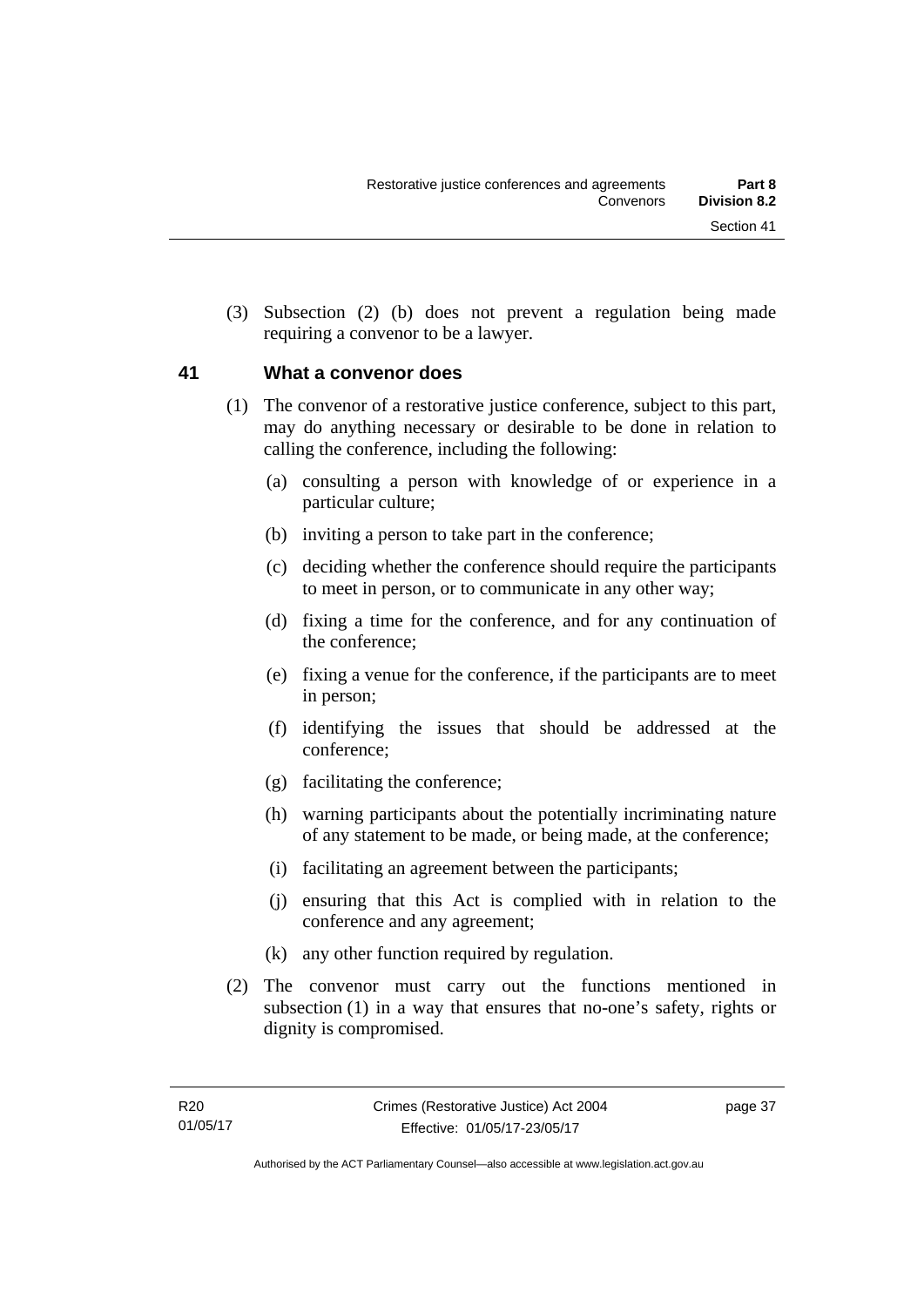# **Division 8.3 Conduct of conference**

## **42 Required participants**

- (1) A restorative justice conference for an offence must not proceed unless each of the following takes part in the conference:
	- (a) a suitable victim or parent, or a substitute participant for a suitable victim or parent;
	- (b) the offender.
- (2) A person mentioned in subsection (1) who takes part (or who is to take part) in a restorative justice conference for an offence is a *required participant* in the conference for this part.
	- *Note* The convenor may invite supporters of the offender and victim to take part in the conference, and the informant police officer (see s 44).

## **43 Substitute participants**

A person (a *substitute participant*) acting for a suitable victim or parent may take part in a restorative justice conference instead of the victim or parent if—

- (a) the victim or parent asks for, or agrees to, the substitution; and
- (b) the convenor agrees to the substitution.
- *Note* If the conference results in a restorative justice agreement, the substitute participant for the victim or parent must sign the agreement, and is taken to do so on behalf of the victim or parent (see s 52).

## **44 Invited participants**

- (1) Any of the following may take part in a restorative justice conference if invited by the convenor:
	- (a) the police officer who is the informant for the offence;
	- (b) a parent of a suitable victim or the offender;

Authorised by the ACT Parliamentary Counsel—also accessible at www.legislation.act.gov.au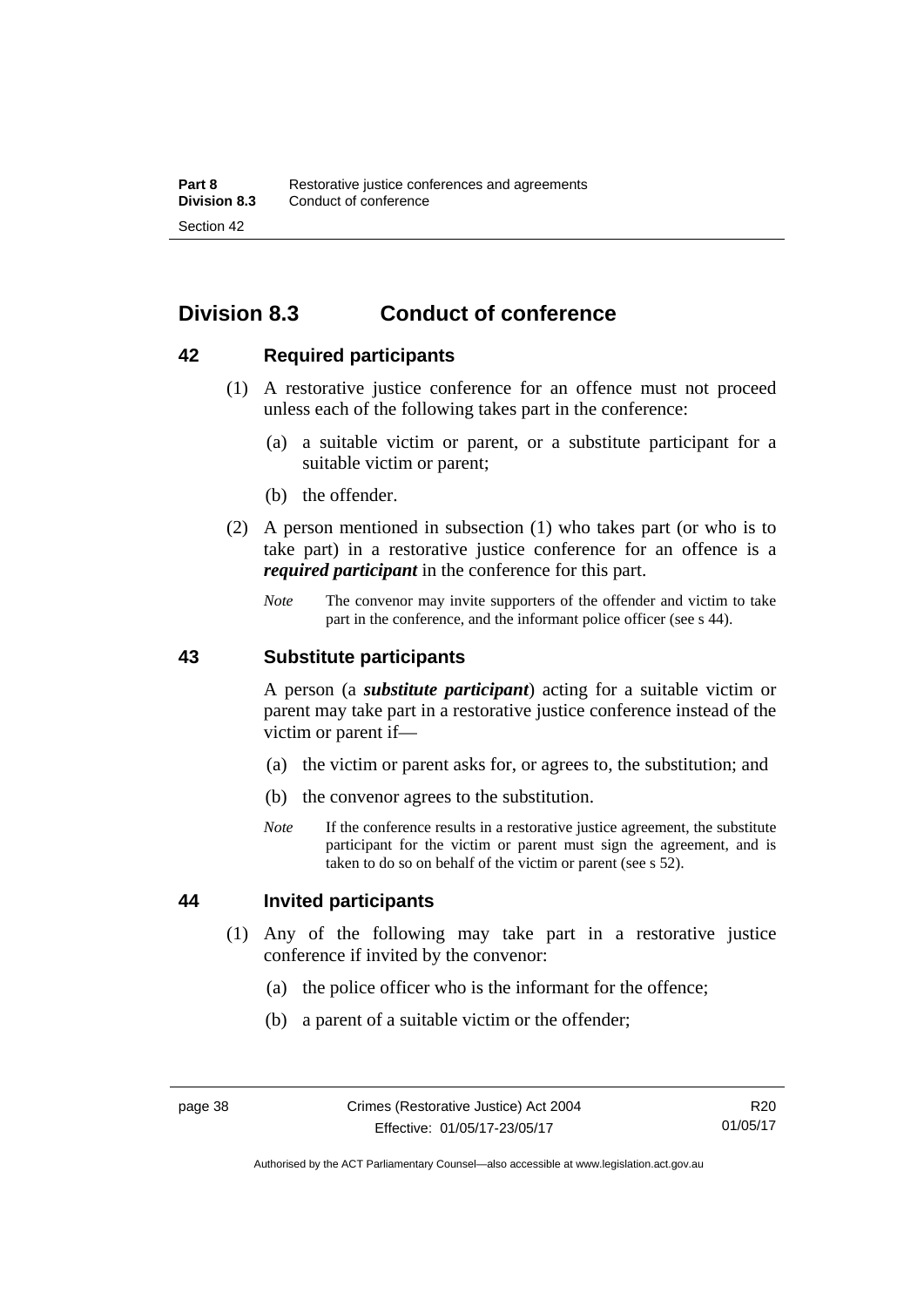- (c) a family member or domestic partner of a suitable victim, a suitable parent or the offender;
- (d) a person in a domestic relationship with a suitable victim, a suitable parent or the offender;
- (e) anyone else, if—
	- (i) a suitable victim or parent, or the offender, considers the person can provide emotional or practical support for the victim, parent or offender; or
	- (ii) the convenor considers that the participation of the person would help to promote the objects of this Act in relation to the conference.
- (2) If a required participant asks the convenor to invite a person mentioned in subsection (1) to take part in the conference, the convenor must not refuse the request unless the convenor considers, on reasonable grounds, that to invite the participant would be significantly detrimental to the objects of this Act in relation to the conference.
- (3) If a participant in a restorative justice conference is represented by someone acting for the participant in a professional capacity, the representative may not take part in the conference in that capacity.

### **Examples of people acting for participants in a professional capacity**

- 1 lawyers
- 2 victim intercessors
- 3 offender intercessors
- *Note* An example is part of the Act, is not exhaustive and may extend, but does not limit, the meaning of the provision in which it appears (see [Legislation Act,](http://www.legislation.act.gov.au/a/2001-14) s 126 and s 132).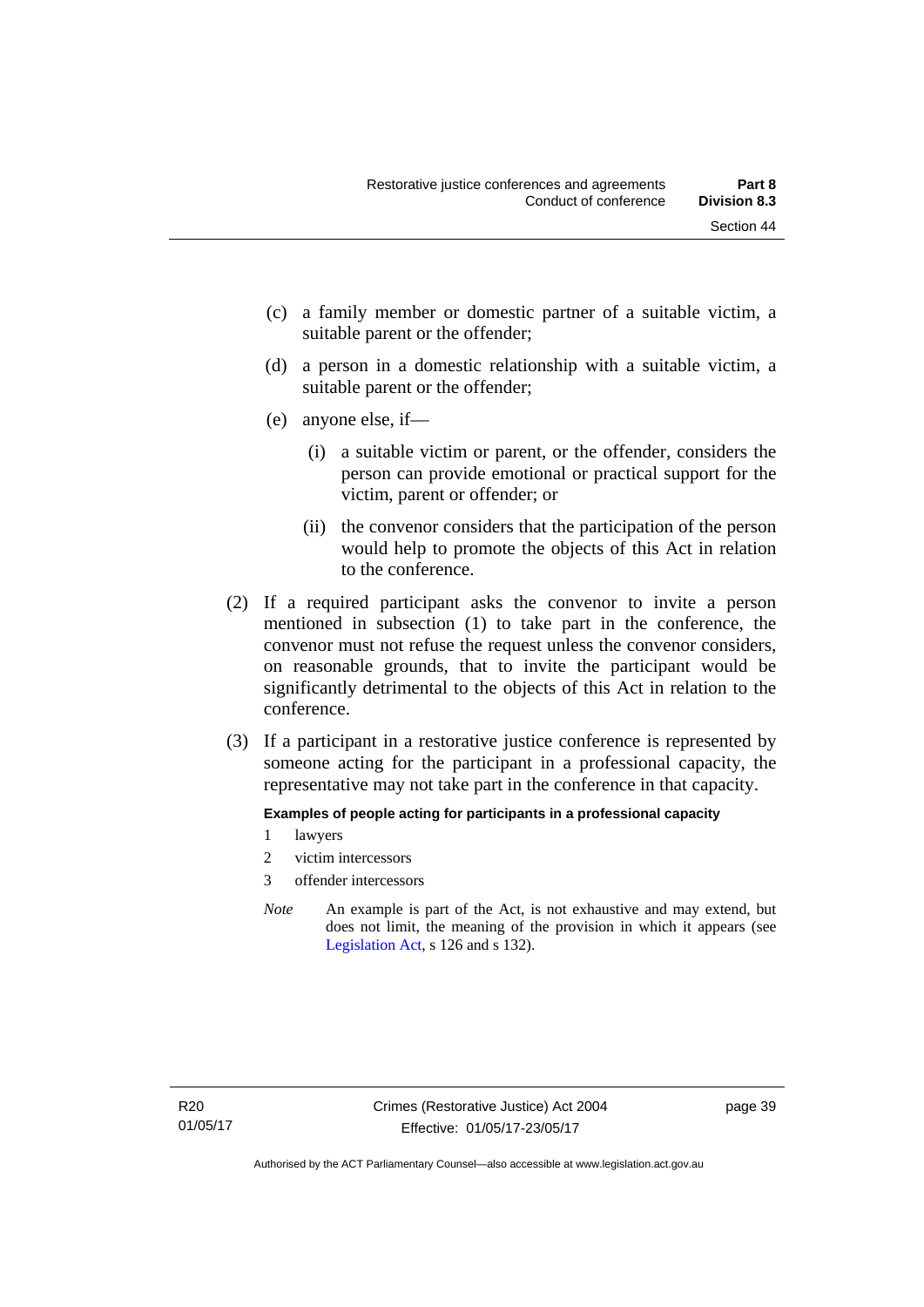(4) In this section:

*domestic relationship*—see the *[Domestic Relationships Act 1994](http://www.legislation.act.gov.au/a/1994-28)*, section 3.

*Note* For the meaning of *domestic partner*, see [Legislation Act](http://www.legislation.act.gov.au/a/2001-14), s 169.

## **45 Explanation for participants**

Before a restorative justice conference begins, the convenor must ensure that reasonable steps are taken to explain to each person who is to take part in the conference (in language that each can readily understand)—

- (a) the objects of this Act in relation to the conference, including the purpose of restorative justice generally and for the particular offence; and
- (b) the nature of restorative justice, including the following:
	- (i) the nature of a restorative justice conference;
	- (ii) who may take part in a restorative justice conference;
	- (iii) the nature of a restorative justice agreement; and
- (c) that the person may, before and after the conference is called, seek independent legal advice about taking part in a restorative justice conference and about the effect of any restorative justice agreement reached at a conference; and
- (d) that no-one is under an obligation to take part in the conference, or to continue to take part in conference after it has started; and
- (e) if the offender has not entered a plea for the offence—that the acceptance of responsibility for the commission of the offence by the offender for the purpose of restorative justice does not prevent the offender from pleading not guilty to the offence; and

Authorised by the ACT Parliamentary Counsel—also accessible at www.legislation.act.gov.au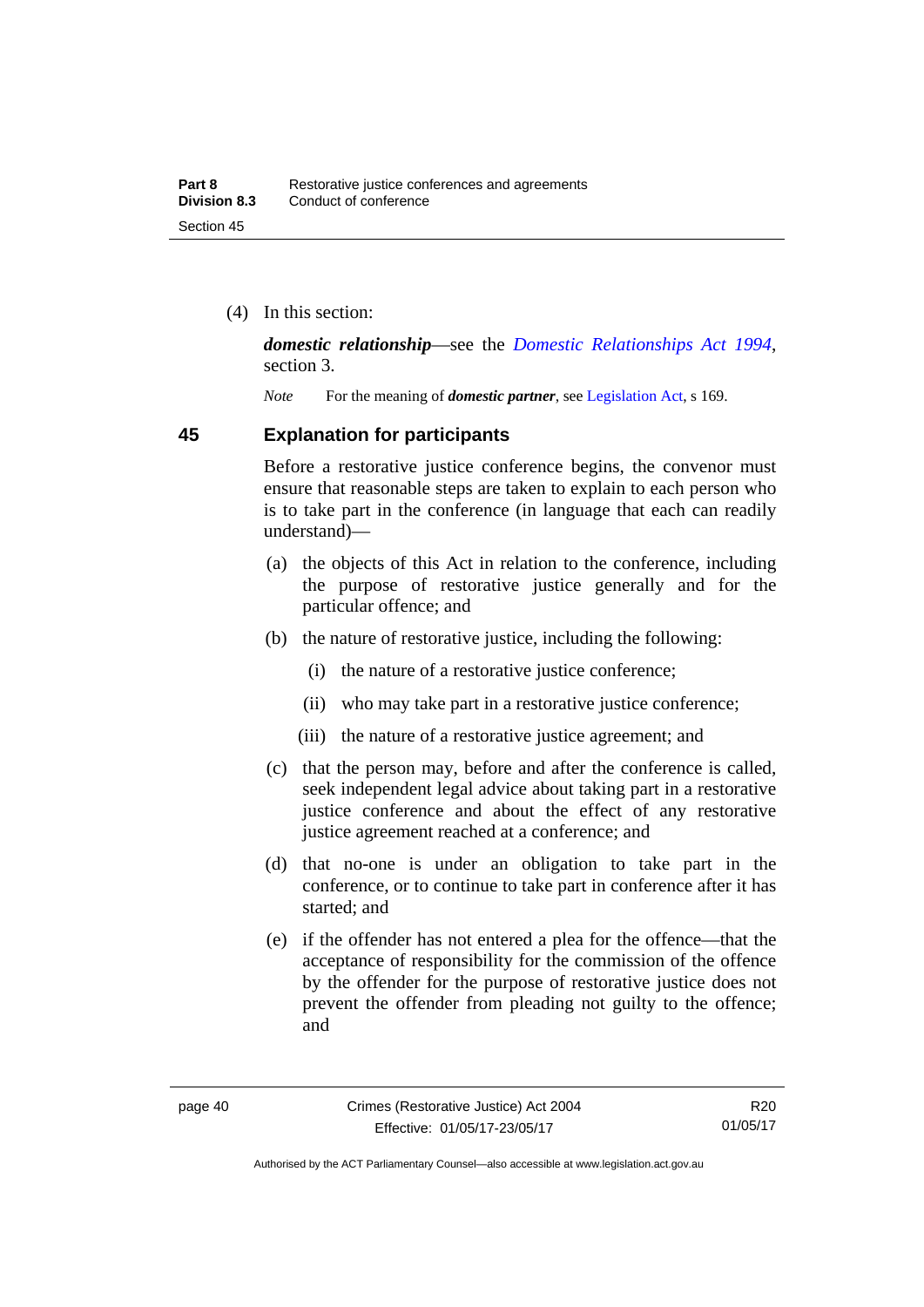- (f) if a sentence-related order has not been made for the offender—that, if the offender is found guilty of the offence, a court, in sentencing the offender—
	- (i) may consider whether the offender accepts responsibility for the offence to take part in restorative justice, but is not required to reduce the severity of any sentence as a result; and
	- (ii) must not consider whether the offender has chosen not to take part, or not to continue to take part, in restorative justice.

## **46 Form of conference**

The convenor of a restorative justice conference may conduct the conference in any form (or combination of forms) consistent with the restorative justice guidelines that would, in the convenor's opinion, best facilitate—

- (a) interaction between the participants; and
- (b) the promotion of the objects of this Act in relation to the conference.

### **Examples of conference forms**

- 1 face-to-face meeting
- 2 exchange of written or emailed statements between participants
- 3 exchange of prerecorded videos between participants
- 4 teleconferencing
- 5 videoconferencing
- *Note* An example is part of the Act, is not exhaustive and may extend, but does not limit, the meaning of the provision in which it appears (see [Legislation Act,](http://www.legislation.act.gov.au/a/2001-14) s 126 and s 132).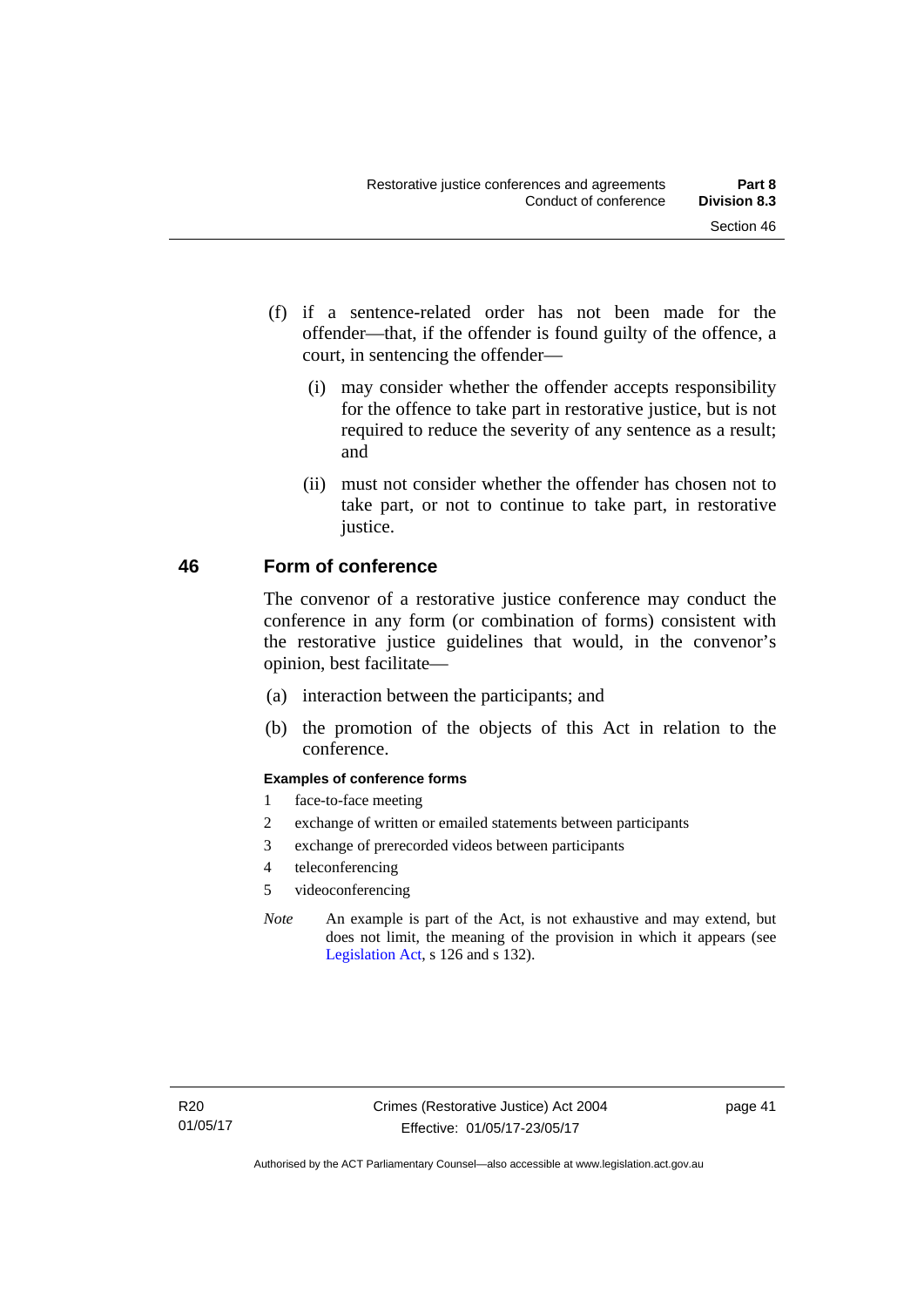## **47 Discontinuance of restorative justice**

- (1) The convenor of a restorative justice conference may decide to—
	- (a) cancel the conference before it is conducted; or
	- (b) discontinue the conference at any time after it has started.
- (2) The convenor may cancel or discontinue the conference only if, in the convenor's opinion based on reasonable grounds, there is no significant prospect of promoting the objects of this Act by conducting, or continuing to conduct, the conference.
- (3) Without limiting subsection (2), the convenor must cancel or discontinue the conference if, in the convenor's opinion based on reasonable grounds, before or during the conference—
	- (a) a suitable victim or parent has withdrawn his or her agreement to take part in the conference, and there is no other suitable victim or parent (or substitute participant for a suitable victim or parent) who agrees to take part in the conference; or
	- (b) the offender has withdrawn his or her agreement to take part in the conference.
- (4) If the convenor decides to cancel or discontinue the conference, the convenor must give notice of the decision to—
	- (a) each required participant in the conference; and
	- (b) the referring entity for the offence.

## **48 Report to referring entity about outcome**

- (1) After the end of a restorative justice conference, the convenor must give a report about the outcome of the conference to the referring entity for the offence.
- (2) The report about the outcome of the conference must include the following information:
	- (a) details of the conference and when it ended; and

R20 01/05/17

Authorised by the ACT Parliamentary Counsel—also accessible at www.legislation.act.gov.au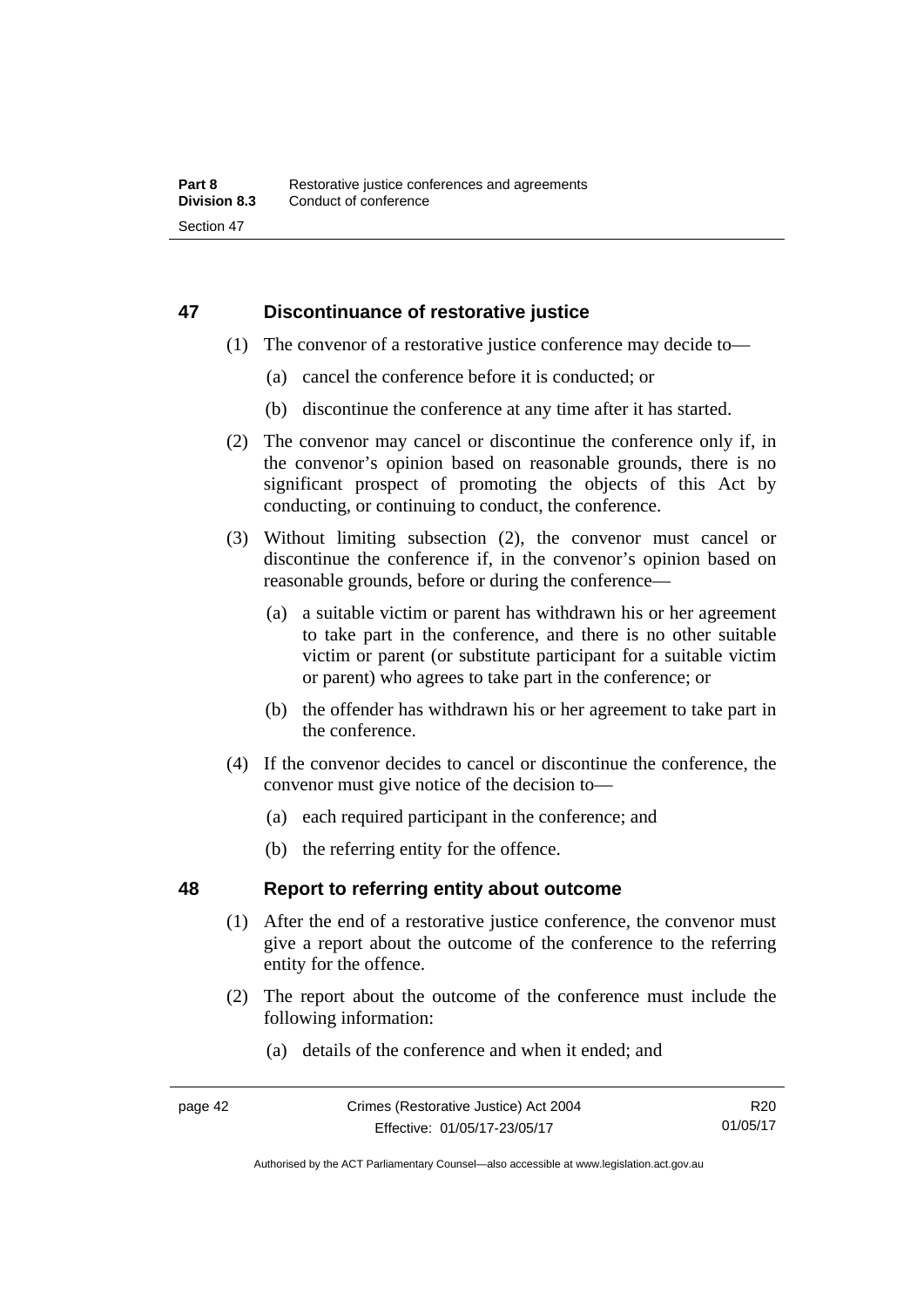- (b) whether the conference resulted in a restorative justice agreement.
- *Note* If the conference resulted in an agreement, the convenor must give a copy of the agreement to the referring entity as well (see s 54).

## **Division 8.4 Restorative justice agreements**

## **49 Application—div 8.4**

This division applies in relation to a restorative justice agreement that results from (or that may result from) a restorative justice conference.

## **50 Agreement as object of conference**

A restorative justice conference has as a primary object the formation of an agreement under this division (a *restorative justice agreement*) between each required participant in the conference.

## **51 Nature of agreement**

- (1) A restorative justice agreement in relation to an offence must include measures intended to repair the harm caused by the offence.
- (2) The agreement may include 1 or more of the following:
	- (a) an apology by the offender to any victim or parent of a victim;
	- (b) a plan to address the offending behaviour of the offender;
	- (c) a work plan to be carried out by the offender for the benefit of any victim or parent of a victim;
	- (d) a work plan to be carried out by the offender for the benefit of the community or a part of the community;
	- (e) financial reparation to be paid by the offender to any victim or parent of a victim;

page 43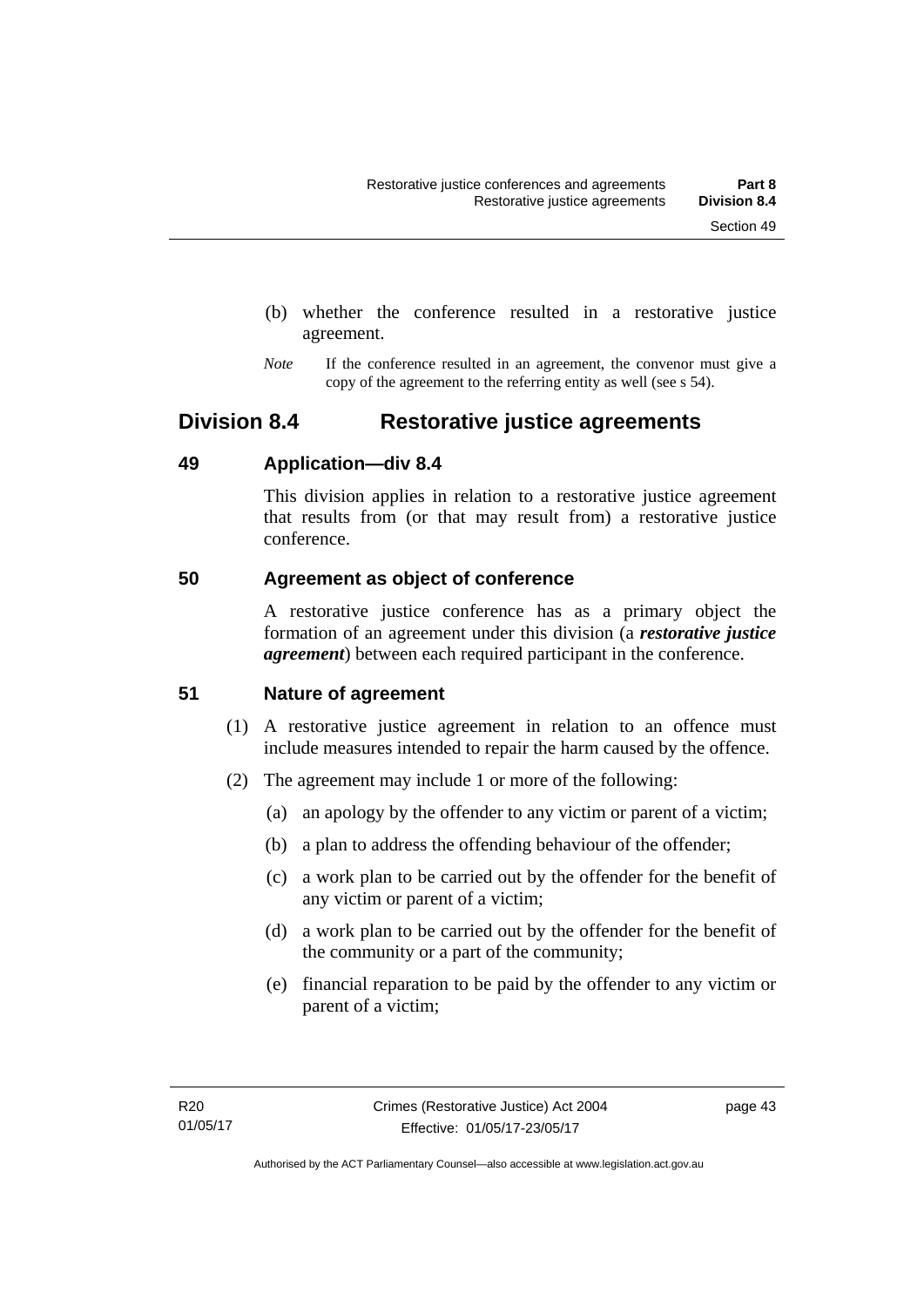- (f) anything else that each required participant and substitute participant in the conference agree would help repair the harm caused by the offence.
- (3) The agreement must be fair and, in the opinion of each required participant and substitute participant in the conference and the convenor, reasonably able to be carried out by the offender.
- (4) The agreement must not require the offender or anyone else to do anything that would—
	- (a) be unlawful; or
	- (b) require the detention of the offender (whether full-time or for any period); or
	- (c) be degrading or humiliating to the offender or anyone else; or
	- (d) cause distress to the offender or anyone else.
- (5) The agreement must be for a term of no longer than 6 months, starting on—
	- (a) the date the agreement is made; or
	- (b) if a later starting date is stated in the agreement—the later date.
	- *Note* The term of the agreement may be extended beyond this period, or reduced, by an amendment under s 55.

## **52 Form of agreement**

- (1) A restorative justice agreement must be—
	- (a) in writing; and
	- (b) signed by each required participant in the conference.
- (2) If a substitute participant for a suitable victim or parent signs a restorative justice agreement—
	- (a) the substitute participant is taken to sign the agreement on behalf of the victim or parent; and

Authorised by the ACT Parliamentary Counsel—also accessible at www.legislation.act.gov.au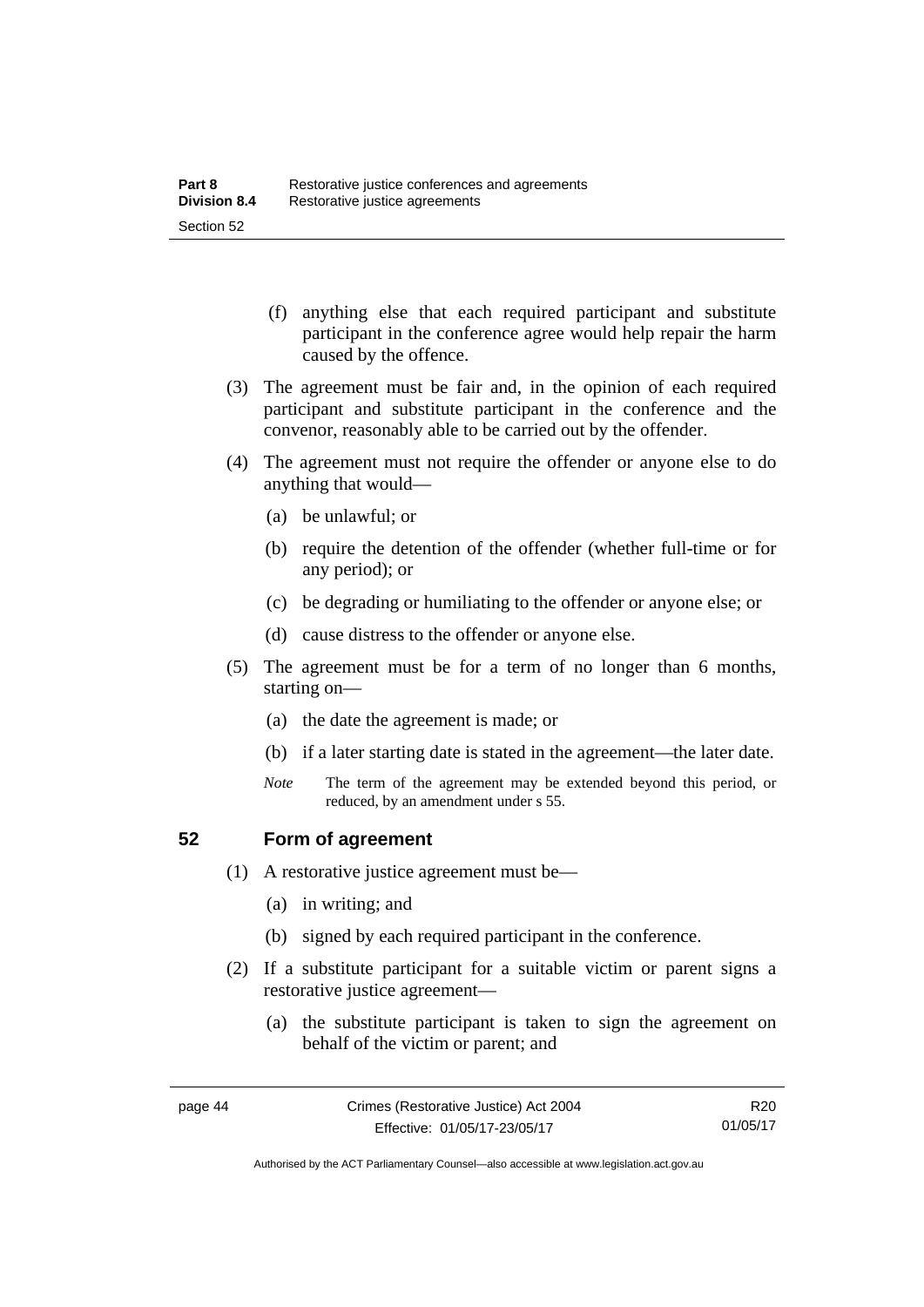- (b) the victim or parent is taken to have consented to the agreement.
- *Note* If there is a substitute victim or parent for a restorative justice conference under s 43, the substitute is a *required participant* in the conference (see s 42), and so may sign a restorative justice agreement under  $s(1)(b)$ .

## **53 Explanation of effect of agreement**

Before a restorative justice agreement is signed, the convenor must ensure that reasonable steps are taken to explain to each required participant in the conference (in language that each can readily understand)—

- (a) the nature, purpose and effect of the agreement; and
- (b) that no-one is under an obligation to sign the agreement; and
- (c) that the participant may, before signing the agreement, seek independent legal advice about the effect of the proposed agreement; and
- (d) if the offender has not entered a plea for the offence—that any statement in the agreement that the offender accepts responsibility for the commission of the offence does not prevent the offender from pleading not guilty to the offence; and
- (e) if a sentence-related order has not been made for the offender—that, if the offender is found guilty of the offence, a court, in sentencing the offender—
	- (i) may consider whether the offender accepts responsibility for the offence to take part in restorative justice, but is not required to reduce the severity of any sentence as a result: and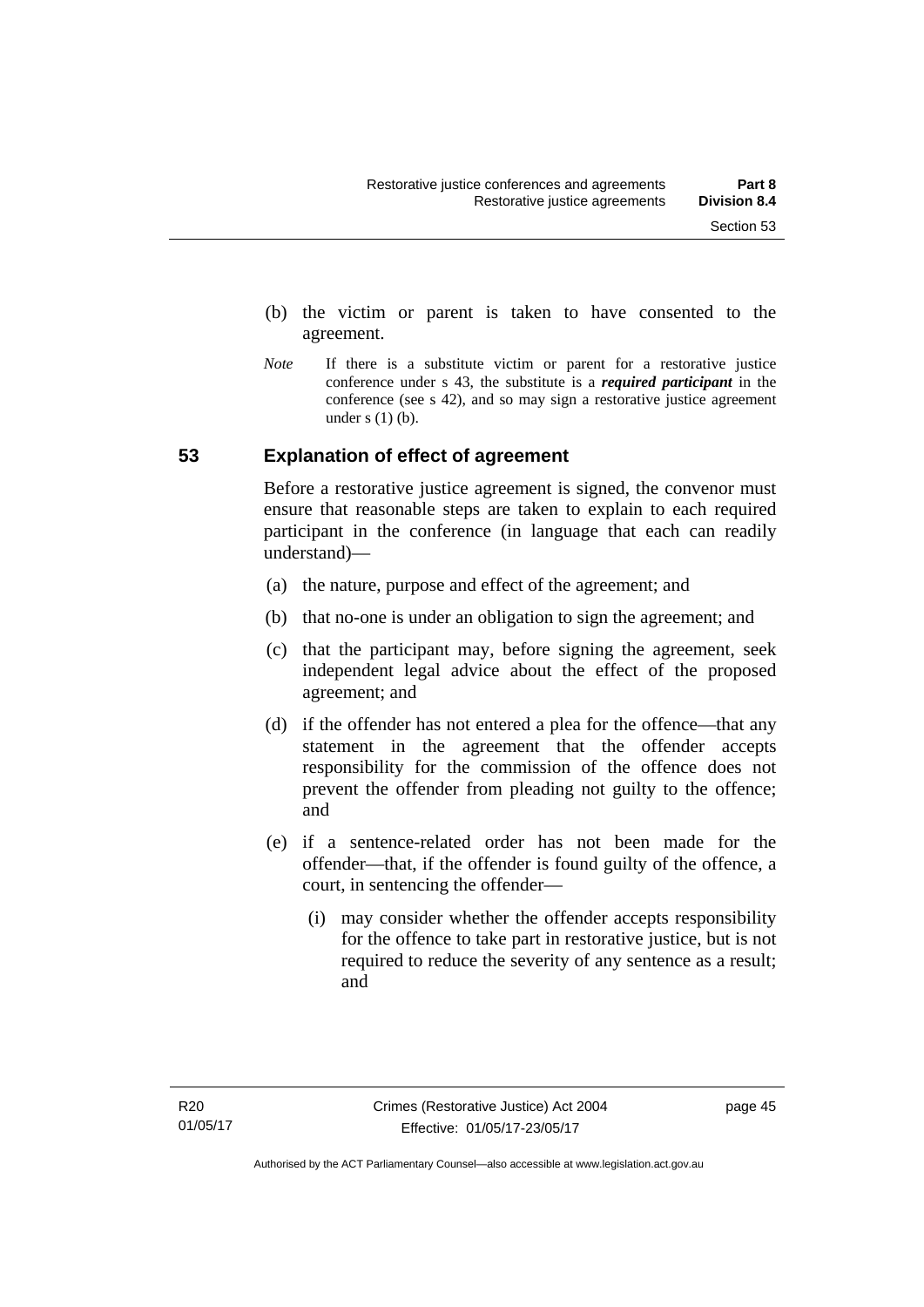(ii) must not consider whether the offender has chosen not to take part, or not to continue to take part, in restorative justice.

## **54 Notice of agreement**

The convenor must give a copy of a restorative justice agreement to—

- (a) each required participant in the conference; and
- (b) the referring entity for the offence.

## **55 Amendment of agreement**

- (1) The convenor may amend a restorative justice agreement on the application of a required participant in the conference, or the convenor's initiative, if the convenor considers that the amendment is necessary or desirable—
	- (a) to respond to a change in the situation of any suitable victim or parent, or the offender; or
	- (b) to correct an error.
- (2) Without limiting subsection (1), the convenor may amend a restorative justice agreement under the subsection in response to a change in the situation of any suitable victim or parent, or the offender—
	- (a) to increase the term of the agreement, including an increase that would provide for the agreement to end more than 6 months after the day it started under section 51 (5); or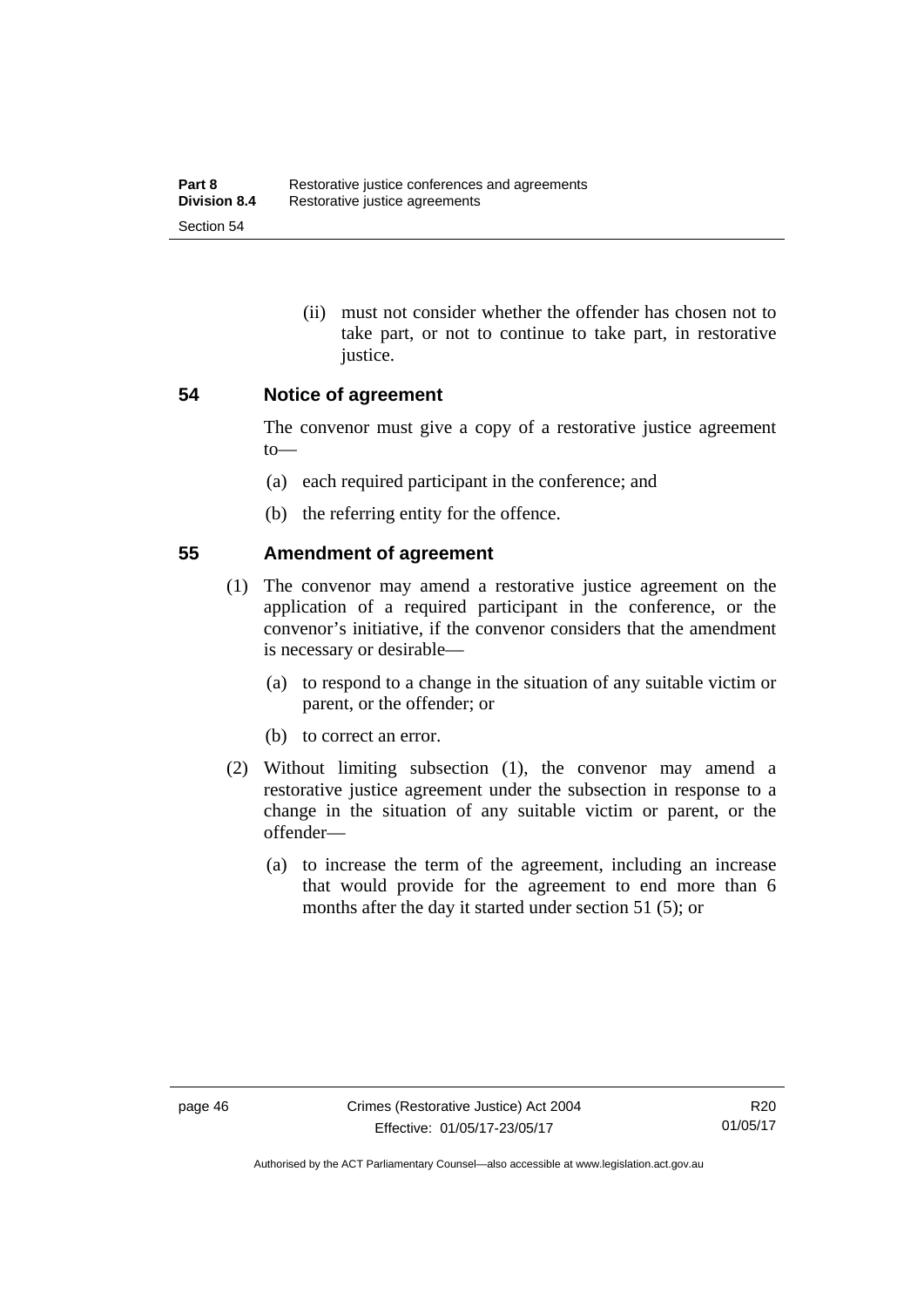#### (b) to reduce the term of the agreement.

#### **Example**

Sam is an offender, and Bella is a victim of Sam's offence. Sam is found guilty of the offence but, under the *[Crimes \(Sentencing\) Act 2005](http://www.legislation.act.gov.au/a/2005-58)*, section 17 (Non-conviction orders—general), the charge is dismissed and no conviction is recorded. After taking part in a restorative justice conference, Sam and Bella sign a restorative justice agreement under which Sam agrees to work in Bella's garden every Saturday for 6 months.

However, 4 months after the start of the agreement, the company Sam works for moves its head office from Canberra to Brisbane, and Sam is required to move there before the 6 months is over to keep his job. Sam has until then complied fully with the agreement.

The convenor may consider, because of Sam's history of compliance with the agreement, and the change in Sam's situation, there is a change in Sam's situation that would justify an amendment to the agreement to reduce its term so that it will end when Sam has to move to Brisbane.

- *Note 1* See s (5), def *change in the situation*. The definition excludes a change in the offender's, victim's or parent's attitude to compliance with the restorative justice agreement.
- *Note 2* An example is part of the Act, is not exhaustive and may extend, but does not limit, the meaning of the provision in which it appears (see [Legislation Act,](http://www.legislation.act.gov.au/a/2001-14) s 126 and s 132).
- (3) However, any amendment of a restorative justice agreement to respond to a change in the situation of any suitable victim or parent, or the offender, may only be made after the convenor has consulted each required participant in the conference who is a suitable victim or parent, or a substitute participant for a suitable victim or parent.
- (4) If the convenor amends a restorative justice agreement under this section, the convenor must give notice of the amendment and a copy of the agreement, as amended, to—
	- (a) each required participant in the conference; and
	- (b) the referring entity for the offence.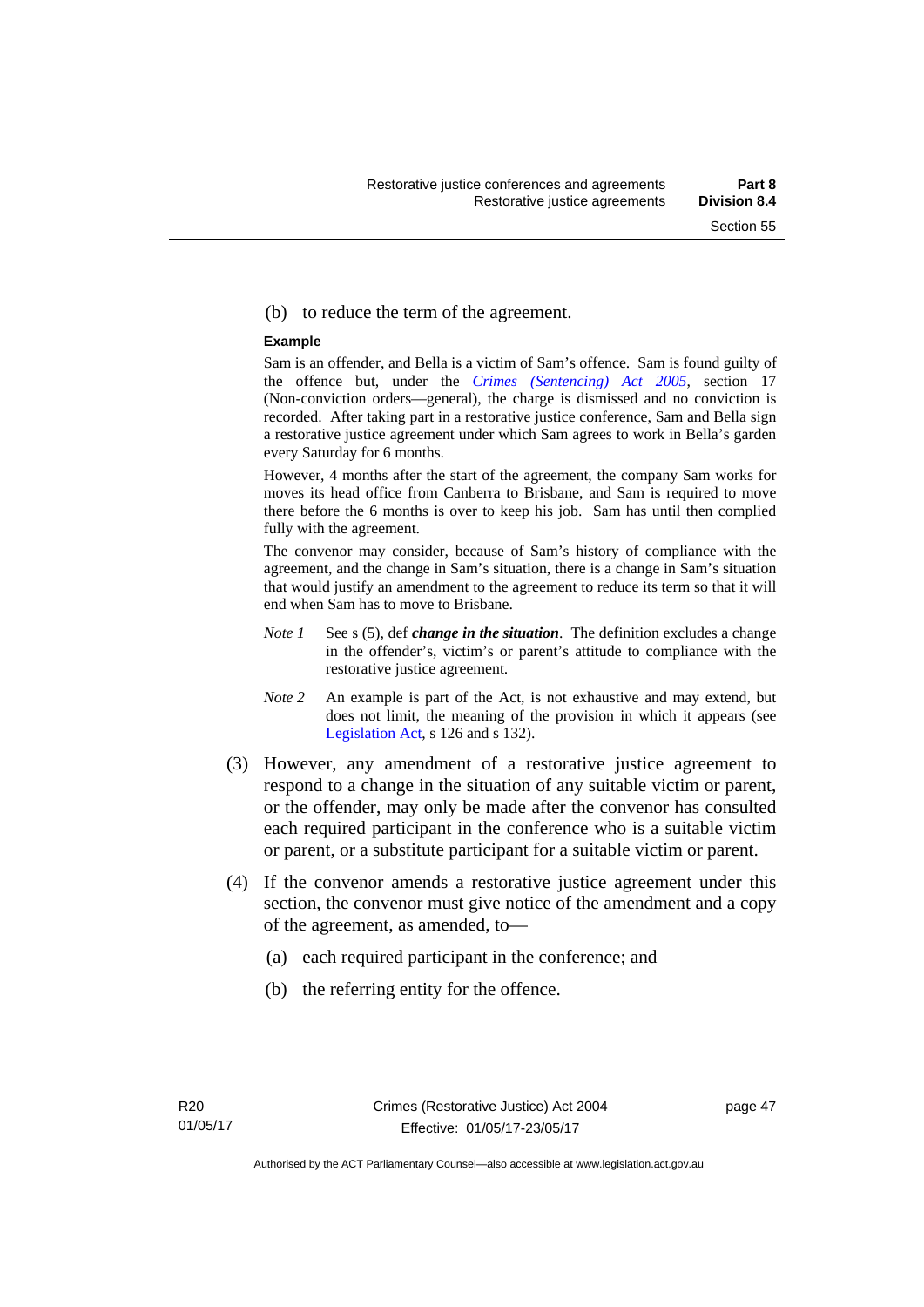(5) In this section:

*change in the situation*, of a victim, parent or offender in relation to a restorative justice agreement, does not include a change in the victim's, parent's or offender's attitude to complying with the agreement.

## **Division 8.5 Monitoring compliance with restorative justice agreements**

## **56 Application—div 8.5**

This division applies to a restorative justice agreement for an offence that is referred for restorative justice by a referring entity.

## **57 Monitoring compliance—director-general (restorative justice)**

 (1) The director-general (restorative justice) may do anything reasonable to check whether the restorative justice agreement is being complied with.

### **Example**

Alex has been convicted and sentenced for an offence. As a condition of the sentence, Alex has taken part in restorative justice. After a restorative justice conference, Alex signed a restorative justice agreement with the victim agreeing to perform 50 hours unpaid work for a charity service organisation. The director-general (restorative justice) may, under this subsection, contact the organisation at reasonable intervals to make sure that Alex performs the work satisfactorily.

- *Note* An example is part of the Act, is not exhaustive and may extend, but does not limit, the meaning of the provision in which it appears (see [Legislation Act,](http://www.legislation.act.gov.au/a/2001-14) s 126 and s 132).
- (2) If the director-general (restorative justice) is satisfied on reasonable grounds that there has been a significant failure to comply with the restorative justice agreement, the director-general must report the noncompliance to the referring entity.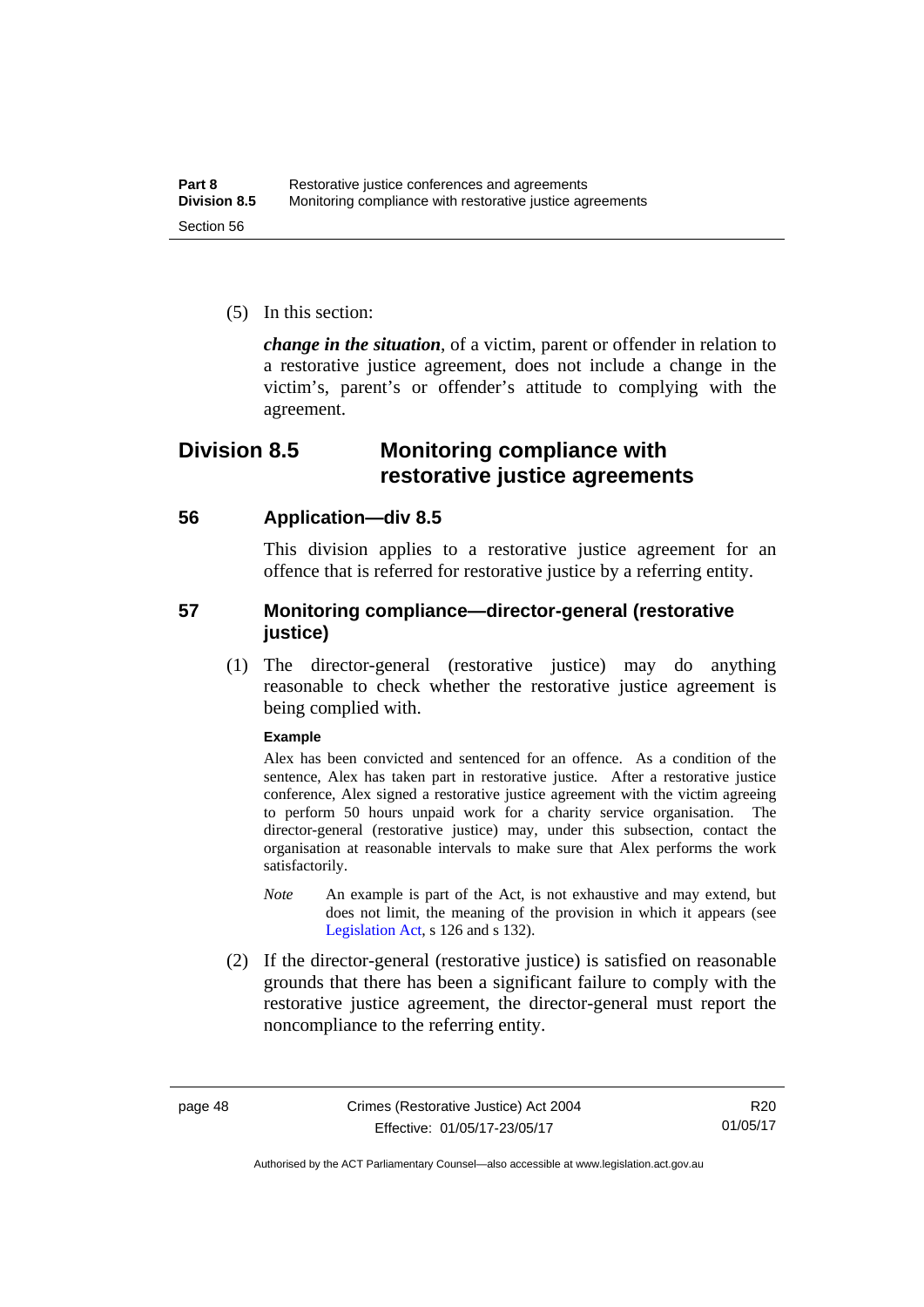- (3) If the director-general (restorative justice) is satisfied on reasonable grounds that the restorative justice agreement has been substantially or fully complied with, the director-general must report the compliance to the referring entity.
- (4) Subsections (2) and (3) do not apply if the referring entity is the director-general (restorative justice).
	- *Note 1* The referring entity may be the director-general (restorative justice) under table 22, item 1 or 5.
	- *Note 2* Section 72 deals with what happens if the referring entity is the same director-general as the director-general (restorative justice), but the referring entity is the director-general in his or her capacity as director-general (corrections) or director-general (children and young people).

 That section provides that the director-general must ensure that appropriate administrative arrangements are made for the report to be given by a delegate of the director-general as director-general (restorative justice) to a delegate of the director-general as director-general (corrections) or director-general (children and young people).

## **58 Monitoring compliance—referring entities**

 (1) The referring entity may do anything reasonable to check whether the agreement is being complied with.

### **Example**

The example for section 57 (1) applies in relation to the checking of compliance by the referring entity.

- *Note* An example is part of the Act, is not exhaustive and may extend, but does not limit, the meaning of the provision in which it appears (see [Legislation Act,](http://www.legislation.act.gov.au/a/2001-14) s 126 and s 132).
- (2) If the referring entity is satisfied on reasonable grounds that there has been a significant failure to comply with the restorative justice agreement, the referring entity must report the noncompliance to the director-general (restorative justice).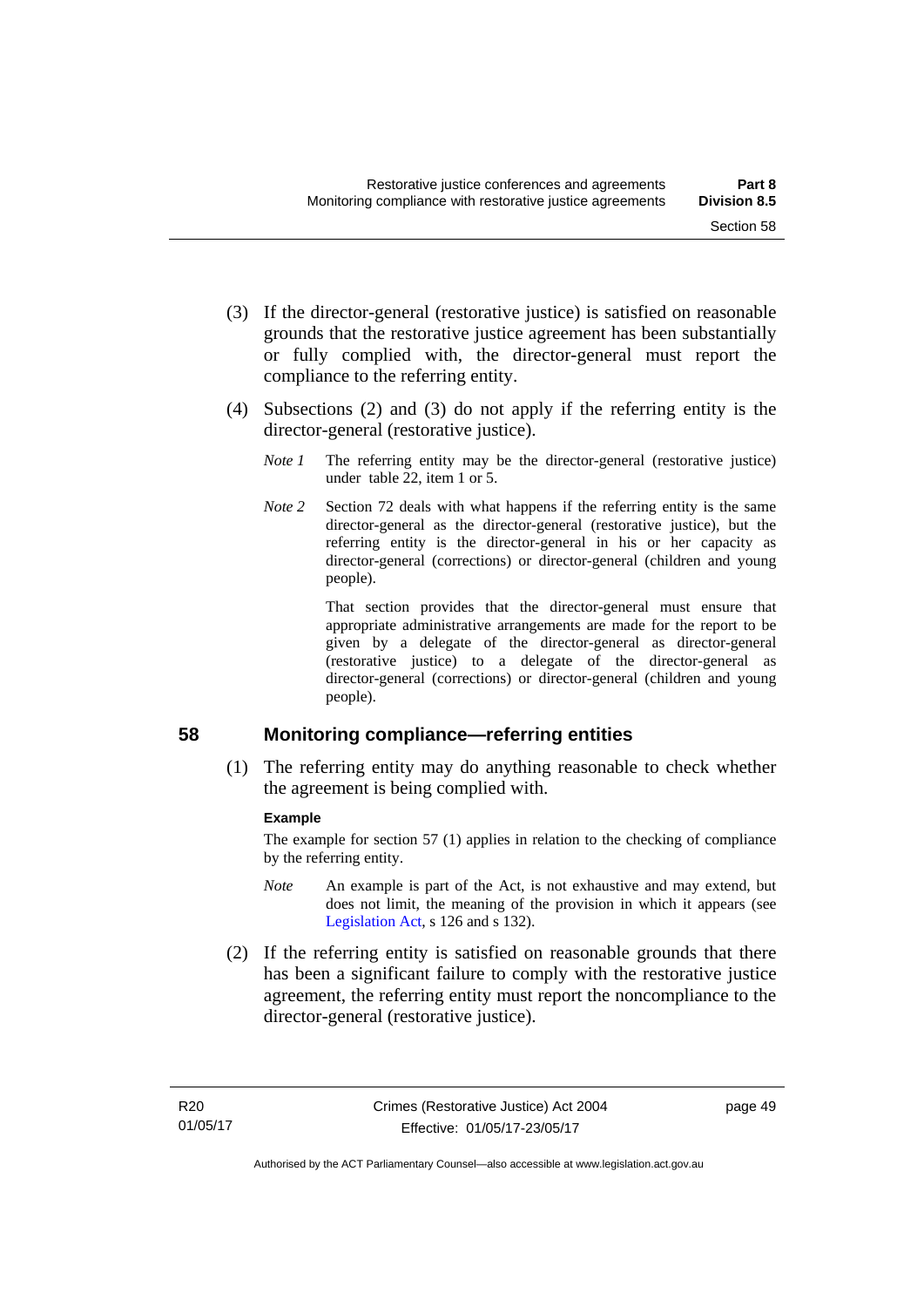- (3) If the referring entity is satisfied on reasonable grounds that the restorative justice agreement has been substantially or fully complied with, the referring entity must report the compliance to the director-general (restorative justice).
- (4) Subsections (2) and (3) do not apply if the referring entity is the director-general (restorative justice).
	- *Note 1* The referring entity may be the director-general (restorative justice) under s 22, table 22, item 1 or 5.
	- *Note 2* Section 72 deals with what happens if the referring entity is the same director-general as the director-general (restorative justice), but the referring entity is the director-general in his or her capacity as director-general (corrections) or director-general (children and young people).

 That section provides that the director-general must ensure that appropriate administrative arrangements are made for the report to be given by a delegate of the director-general as director-general (corrections) or director-general (children and young people) to a delegate of the director-general as director-general (restorative justice).

## **Division 8.6 Evidence of statements made at conferences**

## **59 Evidence of offences**

- (1) This section applies if a statement is made by an offender (the *conference offender*) during a restorative justice conference, or in a restorative justice agreement, in relation to an offence (the *conference offence*) that has been committed by anyone (including the conference offender).
- (2) Evidence of the statement may not be admitted in court in a proceeding in relation to a less serious offence (including the conference offence, if that is a less serious offence), whether or not the conference offender is accused of the offence.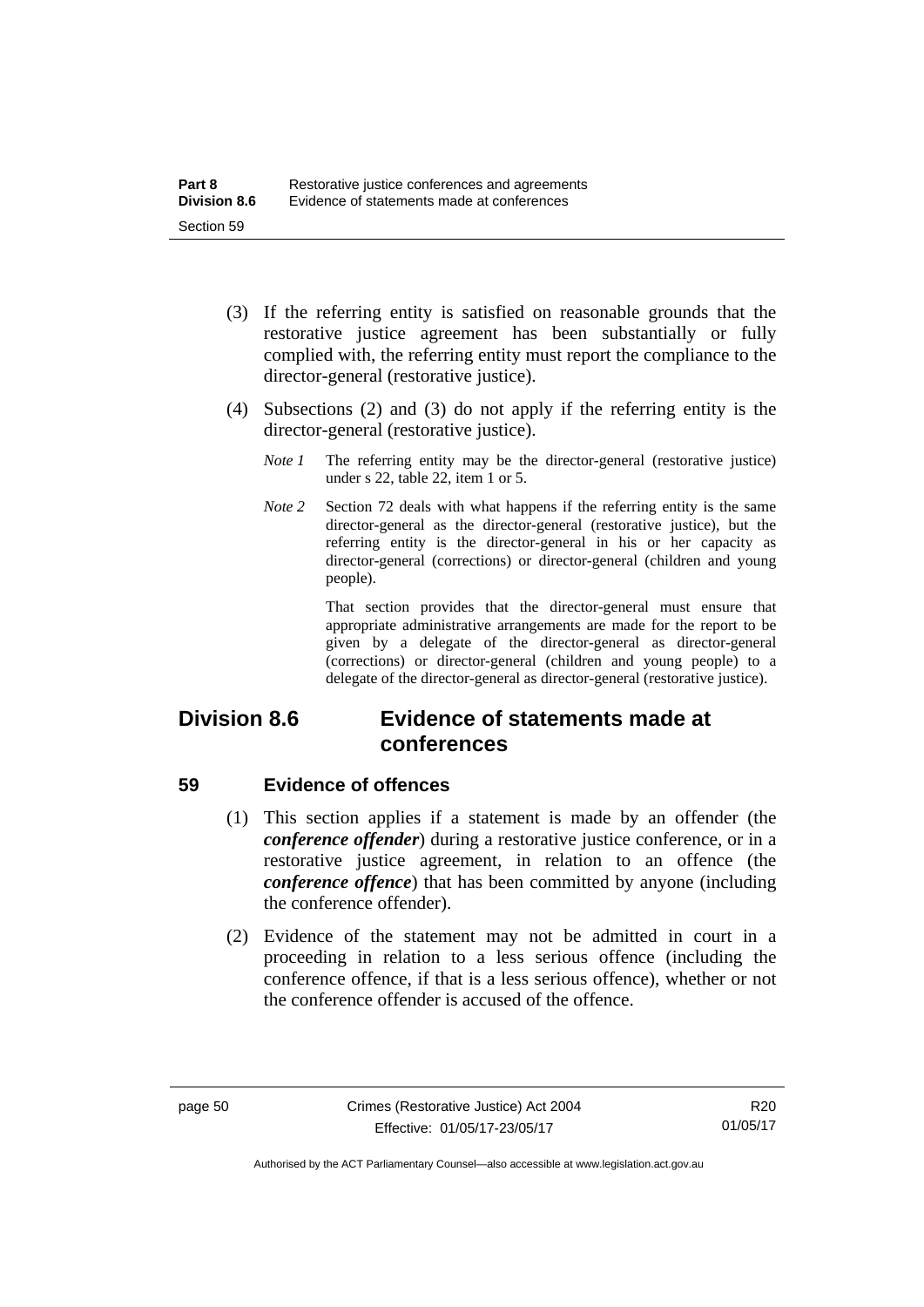- (3) However, subsection (2) does not prevent a court, in sentencing an offender for an offence (whether the offence is a less serious offence or a serious offence), from considering a statement made by the offender during a restorative justice conference, or in a restorative justice agreement, in relation to the offence or any other offence.
	- *Note* There may be circumstances in which evidence of the statement is admissible in court in a proceeding in relation to a serious offence, whether or not the conference offence is a serious offence, or the conference offender is accused of the offence. Territory law that deals generally with the admission of evidence in criminal proceedings would apply.

## **60 Evidence of future offences**

- (1) This section applies if a statement is made by an offender (the *conference offender*) during a restorative justice conference, or in a restorative justice agreement, in relation to an offence (the *conference future offence*) proposed to be committed after the time of the conference or agreement by anyone (including the conference offender).
- (2) This Act does not prevent evidence of the statement being admitted in court in a proceeding in relation to the conference future offence—
	- (a) whether or not the offence is a serious offence; and
	- (b) whether or not the conference offender intends to commit, or is alleged to have committed, the offence.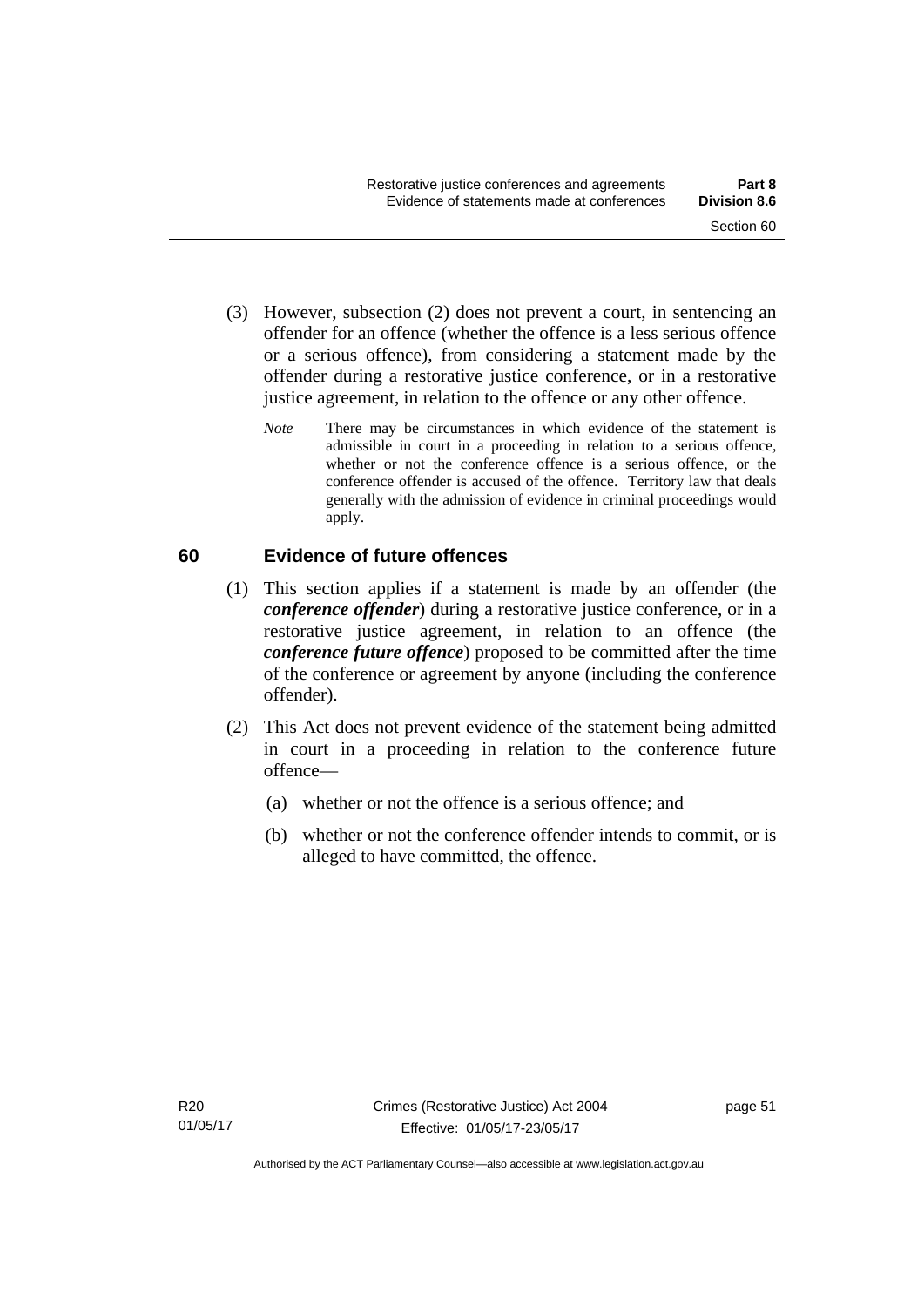**Part 9 Administration**<br>**Division 9.1 General adminity General administration** Section 61

# **Part 9 Administration**

## **Division 9.1 General administration**

## **61 Restorative justice guidelines**

- (1) The director-general may issue guidelines (*restorative justice guidelines*) outlining procedures for the following:
	- (a) the referral of offences for restorative justice, including procedures for making decisions about referrals;
	- (b) the management of restorative justice;
	- (c) the conduct of restorative justice conferences;
	- (d) monitoring the progress of restorative justice;
	- (e) monitoring compliance with restorative justice agreements;
	- (f) any other aspect of the administration of this Act.
- (2) Restorative justice guidelines—
	- (a) may deal with matters also dealt with elsewhere under this Act; but
	- (b) must not be inconsistent with this Act.
- (3) Restorative justice guidelines are disallowable instruments.

*Note* A disallowable instrument must be notified, and presented to the Legislative Assembly, under the [Legislation Act.](http://www.legislation.act.gov.au/a/2001-14)

(4) A referring entity for an offence must comply with the guidelines.

## **62 Police participation in restorative justice**

The director-general may make arrangements with the chief police officer—

 (a) for the participation of police officers in the administration of this Act; and

R20 01/05/17

Authorised by the ACT Parliamentary Counsel—also accessible at www.legislation.act.gov.au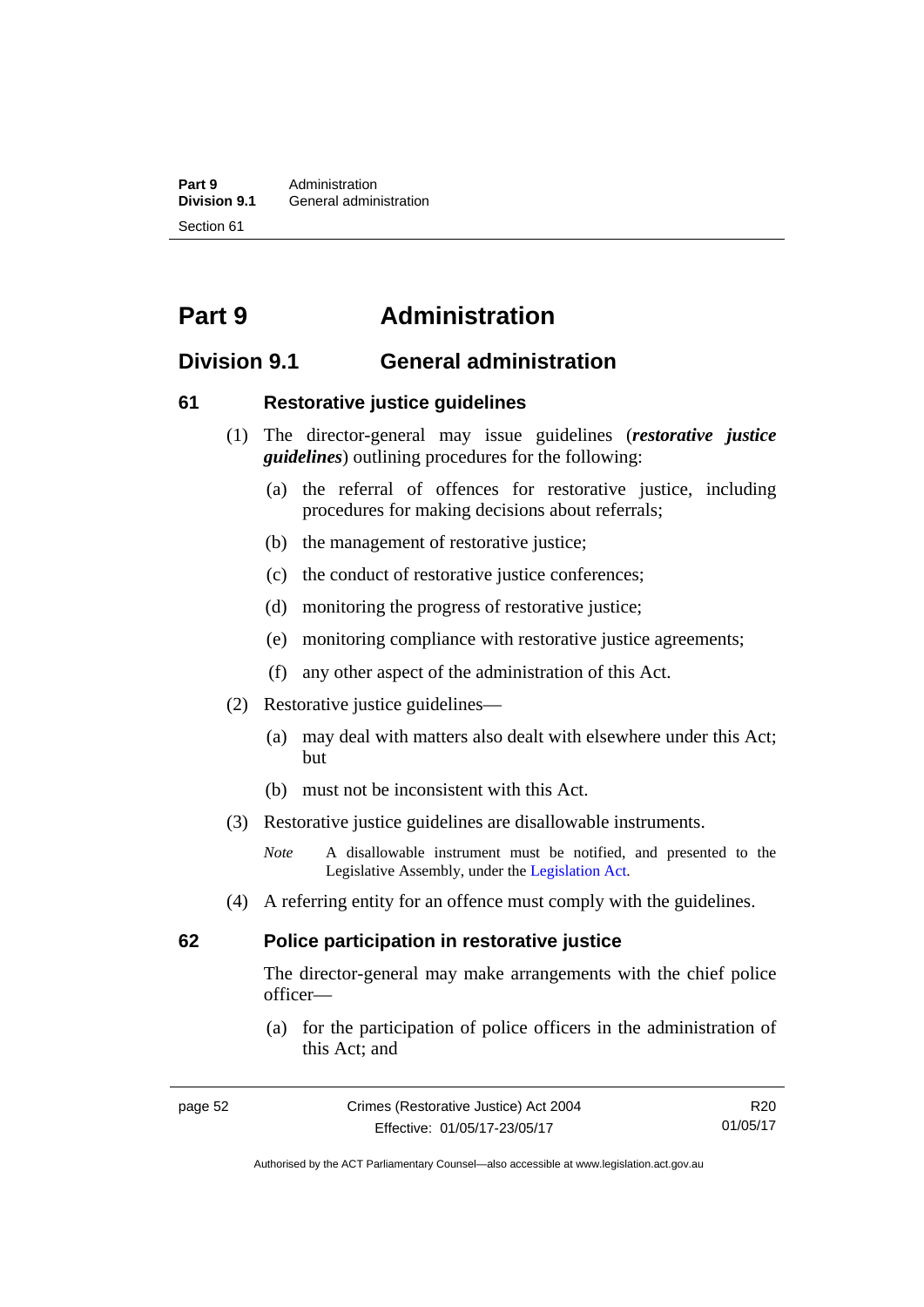(b) for the appointment of police officers to call restorative justice conferences, subject to this Act.

## **63 Information sharing**

- (1) The director-general may ask a referring entity to give the director-general information about a victim, the parent of a victim, an offender or anyone else if the information is necessary for the administration of this Act.
- (2) A referring entity must do everything reasonable to comply with a request under subsection (1).

## **64 Secrecy**

(1) In this section:

*secret-keeper* means a person who is exercising, or has exercised, a function under this Act.

### **Examples**

- 1 a referring entity, or the delegate of a referring entity, if the referring entity or delegate is considering whether to refer an offence for restorative justice
- 2 the director-general, or a delegate of the director-general, if the director-general or delegate is considering whether an offence is suitable for restorative justice, or whether a restorative justice conference for an offence should be called
- 3 the convenor of a restorative justice conference, if the convenor is making preparations for a restorative justice conference
- 4 a staff member of an administrative unit, if the staff member is assisting a secret-keeper mentioned in examples 1, 2 or 3 in carrying out the functions mentioned in those examples
- *Note* An example is part of the Act, is not exhaustive and may extend, but does not limit, the meaning of the provision in which it appears (see [Legislation Act,](http://www.legislation.act.gov.au/a/2001-14) s 126 and s 132).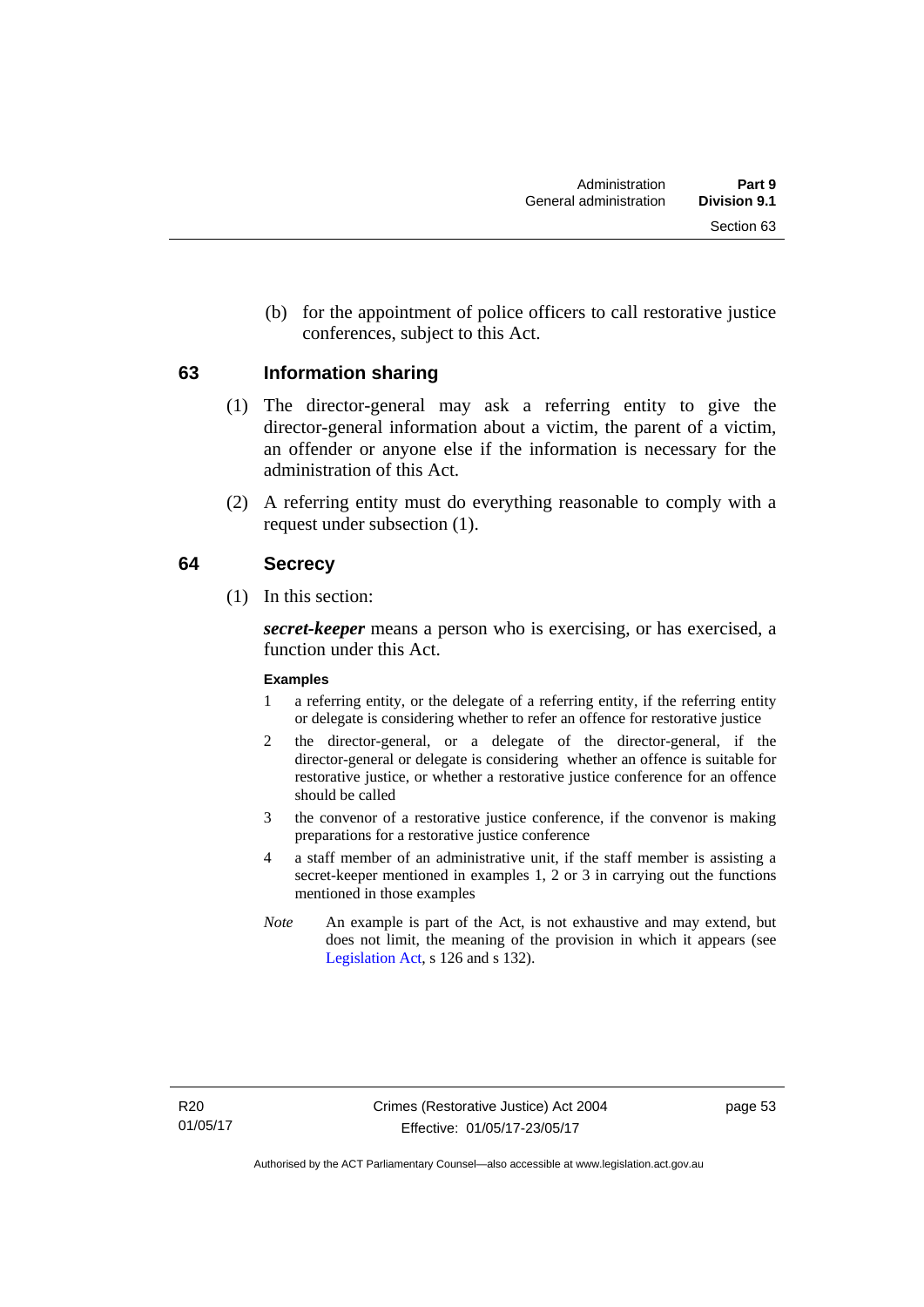### *protected information*—

- (a) means information about a person that is disclosed to, or obtained by, a secret-keeper because of the exercise of a function by the secret-keeper under this Act; but
- (b) does not include information in a restorative justice agreement or information disclosing who attended a restorative justice conference.

#### **Examples of protected information**

- 1 information obtained by a referring entity or the director-general in assessing the eligibility of a victim, parent or offender for restorative justice
- 2 information obtained by the convenor of a restorative justice conference in preparing the conference
- 3 a transcript (or other record) of what is said during a restorative justice conference that is kept by the convenor or the director-general
- (2) A secret-keeper commits an offence if the secret-keeper—
	- (a) makes a record of protected information; or
	- (b) directly or indirectly discloses or communicates protected information about someone to someone else.

Maximum penalty: 50 penalty units, imprisonment for 6 months or both.

- (3) Subsection (2) does not apply if the record is made, or the information is disclosed or communicated—
	- (a) under this or any other Act; or
	- (b) in relation to the exercise of a function, as a secret-keeper, under this or any other Act.
- (4) Subsection (2) does not prevent a secret-keeper from divulging or communicating protected information about someone with that person's consent.

R20 01/05/17

Authorised by the ACT Parliamentary Counsel—also accessible at www.legislation.act.gov.au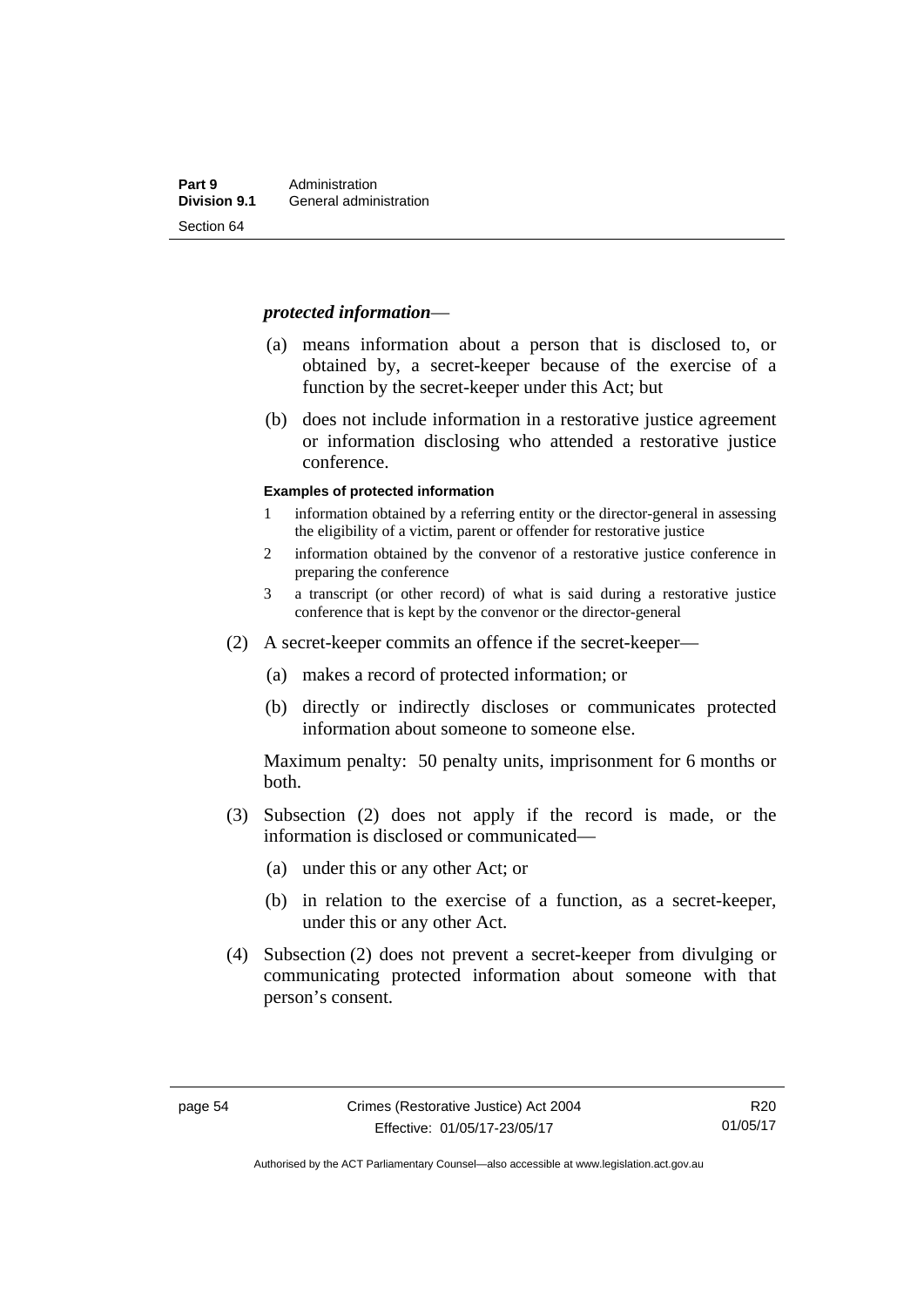- (5) For a civil proceeding, a secret-keeper must not—
	- (a) disclose or communicate protected information to a court; or
	- (b) produce or permit access to a document containing protected information to a court.
- (6) For a criminal proceeding, unless it is necessary to do so to comply with this Act, any other territory law or a law of the Commonwealth, a secret-keeper is not required—
	- (a) to disclose or communicate protected information to a court; or
	- (b) to produce or permit access to a document containing protected information to a court.
	- *Note* The *[Freedom of Information Act 1989](http://www.legislation.act.gov.au/a/alt_a1989-46co)*, s 38 (Documents to which secrecy provisions of enactments apply) provides that a document is exempt from access requirements under that Act if another Act applies specifically to information of a particular kind in a document and prohibits the disclosure of that information by people mentioned in the other Act. The section is stated to apply whether or not the prohibition is absolute or subject to exceptions or qualification.

## **65 Secrecy about information acquired under other Acts**

- (1) The provisions of another Act imposing restrictions or obligations of secrecy or nondisclosure of information acquired in the administration of that Act apply to a person who, in the exercise of functions under this Act, has access to the information because of the information having been acquired in the administration of the other Act.
- (2) For subsection (1), the person who has access to the information in the exercise of functions under this Act is taken to be a person engaged in the administration of the other Act.
- (3) Subsection (1) does not prevent—
	- (a) the giving of access to records under this Act; or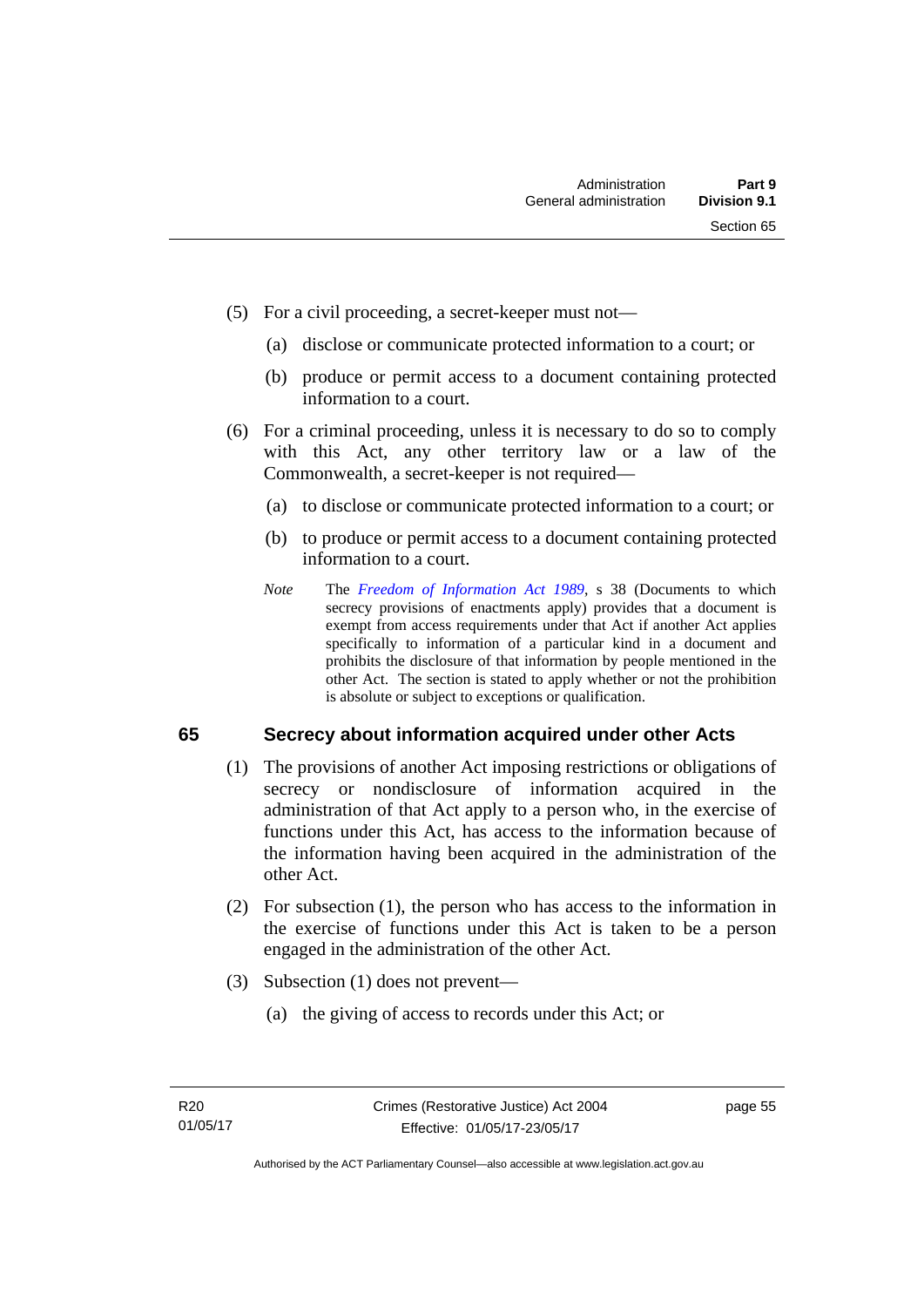(b) the preparation and dissemination of guides and aids to finding information contained in the records.

## **66 Protection from liability**

- (1) A person is not personally liable for anything done or omitted to be done honestly and without negligence—
	- (a) in the exercise of a function under this Act; or
	- (b) in the reasonable belief that the act or omission was in the exercise of a function under this Act.
- (2) Any liability that, apart from subsection (1), would attach to a person attaches instead to the Territory.

## **Division 9.2 Reporting and records**

## **67 Meaning of** *referring entity—***div 9.2**

(1) In this division:

*referring entity*, in relation to an offence—see section 22.

 (2) However, if an offence is referred for restorative justice by a court in making a sentence-related order, *referring entity* means the director-general (corrections).

## **68 Quarterly reporting by director-general**

- (1) This section applies in relation to a quarter of a year if—
	- (a) an offence is referred for restorative justice before the start of, or during, the quarter; and
	- (b) restorative justice—
		- (i) has not ended for the offence; or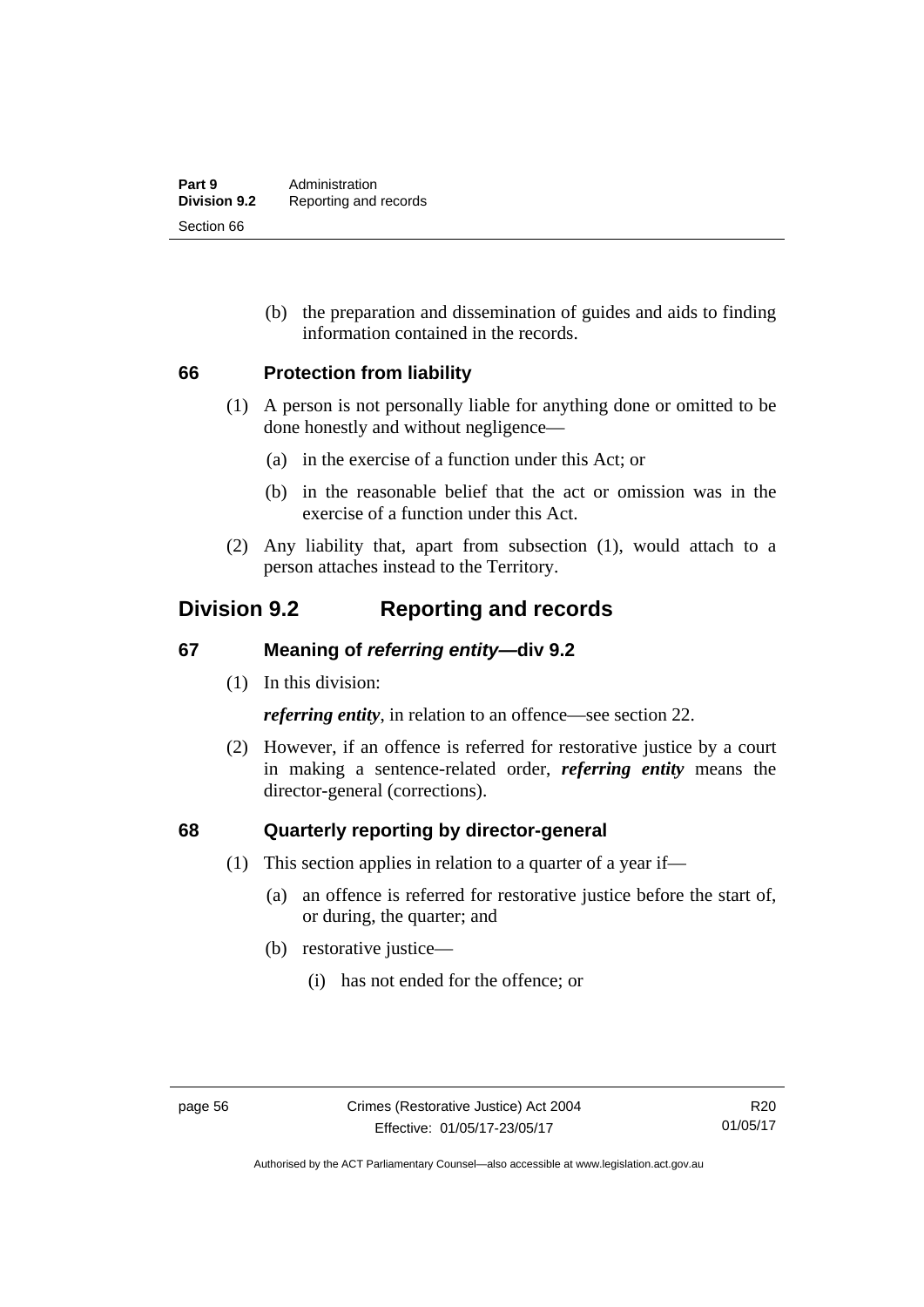- (ii) ended for the offence during the quarter.
- *Note Quarter* is defined in the [Legislation Act](http://www.legislation.act.gov.au/a/2001-14), dict, pt 1 to mean the 3 months following 1 January, 1 April, 1 July or 1 October in any year.
- (2) Within 7 days after the last day of the quarter, the director-general (restorative justice) must report to the referring entity on the progress of restorative justice for the offence during the quarter.
	- *Note* Section 72 deals with what happens if the referring entity is the same director-general as the director-general (restorative justice), but the referring entity is the director-general in his or her capacity as director-general (corrections) or director-general (children and young people).

 That section provides that the director-general must ensure that appropriate administrative arrangements are made for the report to be given by a delegate of the director-general as director-general (restorative justice) to a delegate of the director-general as director-general (corrections) or director-general (children and young people).

- (3) This section does not apply if the referring entity is the director-general (restorative justice).
	- *Note* The referring entity may be the director-general (restorative justice) under table 22, item 1 or 5.
- (4) In this section:

*ends*—restorative justice *ends* for an offence if—

- (a) the director-general decides that restorative justice is not suitable for the offence; or
- (b) the convenor of a restorative justice conference for the offence discontinues the conference under section 47; or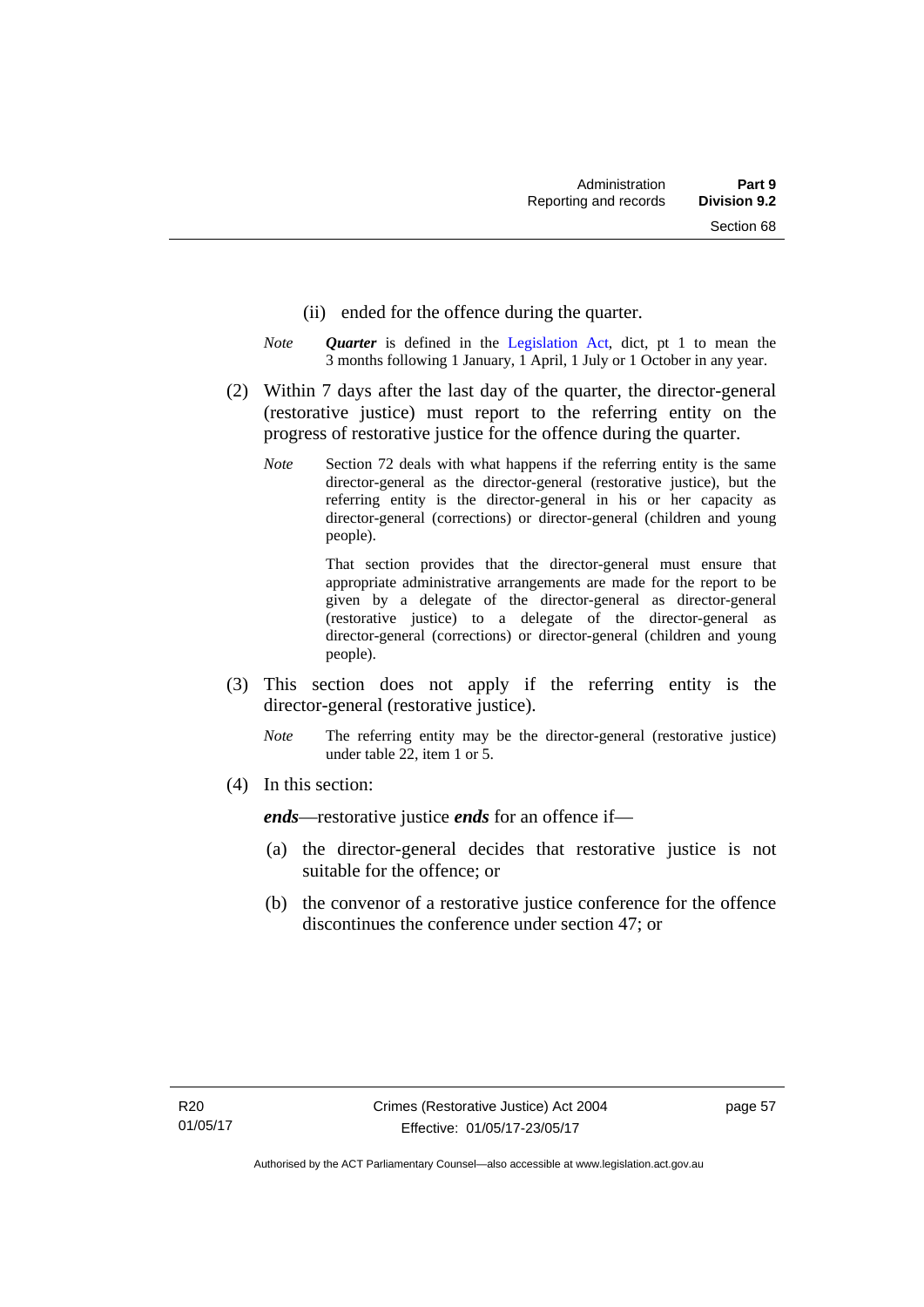- (c) a restorative justice conference for the offence is concluded.
- *Note Restorative justice* means the process of restorative justice provided under this Act, including a restorative justice conference (see s 10). Restorative justice, apart from the process provided under this Act that is mentioned in the definition, does not necessarily end as provided in the definition of *ends* for this section.

### **69 Record-keeping by referring entities**

- (1) If an offence is referred to the director-general for restorative justice, the referring entity must ensure that appropriate records are kept in relation to—
	- (a) the circumstances in which the referral was made; and
	- (b) the progress of restorative justice for the offence; and
	- (c) the outcome of restorative justice for the offence.
- (2) The referring entity must also ensure that a copy of any restorative justice agreement for the offence (as amended, if at all, under section 55) is kept as part of the records.
- (3) The records mentioned in subsection (1) must be kept as part of the administrative or court records normally kept by the referring entity in relation to the offence.

### **70 Record-keeping by director-general**

- (1) The director-general must keep records of—
	- (a) each referral of an offence to the director-general for restorative justice; and
	- (b) any assessment of suitability for restorative justice under part 7, whether because of a referral of an offence for restorative justice or in other circumstances; and
	- (c) each offence for which a restorative justice conference is called; and

R20 01/05/17

Authorised by the ACT Parliamentary Counsel—also accessible at www.legislation.act.gov.au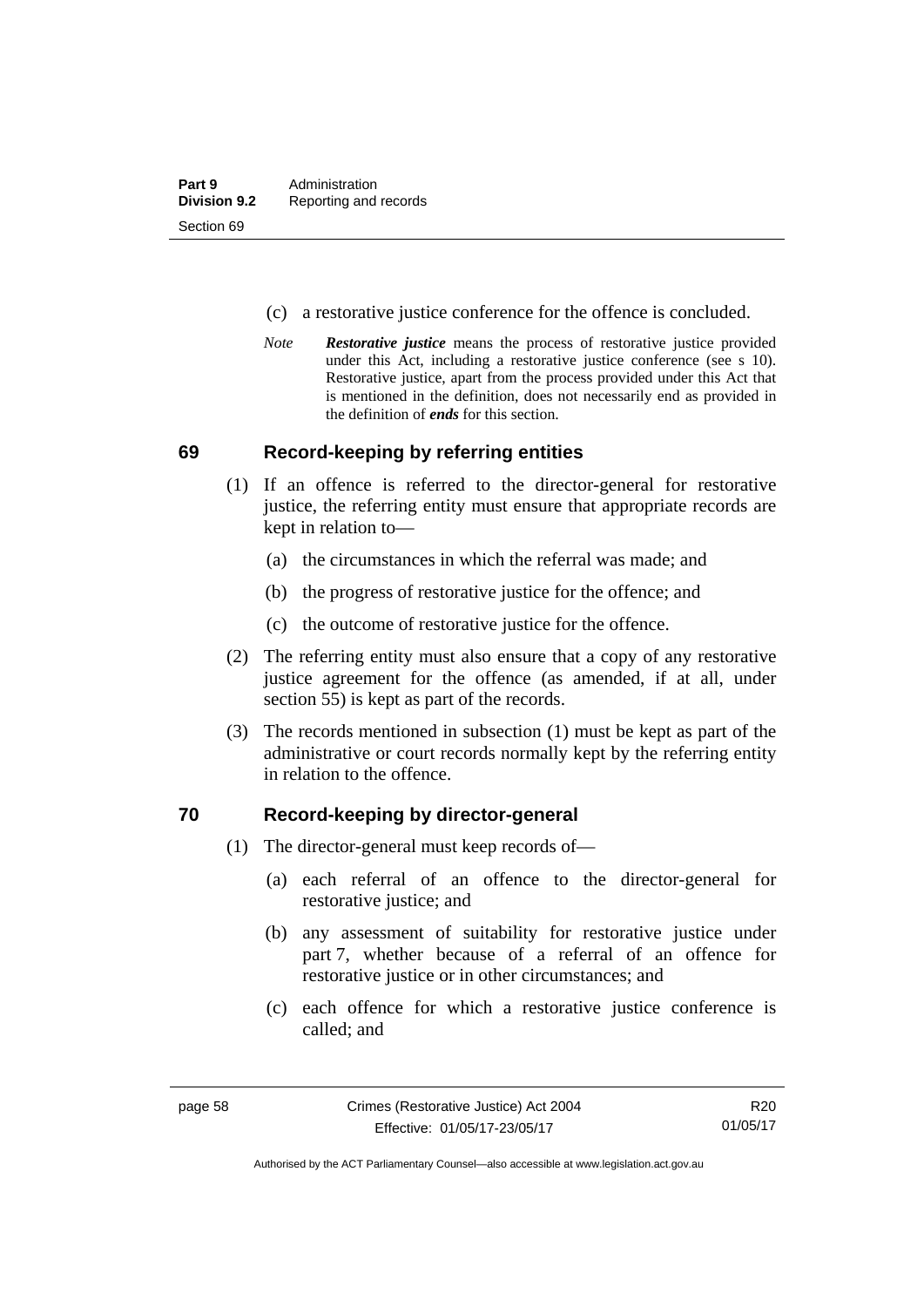- (d) each restorative justice conference that is conducted; and
- (e) each restorative justice conference that is cancelled or discontinued; and
- (f) each restorative justice agreement that is reached at a conference; and
- (g) the offender's compliance with each restorative justice agreement.
- (2) The records mentioned in subsection (1) (g) must be kept in consultation with the relevant referring entity.
- (3) A record of an offence for which a restorative justice agreement is reached must include a copy of the restorative justice agreement (as amended, if at all, under section 55).

## **71 Restorative justice database**

- (1) The director-general must ensure that a database is kept of information in the records required to be kept under section 70 to enable research, analysis and evaluation of restorative justice.
- (2) The database must be kept as required by regulation.
- (3) A regulation made for this section—
	- (a) may allow access to the information in the database by anyone for research, analysis and evaluation of restorative justice; but
	- (b) must not allow access to the information in the database in any form that would allow the identity of anyone taking part in restorative justice to be worked out.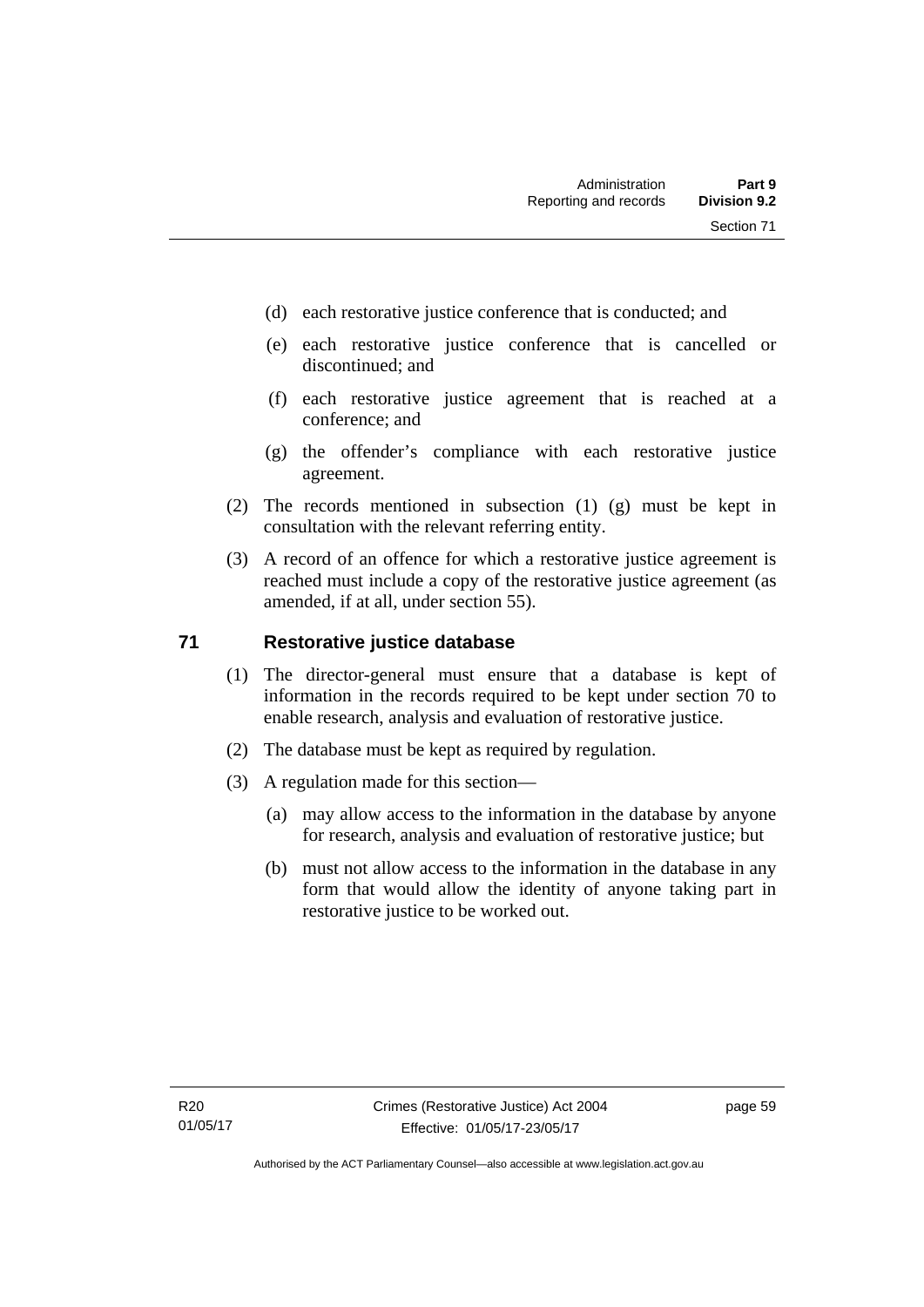#### **Part 10** Miscellaneous

Section 72

## **Part 10 Miscellaneous**

### **72 Exercise of functions by director-general**

- (1) This section applies if—
	- (a) section 23, section 57, section 58 or section 68 requires a director-general, in the director-general's capacity as responsible for a particular matter (the *first capacity*) to give a referral or report to a director-general, in the director-general's capacity as responsible for another matter (the *second capacity*); and
	- (b) a single director-general acts in both the first and second capacities.
- (2) A director-general mentioned in subsection (1) must ensure that administrative arrangements are made for a delegate of the director-general in the first capacity to give the referral or report to a delegate of the director-general in the second capacity who is a different person from the delegate in the first capacity.

#### **Example**

Pat has been found guilty of an offence but, without convicting Pat, the court makes a good behaviour order under the *[Crimes \(Sentencing\) Act 2005](http://www.legislation.act.gov.au/a/2005-58)*, section 17 (Non-conviction orders—general). The offence is referred for restorative justice by the director-general (corrections).

After a restorative justice conference, Pat enters into a restorative justice agreement with the victim of the offence. Under the agreement, Pat promises to attend a rehabilitation program on a particular night of the week for 3 months. However, after 2 weeks, Pat breaches the agreement by stopping to attend the program.

The director-general (restorative justice) becomes aware of the breach of the agreement. Under section 57 (2), the director-general (restorative justice) must report the breach to the referring entity, the director-general (corrections). However, the director-general (restorative justice) is the same person as the director-general (corrections).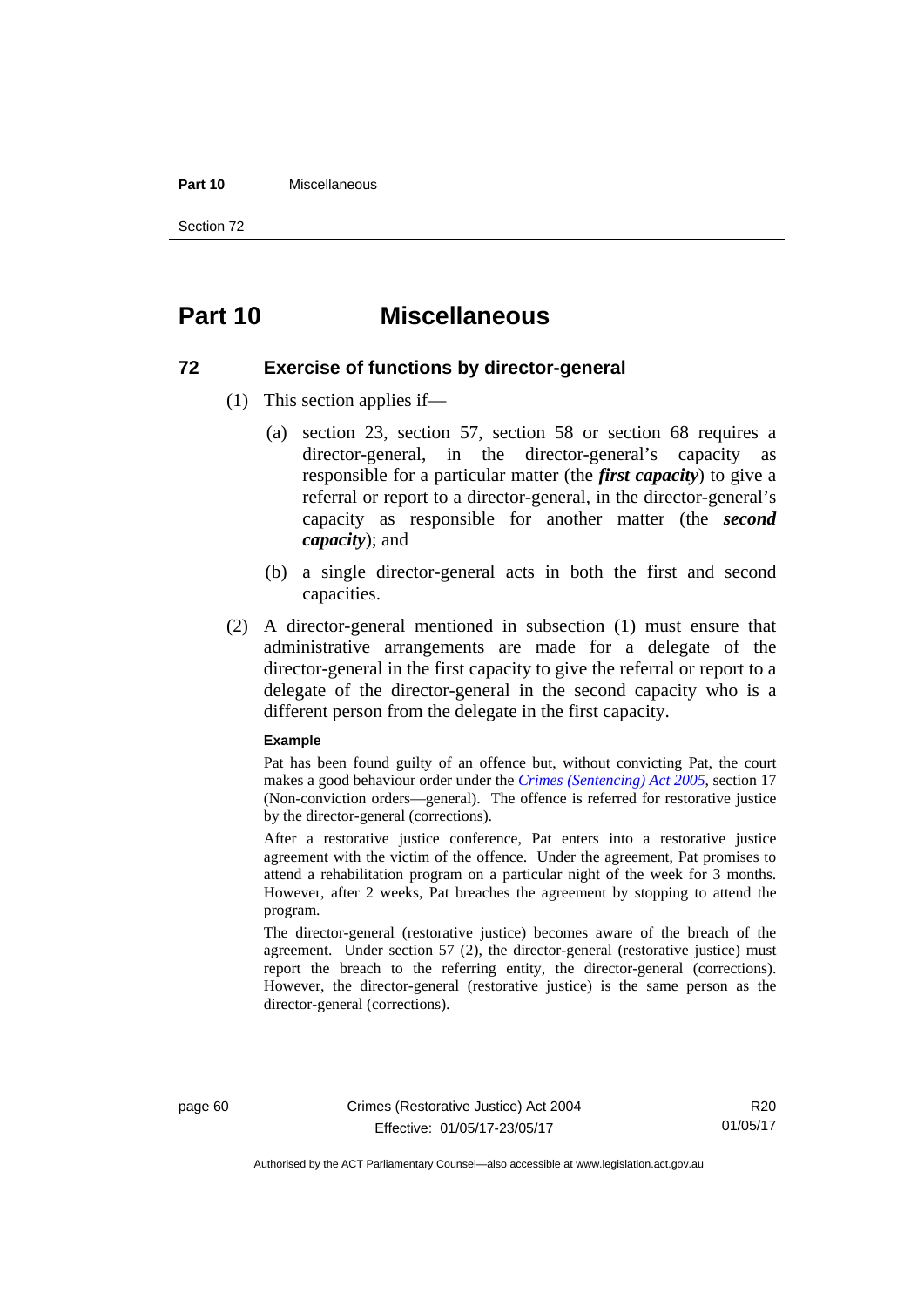This section requires the director-general to ensure that administrative arrangements are made for the report to be given by a delegate of the director-general in the director-general's capacity as administering this Act to someone else who is a delegate of the director-general in the director-general's capacity as administering sentence-related orders such as the order for Pat.

*Note* An example is part of the Act, is not exhaustive and may extend, but does not limit, the meaning of the provision in which it appears (see [Legislation Act,](http://www.legislation.act.gov.au/a/2001-14) s 126 and s 132).

## **73 Approved forms**

- (1) The Minister may approve forms for this Act.
- (2) If the Minister approves a form for a particular purpose, the form must be used for that purpose.

*Note* For other provisions about forms, see the [Legislation Act,](http://www.legislation.act.gov.au/a/2001-14) s 255.

(3) An approved form is a notifiable instrument.

*Note* A notifiable instrument must be notified under the [Legislation Act](http://www.legislation.act.gov.au/a/2001-14).

### **74 Regulation-making power**

- (1) The Executive may make regulations for this Act.
	- *Note* A regulation must be notified, and presented to the Legislative Assembly, under the [Legislation Act](http://www.legislation.act.gov.au/a/2001-14).
- (2) A regulation may make provision in relation to the following:
	- (a) referring entities for table 22, item 6;
	- (b) the qualifications and experience of convenors, for section 40 (2) (a);
	- (c) the functions of convenors, for section 41 (1) (k);
	- (d) the keeping of a database of restorative justice information, for section 71.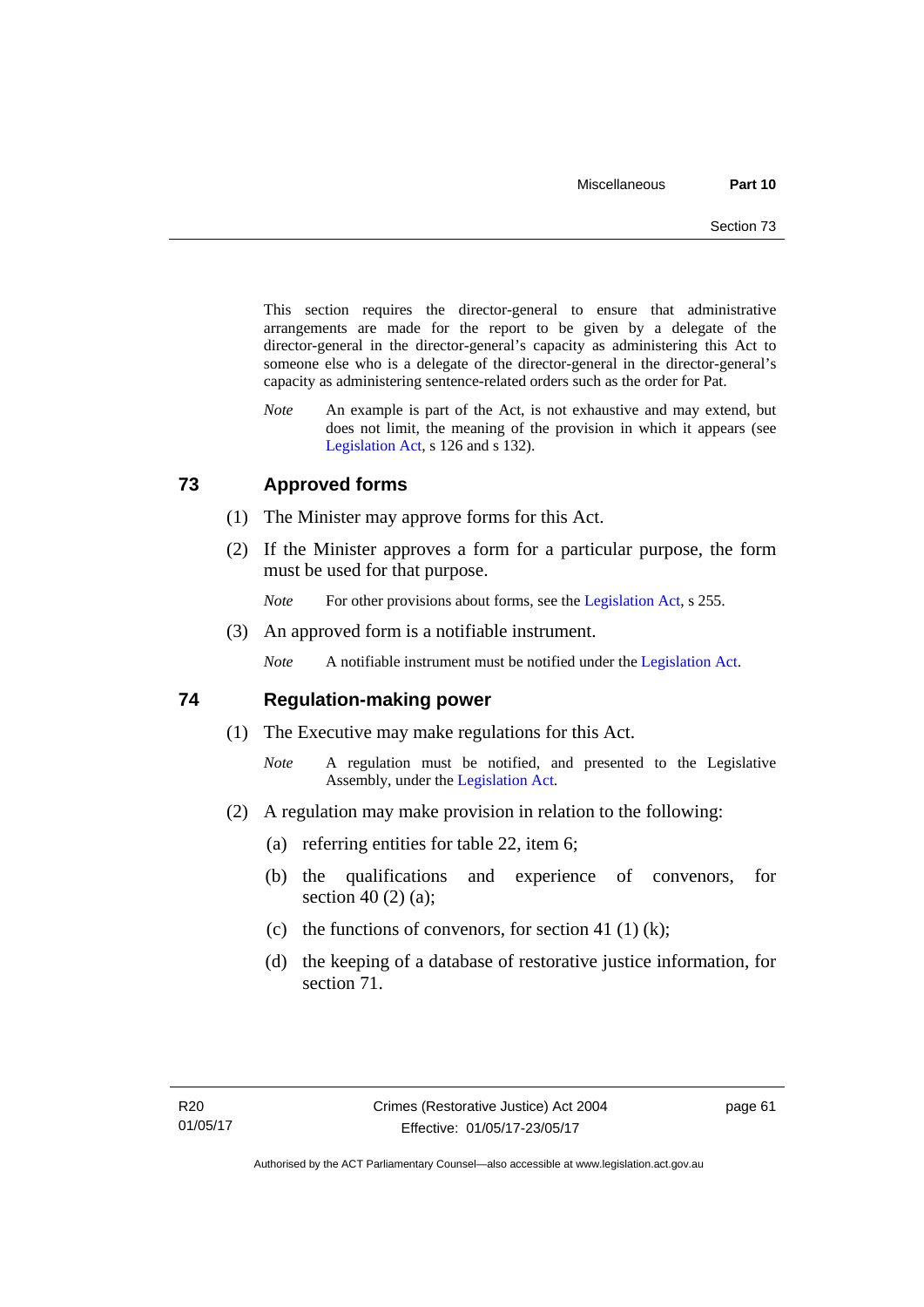**Dictionary** 

# **Dictionary**

(see s 3)

*Note 1* The [Legislation Act](http://www.legislation.act.gov.au/a/2001-14) contains definitions and other provisions relevant to this Act.

*Note 2* For example, the [Legislation Act,](http://www.legislation.act.gov.au/a/2001-14) dict, pt 1 defines the following terms:

- **ACT**
- adult
- amend
- chief police officer
- child
- Childrens Court
- director-general (see s 163)
- director of public prosecutions (or DPP)
- domestic partner (see s 169 (1))
- found guilty (of an offence)
- Legislative Assembly
- Magistrates Court
- property
- quarter
- sentence administration board
- Supreme Court
- the Territory.

*adult offender*—see section 12.

*child victim*—see section 11.

*commission*, of an offence that is alleged to have been committed see section 12.

*convenor* means a person appointed as a convenor for part 8 (Restorative justice conferences and agreements) under section 40.

*court referral order*—see section 27 (2).

*director-general (children and young people)*—see section 22 (2).

R20 01/05/17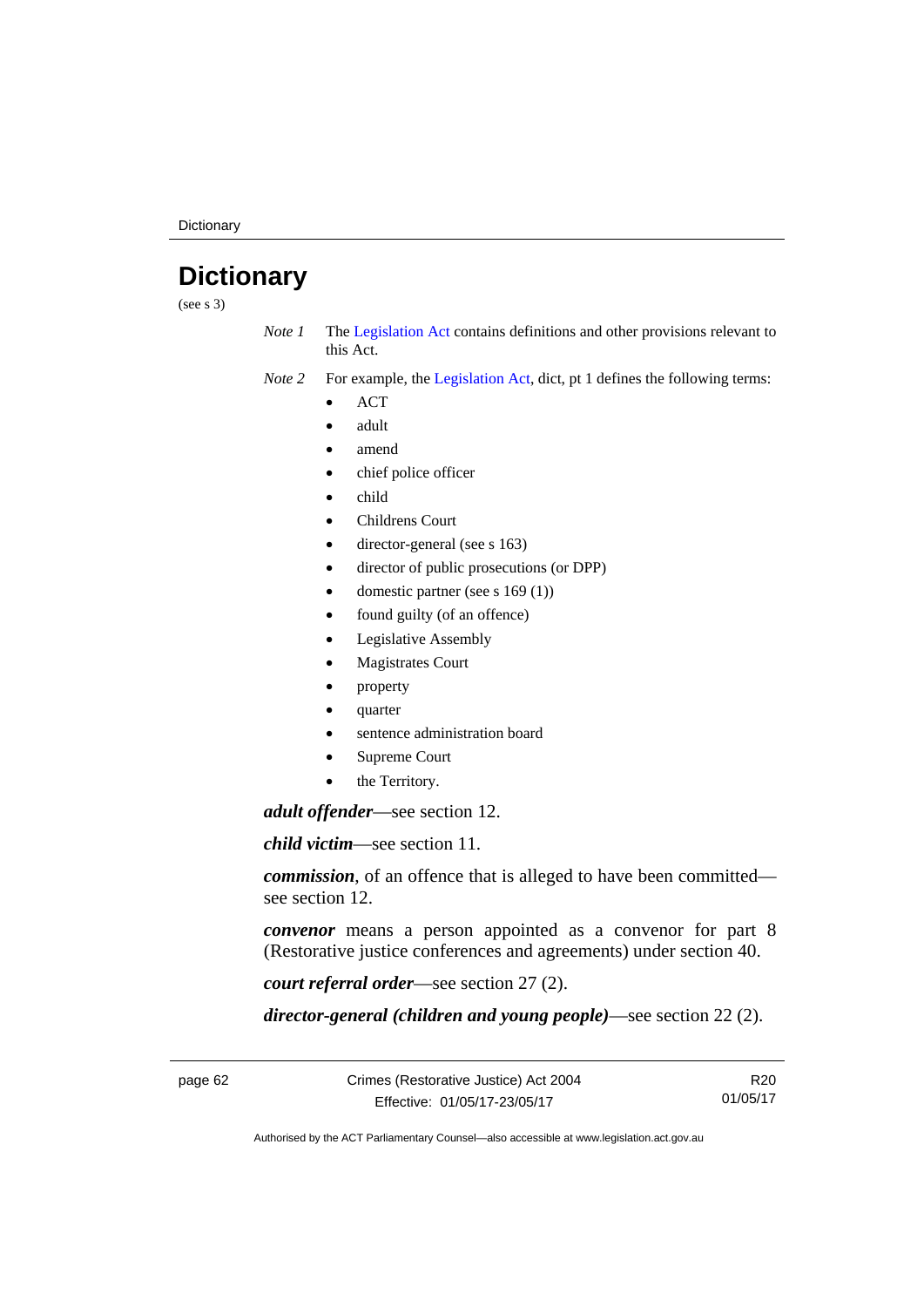```
director-general (corrections)—see section 22 (2).
```
#### *director-general (restorative justice)*—see section 22 (2).

*Note* If the Act refers simply to *the director-general*, this is a reference to the director-general of the administrative unit responsible for the administration of this Act (see [Legislation Act,](http://www.legislation.act.gov.au/a/2001-14) s 163).

*eligible offender*—see section 19.

*eligible parent*—see section 18.

*eligible victim*—see section 17.

*less serious family violence offence*—see section 12.

*less serious offence*— see section 12.

*less serious sexual offence*—see section 12.

*objects*, of this Act—see section 6.

*offence*—see section 12.

*offender*—see section 12.

*parent*—see section 11.

*personal characteristics*, of a victim, parent of a victim, or offender, for part 7 (Suitability for restorative justice)—see section 29.

*referred*—see section 10.

*referring entity*—

- (a) see section 22; but
- (b) for part 8 (Restorative justice conferences and agreements) see section 38; and
- (c) for division 9.2 (Reporting and records)—see section 67.

*required participant*, in a restorative justice conference, for part 8 (Restorative justice conferences and agreements)—see section 42.

*restorative justice*—see section 10.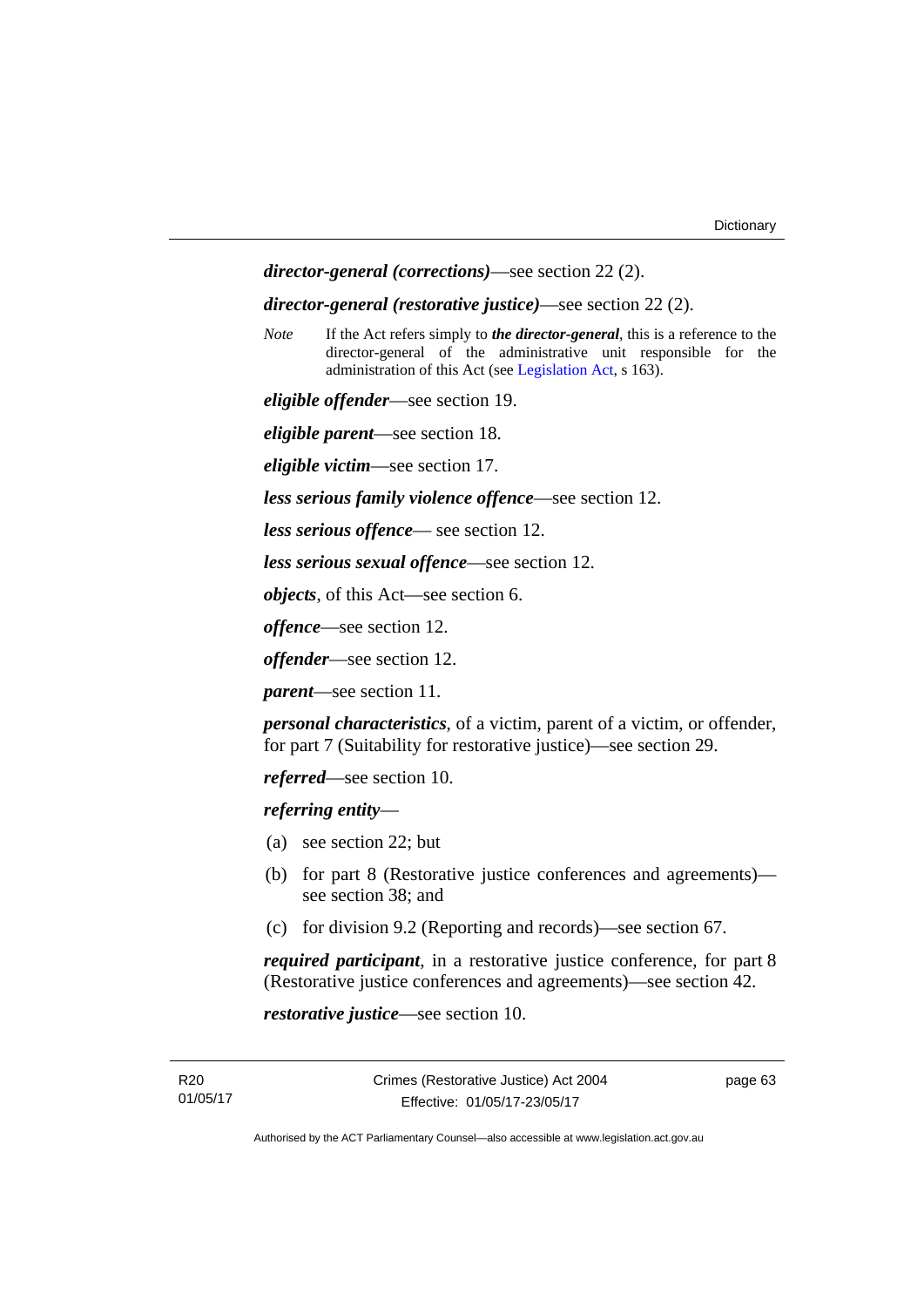*restorative justice agreement*—see section 50.

*restorative justice conference* means a conference called for part 8 (Restorative justice conferences and agreements).

*restorative justice guidelines*—see section 61.

*section 24 referral conditions*—see section 24.

*sentence-related order*, for an offender who is found guilty of an offence—see section 13.

*serious family violence offence*—see section 12.

*serious offence*—see section 12.

*serious sexual offence*—see section 12.

*sexual offence*—see section 12.

*substitute participant*, for part 8 (Restorative justice conferences and agreements)—see section 43.

*suitable*—section 10.

*suitable parent*—see section 35.

*suitable victim*—see section 34.

*victim*—see section 11.

*young offender*—see section 12.

page 64 Crimes (Restorative Justice) Act 2004 Effective: 01/05/17-23/05/17

R20 01/05/17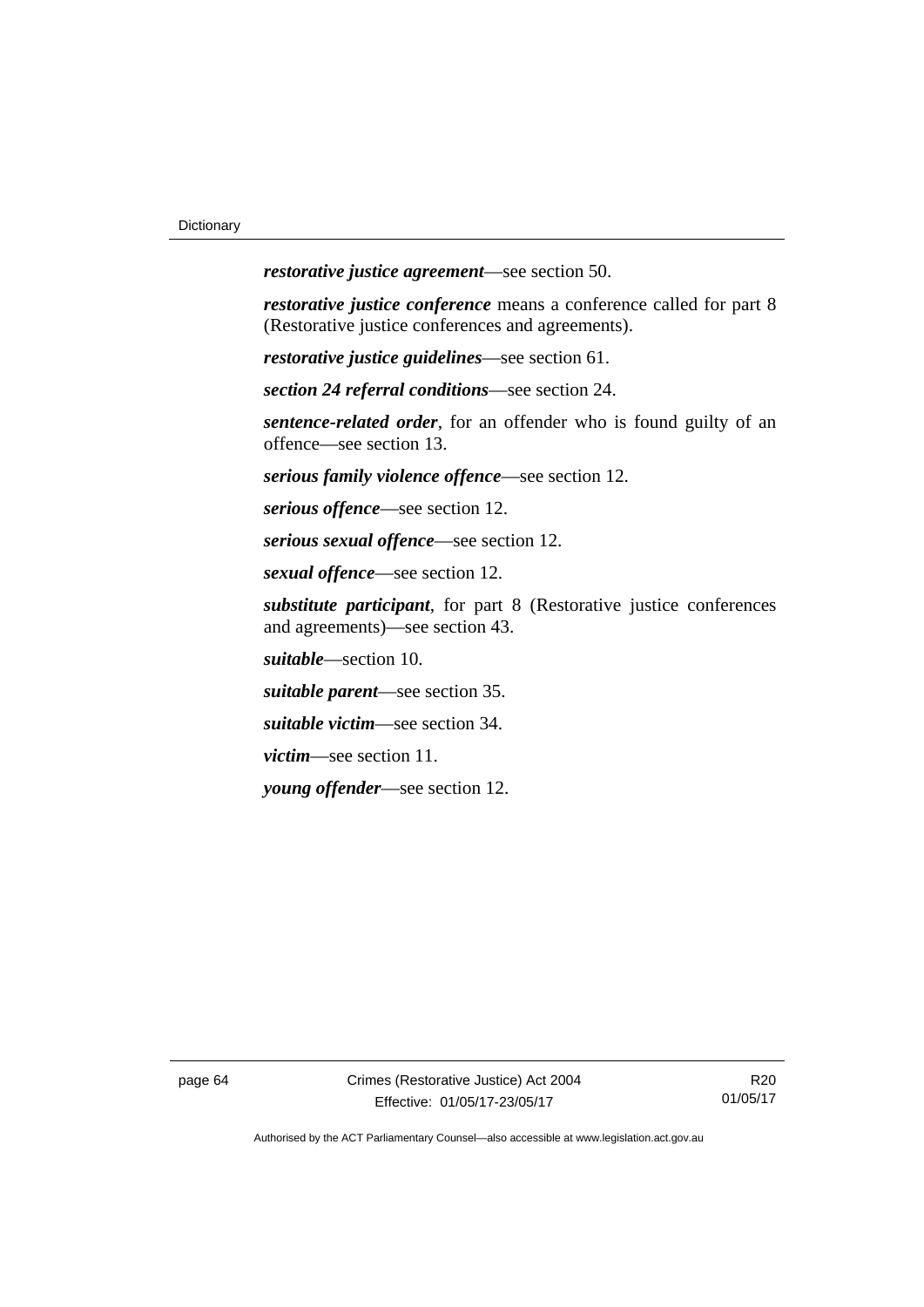#### **Endnotes**

## **Endnotes**

## **1 About the endnotes**

Amending and modifying laws are annotated in the legislation history and the amendment history. Current modifications are not included in the republished law but are set out in the endnotes.

Not all editorial amendments made under the *[Legislation Act 2001](http://www.legislation.act.gov.au/a/2001-14)*, part 11.3 are annotated in the amendment history. Full details of any amendments can be obtained from the Parliamentary Counsel's Office.

Uncommenced amending laws are not included in the republished law. The details of these laws are underlined in the legislation history. Uncommenced expiries are underlined in the legislation history and amendment history.

If all the provisions of the law have been renumbered, a table of renumbered provisions gives details of previous and current numbering.

The endnotes also include a table of earlier republications.

| $AF =$ Approved form                         | $o = order$                                 |
|----------------------------------------------|---------------------------------------------|
| $am = amended$                               | om = omitted/repealed                       |
| $amdt = amendment$                           | $ord = ordinance$                           |
| $AR = Assembly resolution$                   | $orig = original$                           |
| $ch = chapter$                               | par = paragraph/subparagraph                |
| $CN =$ Commencement notice                   | $pres = present$                            |
| $def = definition$                           | $prev = previous$                           |
| $DI = Disallowable instrument$               | $(\text{prev}) = \text{previously}$         |
| $dict = dictionary$                          | $pt = part$                                 |
| $disallowed = disallowed by the Legislative$ | $r = rule/subrule$                          |
| Assembly                                     | $reloc = relocated$                         |
| $div = division$                             | $renum = renumbered$                        |
| $exp = expires/expired$                      | $R[X]$ = Republication No                   |
| $Gaz = gazette$                              | $RI = reissue$                              |
| $hdg = heading$                              | $s = section/subsection$                    |
| $IA = Interpretation Act 1967$               | $sch = schedule$                            |
| ins = inserted/added                         | $sdiv = subdivision$                        |
| $LA =$ Legislation Act 2001                  | $SL = Subordinate$ law                      |
| $LR =$ legislation register                  | $sub =$ substituted                         |
| LRA = Legislation (Republication) Act 1996   | underlining $=$ whole or part not commenced |
| $mod = modified/modification$                | or to be expired                            |

### **2 Abbreviation key**

R20 01/05/17 Crimes (Restorative Justice) Act 2004 Effective: 01/05/17-23/05/17

page 65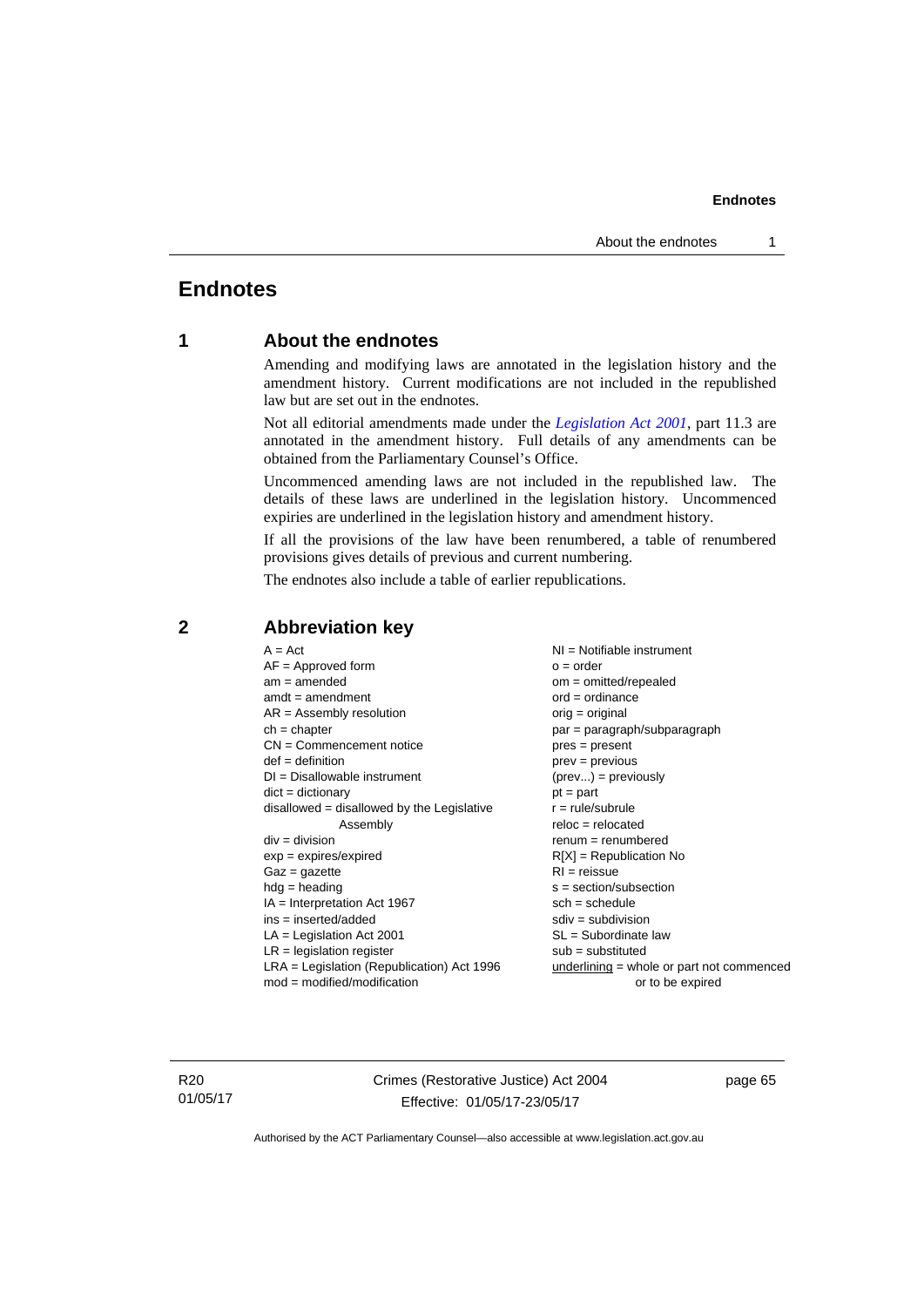#### **Endnotes**

3 Legislation history

## **3 Legislation history**

### **Crimes (Restorative Justice) Act 2004 A2004-65**

notified LR 6 September 2004

s 1, s 2 commenced 6 September 2004 (LA s 75 (1))

remainder commenced 31 January 2005 (s 2 and [CN2004-28\)](http://www.legislation.act.gov.au/cn/2004-28/default.asp)

as amended by

#### **[Domestic Violence and Protection Orders Amendment Act 2005](http://www.legislation.act.gov.au/a/2005-13) A2005-13 sch 1 pt 1.5**

notified LR 24 March 2005

s 1, s 2 commenced 24 March 2005 (LA s 75 (1))

sch 1 pt 1.5 commenced 25 March 2005 (s 2)

### **[Justice and Community Safety Legislation Amendment Act 2005](http://www.legislation.act.gov.au/a/2005-60)**

**[\(No 4\)](http://www.legislation.act.gov.au/a/2005-60) A2005-60 sch 1 pt 1.12** 

notified LR 1 December 2005

s 1, s 2 taken to have commenced 23 November 2005 (LA s 75 (2)) sch 1 pt 1.12 commenced 22 December 2005 (s 2 (4))

#### **[Civil Unions Act 2006](http://www.legislation.act.gov.au/a/2006-22) A2006-22 sch 1 pt 1.8**

notified LR 19 May 2006 s 1, s 2 commenced 19 May 2006 (LA s 75 (1))

sch 1 pt 1.8 never commenced

*Note* Act repealed by disallowance 14 June 2006 (see Cwlth Gaz 2006 No S93)

### **[Sentencing Legislation Amendment Act 2006](http://www.legislation.act.gov.au/a/2006-23) A2006-23 sch 1 pt 1.10**

notified LR 18 May 2006 s 1, s 2 commenced 18 May 2006 (LA s 75 (1)) sch 1 pt 1.10 commenced 2 June 2006 (s 2 (1) and see Crimes [\(Sentence Administration\) Act 2005](http://www.legislation.act.gov.au/a/2005-59) A2005-59 s 2, [Crimes](http://www.legislation.act.gov.au/a/2005-58)  [\(Sentencing\) Act 2005](http://www.legislation.act.gov.au/a/2005-58) A2005-58, s 2 and LA s 79)

### **[Statute Law Amendment Act 2007](http://www.legislation.act.gov.au/a/2007-3) A2007-3 sch 3 pt 3.26**

notified LR 22 March 2007

s 1, s 2 taken to have commenced 1 July 2006 (LA s 75 (2)) sch 3 pt 3.26 commenced 12 April 2007 (s 2 (1))

page 66 Crimes (Restorative Justice) Act 2004 Effective: 01/05/17-23/05/17

R20 01/05/17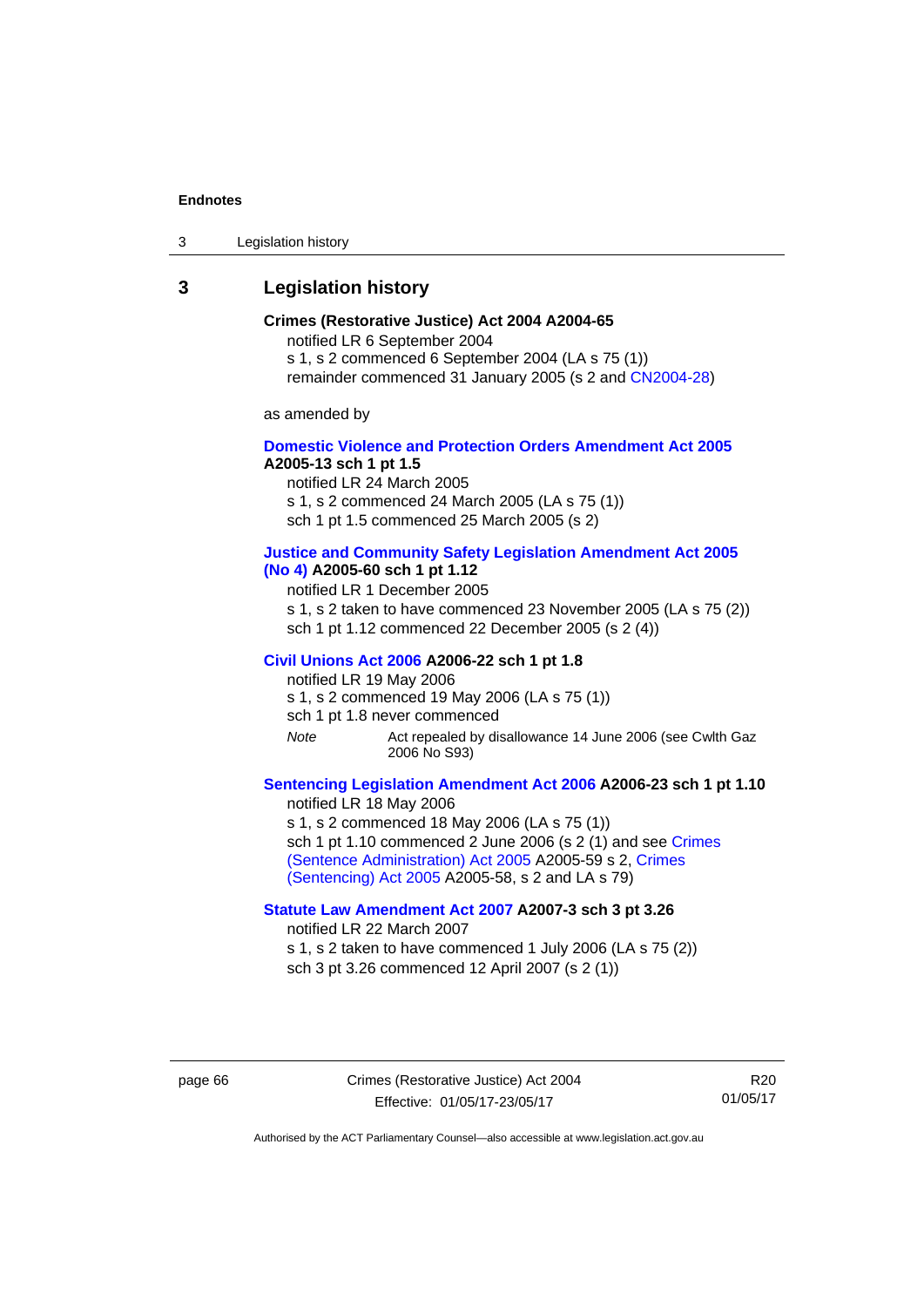# **[Children and Young People \(Consequential Amendments\) Act 2008](http://www.legislation.act.gov.au/a/2008-20) A2008-20 sch 3 pt 3.8, sch 4 pt 4.10**

notified LR 17 July 2008

s 1, s 2 commenced 17 July 2008 (LA s 75 (1))

s 3 commenced 18 July 2008 (s 2 (1))

sch 3 pt 3.8 commenced 27 October 2008 (s 2 (4) and see [Children](http://www.legislation.act.gov.au/a/2008-19)  [and Young People Act 2008](http://www.legislation.act.gov.au/a/2008-19) A2008-19, s 2 and [CN2008-13](http://www.legislation.act.gov.au/cn/2008-13/default.asp)) sch 4 pt 4.10 commenced 27 February 2009 (s 2 (5) and see [Children](http://www.legislation.act.gov.au/a/2008-19)  [and Young People Act 2008](http://www.legislation.act.gov.au/a/2008-19) A2008-19, s 2 and [CN2008-17 \(](http://www.legislation.act.gov.au/cn/2008-17/default.asp)and see [CN2008-13](http://www.legislation.act.gov.au/cn/2008-13/default.asp)))

## **[Justice and Community Safety Legislation Amendment Act 2008](http://www.legislation.act.gov.au/a/2008-22)  [\(No 2\)](http://www.legislation.act.gov.au/a/2008-22) A2008-22 sch 1 pt 1.3**

notified LR 8 July 2008 s 1, s 2 commenced 8 July 2008 (LA s 75 (1)) sch 1 pt 1.3 commenced 29 July 2008 (s 2)

### **[Justice and Community Safety Legislation Amendment](http://www.legislation.act.gov.au/a/2008-29)  [Act 2008 \(No 3\)](http://www.legislation.act.gov.au/a/2008-29) A2008-29 sch 1 pt 1.6**

notified LR 13 August 2008 s 1, s 2 commenced 13 August 2008 (LA s 75 (1)) sch 1 pt 1.6 commenced 27 August 2008 (s 2)

# **[Court Legislation Amendment Act 2008](http://www.legislation.act.gov.au/a/2008-42) A2008-42 pt 2**

notified LR 8 September 2008 s 1, s 2 commenced 8 September 2008 (LA s 75 (1)) pt 2 commenced 8 March 2009 (s 2 and LA s 79)

# **[Domestic Violence and Protection Orders Act 2008](http://www.legislation.act.gov.au/a/2008-46) A2008-46 sch 3 pt 3.5**

notified LR 10 September 2008 s 1, s 2 commenced 10 September 2008 (LA s 75 (1)) sch 3 pt 3.5 commenced 30 March 2009 (s 2)

# **[Statute Law Amendment Act 2009 \(No 2\)](http://www.legislation.act.gov.au/a/2009-49) A2009-49 sch 3 pt 3.16**  notified LR 26 November 2009

s 1, s 2 commenced 26 November 2009 (LA s 75 (1)) sch 3 pt 3.16 commenced 17 December 2009 (s 2)

R20 01/05/17 page 67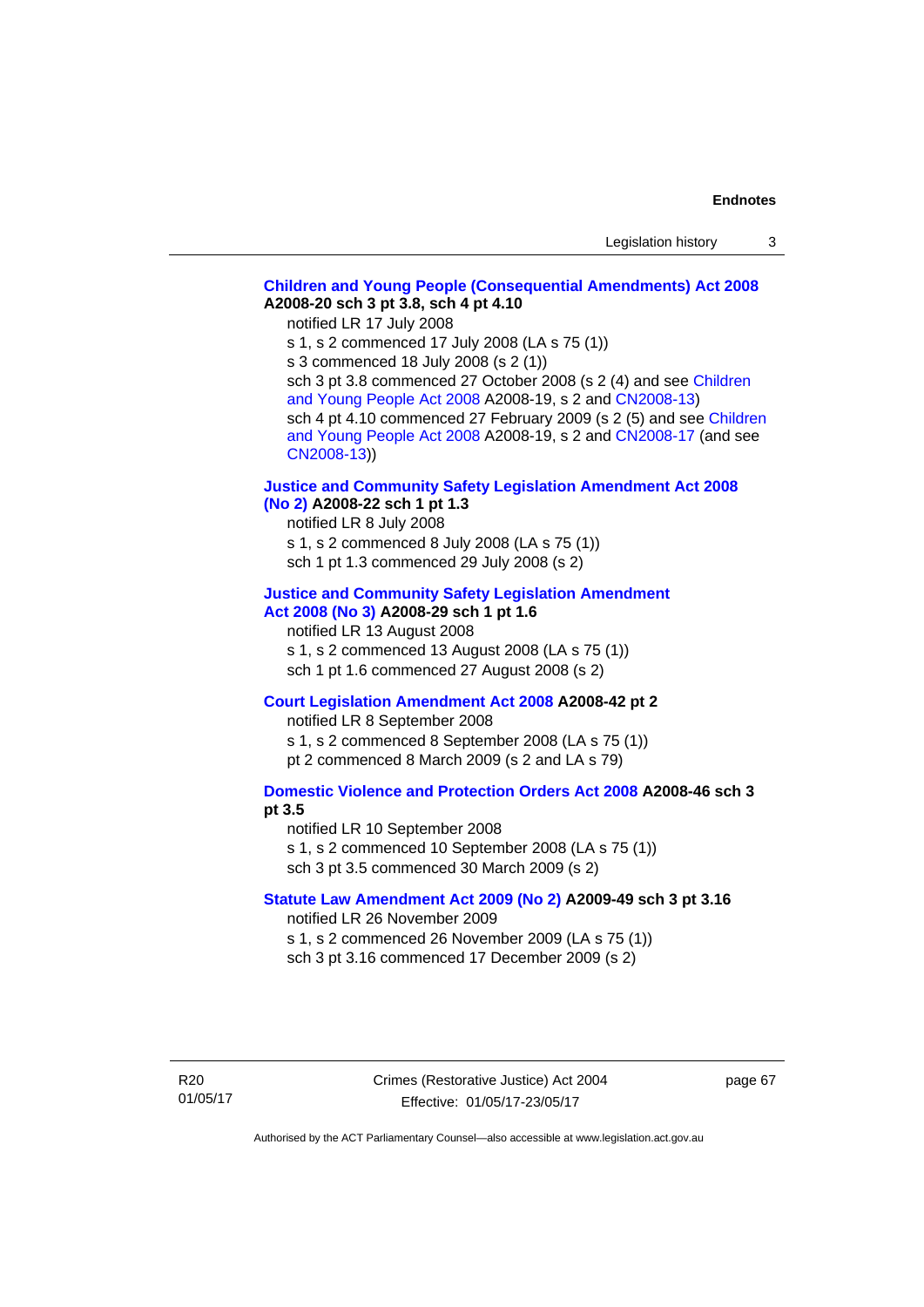| $\sqrt{2}$<br>- 3 | Legislation history |  |
|-------------------|---------------------|--|
|-------------------|---------------------|--|

# **[Administrative \(One ACT Public Service Miscellaneous Amendments\)](http://www.legislation.act.gov.au/a/2011-22)  [Act 2011](http://www.legislation.act.gov.au/a/2011-22) A2011-22 sch 1 pt 1.43**

notified LR 30 June 2011 s 1, s 2 commenced 30 June 2011 (LA s 75 (1)) sch 1 pt 1.43 commenced 1 July 2011 (s 2 (1))

#### **[Statute Law Amendment Act 2012](http://www.legislation.act.gov.au/a/2012-21) A2012-21 sch 3 pt 3.10**

notified LR 22 May 2012 s 1, s 2 commenced 22 May 2012 (LA s 75 (1)) sch 3 pt 3.10 commenced 5 June 2012 (s 2 (1))

### **[Statute Law Amendment Act 2014](http://www.legislation.act.gov.au/a/2014-18) A2014-18 sch 3 pt 3.6**

notified LR 20 May 2014 s 1, s 2 commenced 20 May 2014 (LA s 75 (1)) sch 3 pt 3.6 commenced 10 June 2014 (s 2 (1))

### **[Crimes \(Sentencing and Restorative Justice\) Amendment Act 2016](http://www.legislation.act.gov.au/a/2016-4/default.asp) A2016-4 pt 4, sch 1 pt 1.8**

notified LR 24 February 2016 s 1, s 2 commenced 24 February 2016 (LA s 75 (1)) pt 4 commenced 25 February 2016 (s 2 (2)) sch 1 pt 1.8 commenced 2 March 2016 (s 2 (1))

### **[Family Violence Act 2016](http://www.legislation.act.gov.au/a/2016-42/default.asp) A2016-42 sch 3 pt 3.6 (as am by [A2017-10](http://www.legislation.act.gov.au/a/2017-10/default.asp) s 7)**

notified LR 18 August 2016 s 1, s 2 commenced 18 August 2016 (LA s 75 (1)) sch 3 pt 3.6 commenced 1 May 2017 (s 2 (2) as am by [A2017-10](http://www.legislation.act.gov.au/a/2017-10/default.asp) s 7)

**[Public Sector Management Amendment Act 2016](http://www.legislation.act.gov.au/a/2016-52/default.asp) A2016-52 sch 1** 

### **pt 1.17**

notified LR 25 August 2016 s 1, s 2 commenced 25 August 2016 (LA s 75 (1)) sch 1 pt 1.17 commenced 1 September 2016 (s 2)

### **[Freedom of Information Act 2016](http://www.legislation.act.gov.au/a/2016-55/default.asp) A2016-55 sch 4 pt 4.7**

notified LR 26 August 2016 s 1, s 2 commenced 26 August 2016 (LA s 75 (1)) sch 4 pt 4.7 commences 1 July 2017 (s 2)

page 68 Crimes (Restorative Justice) Act 2004 Effective: 01/05/17-23/05/17

R20 01/05/17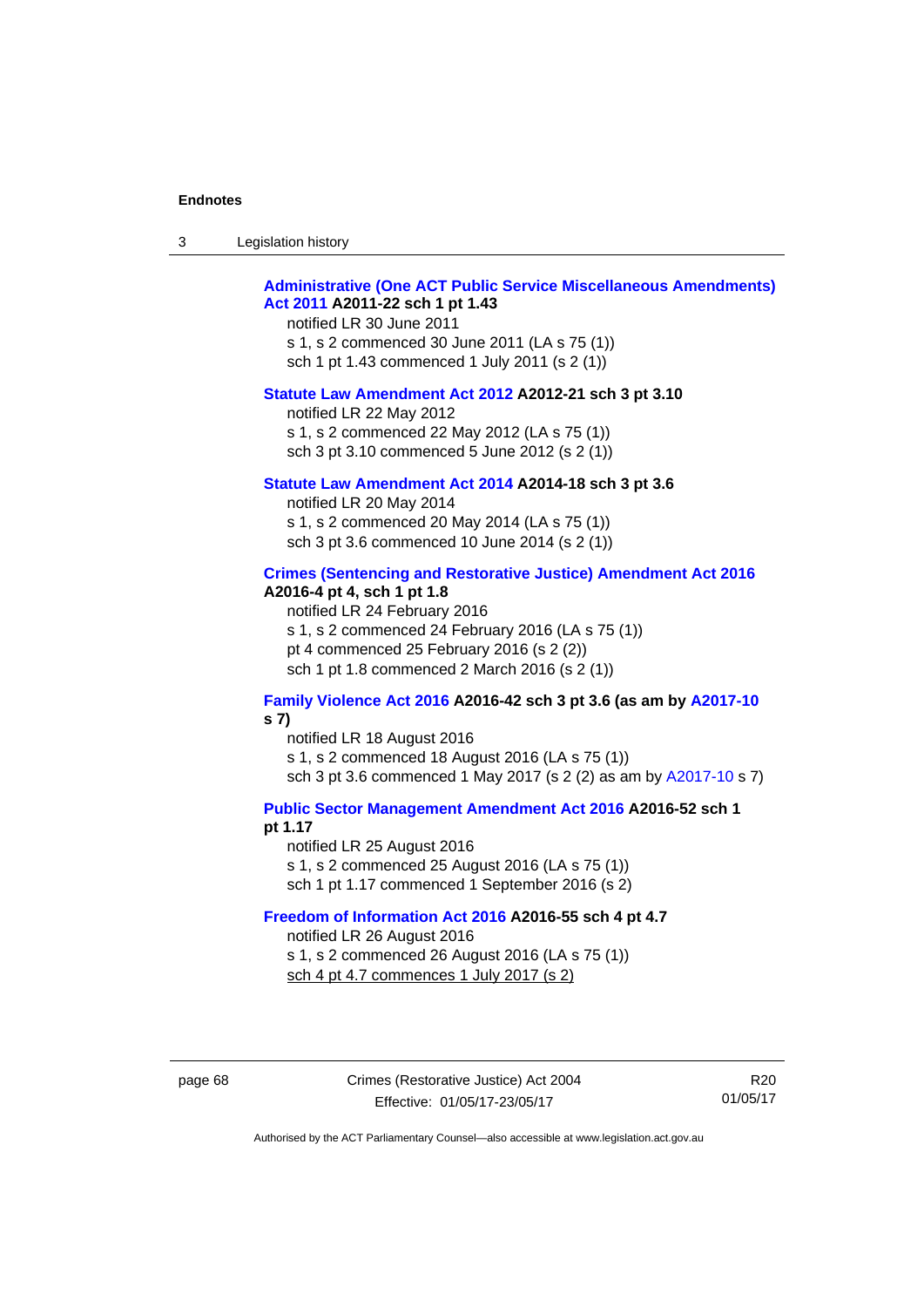Legislation history 3

# **[Family and Personal Violence Legislation Amendment Act 2017](http://www.legislation.act.gov.au/a/2017-10/default.asp) A2017-10 s 7**

notified LR 6 April 2017

- s 1, s 2 commenced 6 April 2017 (LA s 75 (1))
- s 7 commenced 30 April 2017 (s 2 (1))
- *Note* This Act only amends the Family Violence Act 2016 [A2016-42](http://www.legislation.act.gov.au/a/2016-42/default.asp).

R20 01/05/17 Crimes (Restorative Justice) Act 2004 Effective: 01/05/17-23/05/17

page 69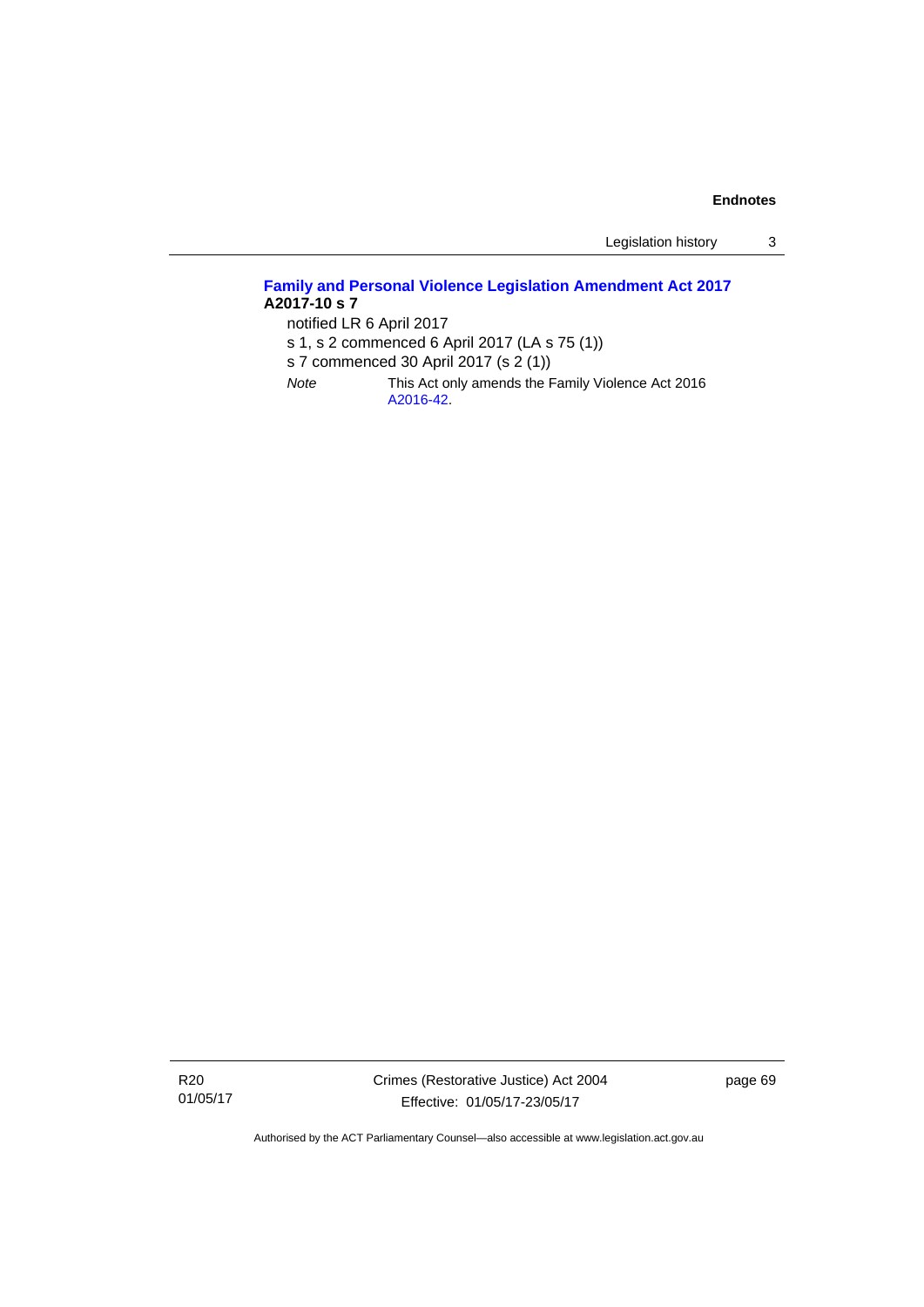4 Amendment history

# **4 Amendment history**

```
Commencement 
s 2 om LA s 89 (4) 
When restorative justice is available 
s 8 am A2011-22 amdt 1.135
Definitions—restorative justice 
s 10 def suitable am A2011-22 amdt 1.135 
Definitions—child victim, parent and victim
s 11 def parent am A2008-20 amdt 3.17 
Definitions—offences and offenders 
s 12 def commission am A2009-49 amdt 3.35 
                  def domestic violence offence am A2005-13 amdt 1.28; 
                  A2008-46 amdt 3.14 
                     sub A2016-4 s 89 
                     om A2016-42 amdt 3.31
                  def family violence offence ins A2016-42 amdt 3.32 
                  def less serious domestic violence offence ins A2016-4
                  s 90 
                     om A2016-42 amdt 3.33
                  def less serious family violence offence ins A2016-42
                  amdt 3.34
                  def less serious sexual offence ins A2016-4 s 90 
                  def relevant person ins A2016-4 s 90 
                     om A2016-42 amdt 3.35
                  def relevant relationship ins A2016-4 s 90 
                     om A2016-42 amdt 3.35
                  def serious domestic violence offence ins A2016-4 s 90 
                     om A2016-42 amdt 3.35
                  def serious family violence offence ins A2016-42 amdt 3.36 
                  def serious sexual offence ins A2016-4 s 90 
                  def sexual offence ins A2016-4 s 90 
Definition—sentence-related order 
s 13 sub A2006-23 amdt 1.100; A2008-20 amdt 4.30; A2016-4
                  amdt 1.16
Application of Act—less serious offences 
A2016-4 s 91
                  am A2016-42 amdt 3.37
Application of Act—serious offences 
s 15 am A2014-18 amdt 3.20
                  sub A2016-4 s 91 
                  am A2016-42 amdt 3.37
```
page 70 Crimes (Restorative Justice) Act 2004 Effective: 01/05/17-23/05/17

R20 01/05/17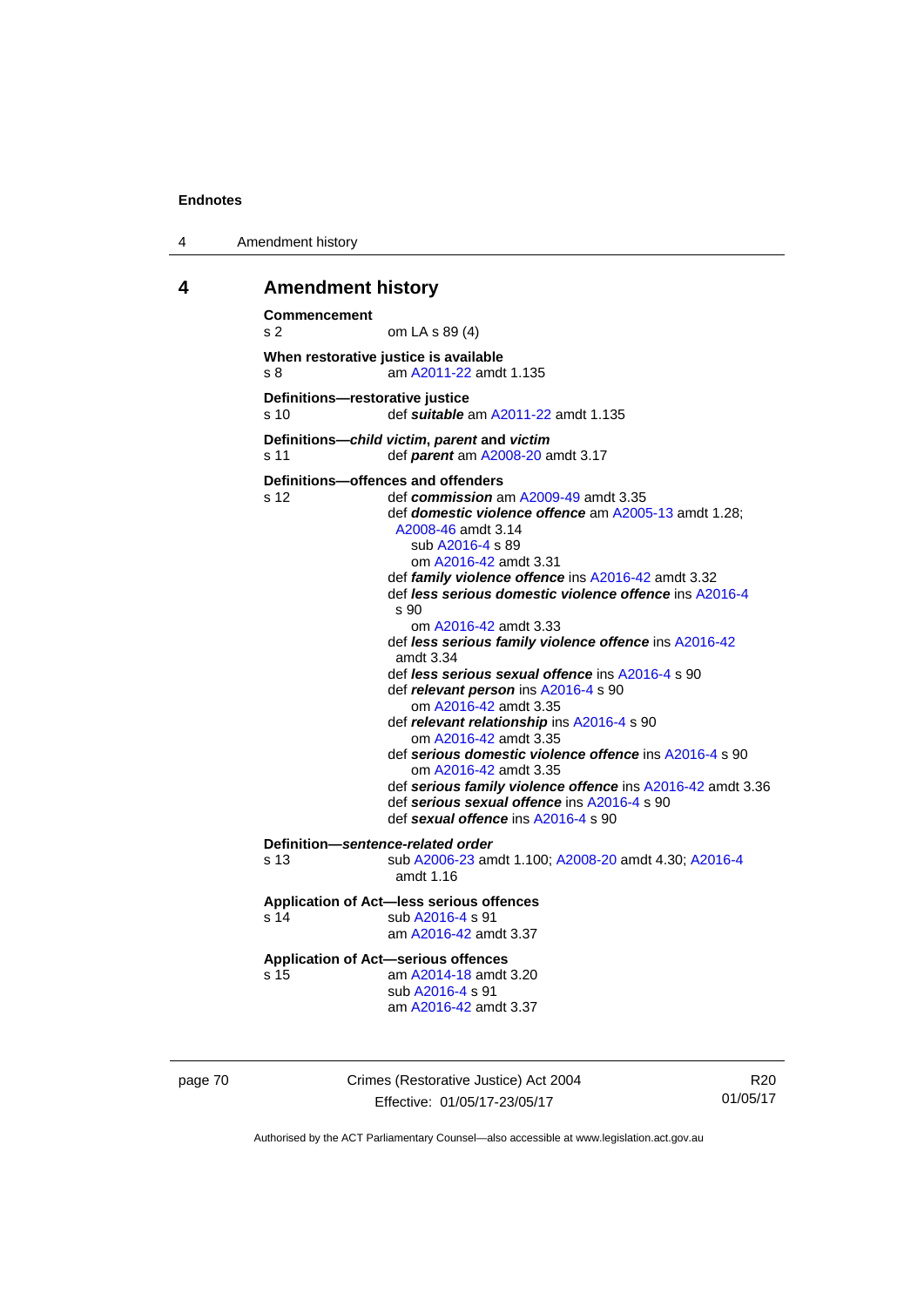Amendment history 4

```
Application of Act—family violence offences and sexual offences 
s 16 hdg am A2016-42 amdt 3.37
s 16 am A2011-22 amdt 1.135
                  sub A2016-4 s 91 
                  am A2016-42 amdt 3.37
                 (5)-(8) exp on the phase 3 application day (s 16 (8))
Accepting responsibility for offences 
s 20 am A2006-23 amdt 1.101
Definitions—referral 
s 21 def chief executive (children and young people) om 
                  A2011-22 amdt 1.127 
                  def chief executive (corrections) om A2011-22 amdt 1.127 
                  def chief executive (restorative justice) om A2011-22
                  amdt 1.127
                  def court referral order am A2014-18 amdt 3.21 
                  def director-general (children and young people) ins 
                  A2011-22 amdt 1.128 
                  def director-general (corrections) ins A2011-22 amdt 1.128 
                  def director-general (restorative justice) ins A2011-22
                  amdt 1.128
                  def section 24 referral conditions am A2014-18 amdt 3.22 
Referring entities 
s 22 am A2005-60 amdt 1.53; A2008-22 amdt 1.17; A2008-20
                  amdt 4.31, amdt 4.32; A2008-42 s 4; A2011-22 amdt 1.129, 
                  amdt 1.135; A2014-18 amdt 3.23; A2016-4 ss 92-94; 
                  A2016-52 amdt 1.57 
Referral—procedure 
s 23 am A2011-22 amdt 1.135
Referral power 
s 24 am A2008-29 amdt 1.14; A2016-4 s 95; A2016-42 amdt 3.37 
Explanation of restorative justice 
s 25 am A2008-29 amdt 1.15, amdt 1.16; A2009-49 amdt 3.36 
Referral by DPP—less serious family violence offences and less serious 
sexual offences 
A2016-4 s 96
A2016-42 amdt 3.37<br>s 26 am A2016-4 ss 97-100:
                  A2016-4  A2016-42 amdt 3.37
                 (3)-(8) exp on the phase 3 application day (s 26 (6))
```
page 71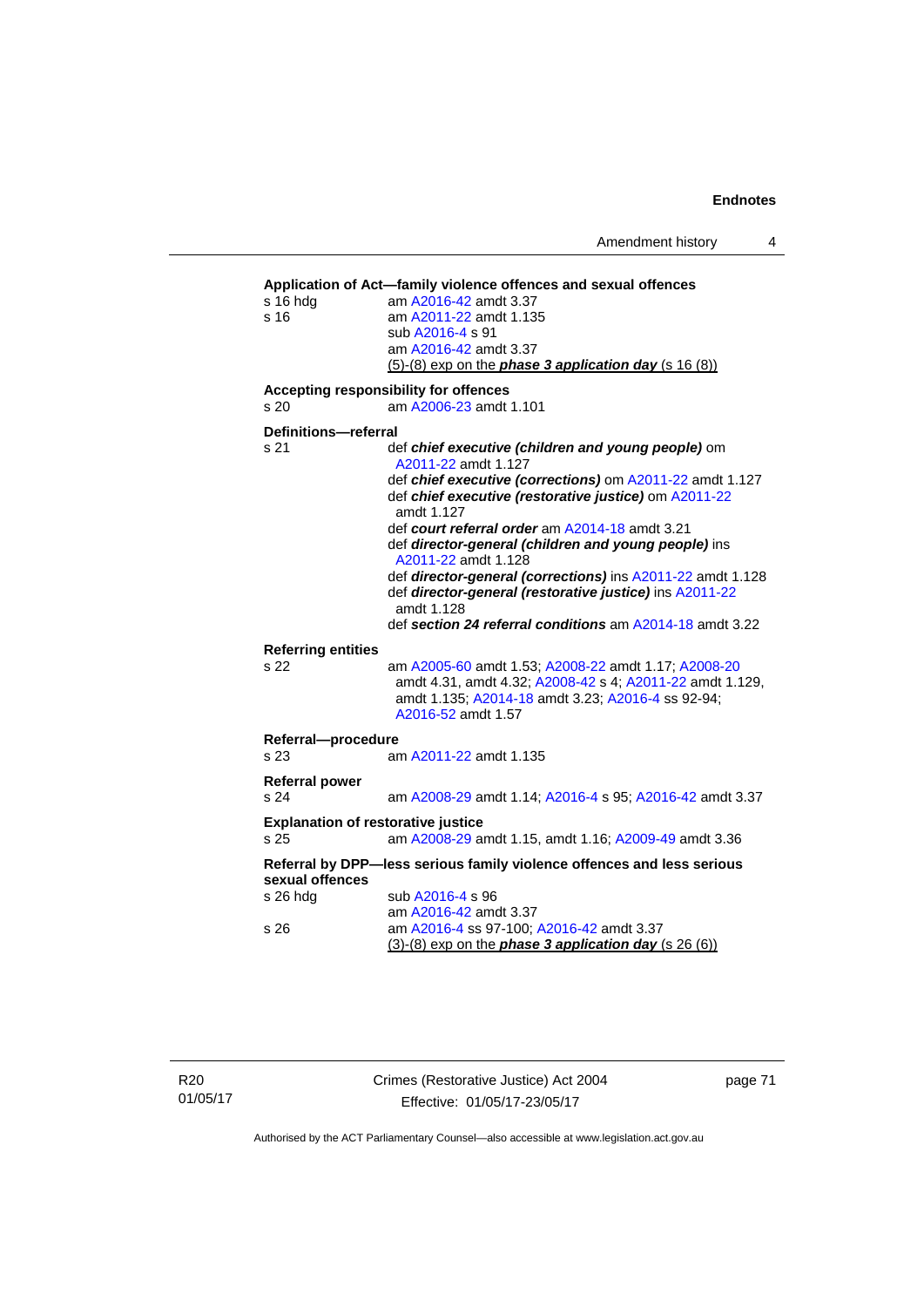4 Amendment history

**Referral during court proceeding**  s 27 am [A2008-29](http://www.legislation.act.gov.au/a/2008-29) amdt 1.17; [A2011-22](http://www.legislation.act.gov.au/a/2011-22) amdt 1.135; [A2016-4](http://www.legislation.act.gov.au/a/2016-4/default.asp) ss 101-104; [A2016-42](http://www.legislation.act.gov.au/a/2016-42/default.asp) amdt 3.37 (5)-(10) exp on the *phase 3 application day* (s 27 (8)) **Court referral orders—reports**  s 28 am [A2008-29](http://www.legislation.act.gov.au/a/2008-29) amdt 1.18; [A2011-22](http://www.legislation.act.gov.au/a/2011-22) amdt 1.135 **Suitability—eligibility requirement**  s 30 am [A2011-22](http://www.legislation.act.gov.au/a/2011-22) amdt 1.135 **Finding of eligibility by referring entity**  s 31 am [A2011-22](http://www.legislation.act.gov.au/a/2011-22) amdt 1.135 **Suitability—decision**  s 32 am [A2008-29](http://www.legislation.act.gov.au/a/2008-29) amdt 1.19; [A2011-22](http://www.legislation.act.gov.au/a/2011-22) amdt 1.135 **Explanation of restorative justice––before consent**  s 32A ins [A2008-29](http://www.legislation.act.gov.au/a/2008-29) amdt 1.20 am [A2011-22](http://www.legislation.act.gov.au/a/2011-22) amdt 1.135 **Suitability—general considerations**  s 33 am [A2011-22](http://www.legislation.act.gov.au/a/2011-22) amdt 1.135; [A2016-4](http://www.legislation.act.gov.au/a/2016-4/default.asp) ss 105-107; [A2016-42](http://www.legislation.act.gov.au/a/2016-42/default.asp) amdt 3.37 (3)-(8) exp on the *phase 3 application day* (s 33 (6)) **Suitability—victims**<br>s 34 a am [A2011-22](http://www.legislation.act.gov.au/a/2011-22) amdt 1.135 **Suitability—eligible parents**  s 35 am [A2011-22](http://www.legislation.act.gov.au/a/2011-22) amdt 1.135 **Suitability—offenders**  am [A2011-22](http://www.legislation.act.gov.au/a/2011-22) amdt 1.135 **Definitions—pt 8**  s 37 def *referring entity* ins [A2008-22](http://www.legislation.act.gov.au/a/2008-22) amdt 1.18 **Meaning of** *referring entity***—pt 8**  s 38 am [A2011-22](http://www.legislation.act.gov.au/a/2011-22) amdt 1.135 **Decision to call conference**  s 39 am [A2008-22](http://www.legislation.act.gov.au/a/2008-22) amdt 1.19; [A2011-22](http://www.legislation.act.gov.au/a/2011-22) amdt 1.135 **Appointment of convenors**  s 40 am [A2008-22](http://www.legislation.act.gov.au/a/2008-22) amdt 1.20, amdt 1.21; [A2008-29](http://www.legislation.act.gov.au/a/2008-29) amdt 1.21; [A2011-22](http://www.legislation.act.gov.au/a/2011-22) amdt 1.135 **Invited participants**  am [A2006-22](http://www.legislation.act.gov.au/a/2006-22) amdt 1.28, amdt 1.29 [\(A2006-22](http://www.legislation.act.gov.au/a/2006-22) rep before commenced by disallowance (see Cwlth Gaz 2006 No S93)); [A2007-3](http://www.legislation.act.gov.au/a/2007-3) amdt 3.135

page 72 Crimes (Restorative Justice) Act 2004 Effective: 01/05/17-23/05/17

R20 01/05/17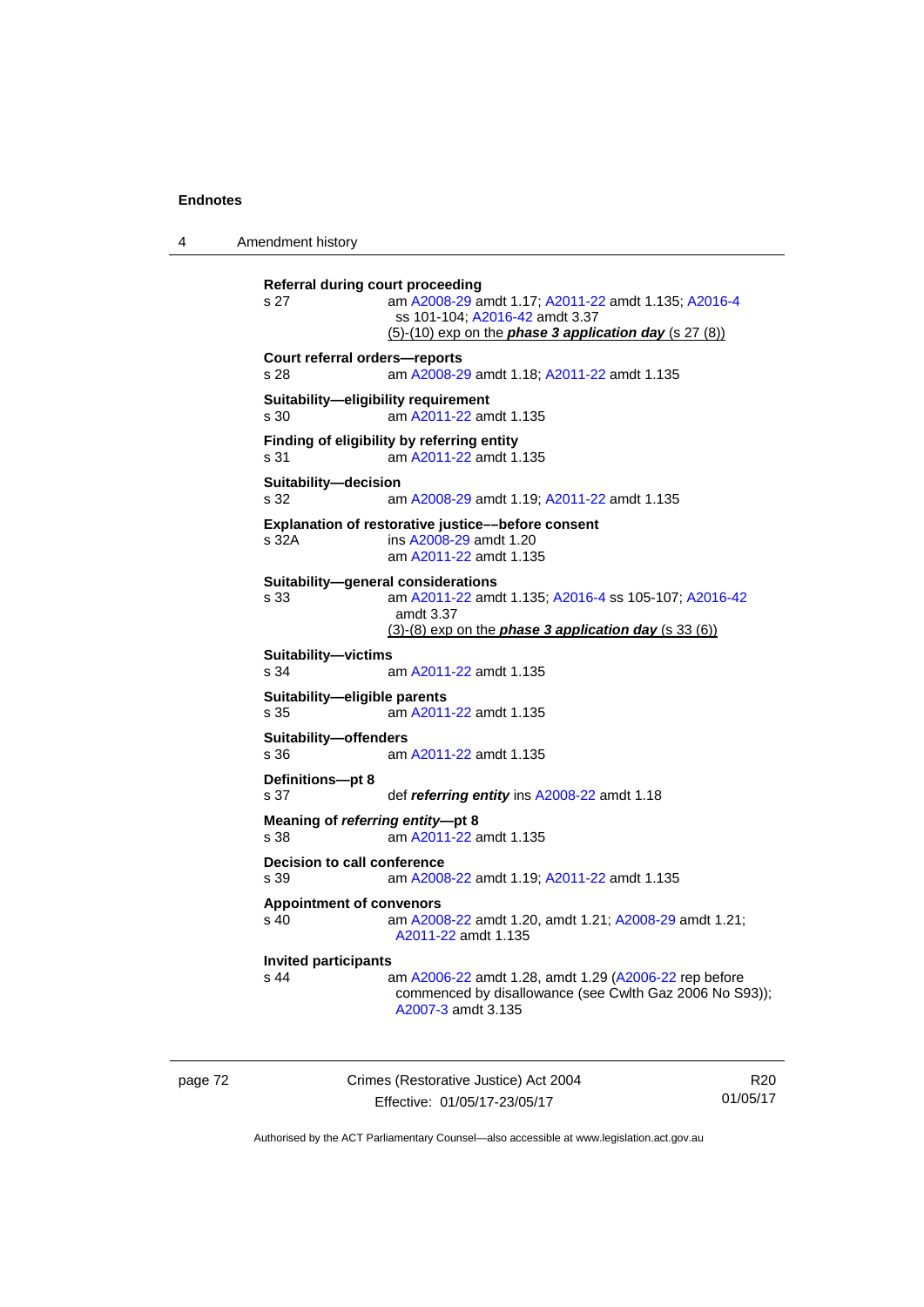**Amendment of agreement**  s 55 am [A2006-23](http://www.legislation.act.gov.au/a/2006-23) amdt 1.102 **Monitoring compliance—director-general (restorative justice)**  s 57 hdg am [A2011-22](http://www.legislation.act.gov.au/a/2011-22) amdt 1.135 s 57 am [A2011-22](http://www.legislation.act.gov.au/a/2011-22) amdt 1.135 **Monitoring compliance—referring entities**  s 58 am [A2011-22](http://www.legislation.act.gov.au/a/2011-22) amdt 1.135 **Restorative justice guidelines**  s 61 am [A2011-22](http://www.legislation.act.gov.au/a/2011-22) amdt 1.135 **Police participation in restorative justice**  s 62 am [A2011-22](http://www.legislation.act.gov.au/a/2011-22) amdt 1.135 **Information sharing**  s 63 am [A2011-22](http://www.legislation.act.gov.au/a/2011-22) amdt 1.135 **Secrecy**  s 64 am [A2011-22](http://www.legislation.act.gov.au/a/2011-22) amdt 1.135 **Meaning of** *referring entity—***div 9.2**  s 67 am [A2011-22](http://www.legislation.act.gov.au/a/2011-22) amdt 1.135 **Quarterly reporting by director-general**  s 68 hdg am [A2011-22](http://www.legislation.act.gov.au/a/2011-22) amdt 1.135 s 68 **am [A2011-22](http://www.legislation.act.gov.au/a/2011-22) amdt 1.135 Record-keeping by referring entities**  s 69 am [A2011-22](http://www.legislation.act.gov.au/a/2011-22) amdt 1.135 **Record-keeping by director-general**  s 70 hdg am [A2011-22](http://www.legislation.act.gov.au/a/2011-22) amdt 1.135 s 70 am [A2011-22](http://www.legislation.act.gov.au/a/2011-22) amdt 1.135 **Restorative justice database**  s 71 am [A2011-22](http://www.legislation.act.gov.au/a/2011-22) amdt 1.135 **Exercise of functions by director-general**  s 72 hdg am [A2011-22](http://www.legislation.act.gov.au/a/2011-22) amdt 1.135 s 72 am [A2006-23](http://www.legislation.act.gov.au/a/2006-23) amdt 1.103; [A2011-22](http://www.legislation.act.gov.au/a/2011-22) amdt 1.130, amdt 1.135 **Approved forms**  s 73 am [A2012-21](http://www.legislation.act.gov.au/a/2012-21) amdt 3.35 **Regulation-making power**  s 74 am [A2012-21](http://www.legislation.act.gov.au/a/2012-21) amdt 3.36 **Ministerial reviews**  s 75 exp 1 July 2008 (s 75 (4) (LA s 88 declaration applies))

R20 01/05/17 Crimes (Restorative Justice) Act 2004 Effective: 01/05/17-23/05/17

page 73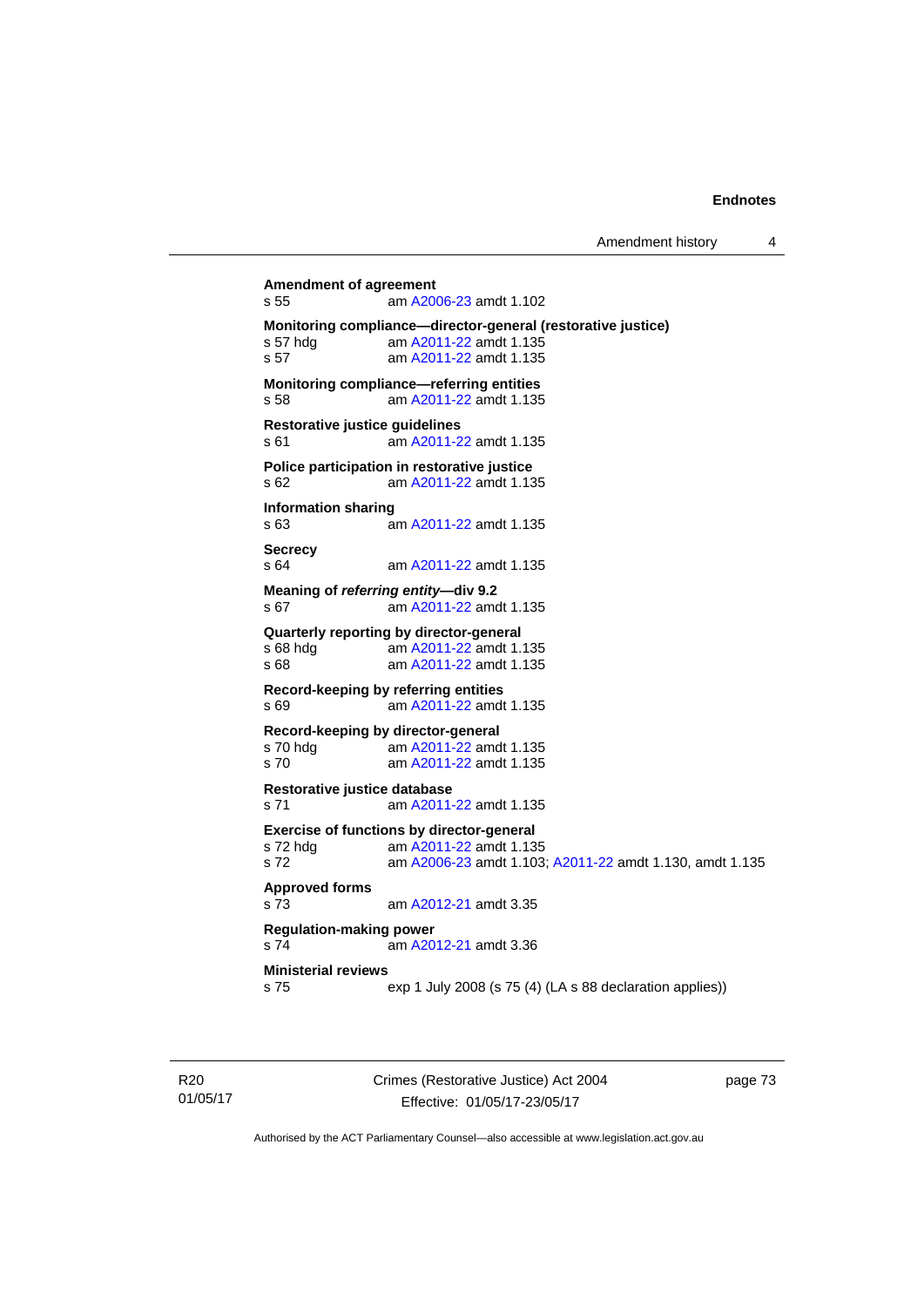4 Amendment history

**Administrative Decisions (Judicial Review) Act 1989, schedule 1, new clause 9**  s 76 om LA s 89 (3) **Crimes Act 1900, section 342 (1) (u)**  s 77 om LA s 89 (3) **Crimes Act 1900, section 344 (1) (f)**  s 78 om LA s 89 (3) **Crimes Act 1900, section 364 (1) (k)**  s 79 om LA s 89 (3) **Dictionary**  dict am [A2011-22](http://www.legislation.act.gov.au/a/2011-22) amdt 1.131, amdt 1.132; [A2014-18](http://www.legislation.act.gov.au/a/2014-18) amdt 3.24 def *chief executive (children and young people)* om [A2011-22](http://www.legislation.act.gov.au/a/2011-22) amdt 1.133 def *chief executive (corrections)* om [A2011-22](http://www.legislation.act.gov.au/a/2011-22) amdt 1.133 def *chief executive (restorative justice)* om [A2011-22](http://www.legislation.act.gov.au/a/2011-22) amdt 1.133 def *court referral order* am [A2014-18](http://www.legislation.act.gov.au/a/2014-18) amdt 3.25 def *director-general (children and young people)* ins [A2011-22](http://www.legislation.act.gov.au/a/2011-22) amdt 1.134 def *director-general (corrections)* ins [A2011-22](http://www.legislation.act.gov.au/a/2011-22) amdt 1.134 def *director-general (restorative justice)* ins [A2011-22](http://www.legislation.act.gov.au/a/2011-22) amdt 1.134 def *domestic violence offence* om [A2016-4](http://www.legislation.act.gov.au/a/2016-4/default.asp) s 108 def *less serious domestic violence offence* ins [A2016-4](http://www.legislation.act.gov.au/a/2016-4/default.asp)  $s$  109 om [A2016-42](http://www.legislation.act.gov.au/a/2016-42/default.asp) amdt 3.38 def *less serious family violence offence* ins [A2016-42](http://www.legislation.act.gov.au/a/2016-42/default.asp) amdt 3.39 def *less serious sexual offence* ins [A2016-4](http://www.legislation.act.gov.au/a/2016-4/default.asp) s 109 def *relevant person* ins [A2016-4](http://www.legislation.act.gov.au/a/2016-4/default.asp) s 109 om [A2016-42](http://www.legislation.act.gov.au/a/2016-42/default.asp) amdt 3.40 def *relevant relationship* ins [A2016-4](http://www.legislation.act.gov.au/a/2016-4/default.asp) s 109 om [A2016-42](http://www.legislation.act.gov.au/a/2016-42/default.asp) amdt 3.40 def *restorative justice agreement* am [A2014-18](http://www.legislation.act.gov.au/a/2014-18) amdt 3.26 def *section 24 referral conditions* am [A2014-18](http://www.legislation.act.gov.au/a/2014-18) amdt 3.27 def *serious domestic violence offence* ins [A2016-4](http://www.legislation.act.gov.au/a/2016-4/default.asp) s 109 om [A2016-42](http://www.legislation.act.gov.au/a/2016-42/default.asp) amdt 3.40 def *serious family violence offence* ins [A2016-42](http://www.legislation.act.gov.au/a/2016-42/default.asp) amdt 3.41 def *serious sexual offence* ins [A2016-4](http://www.legislation.act.gov.au/a/2016-4/default.asp) s 109 def *sexual offence* ins [A2016-4](http://www.legislation.act.gov.au/a/2016-4/default.asp) s 109

page 74 Crimes (Restorative Justice) Act 2004 Effective: 01/05/17-23/05/17

R20 01/05/17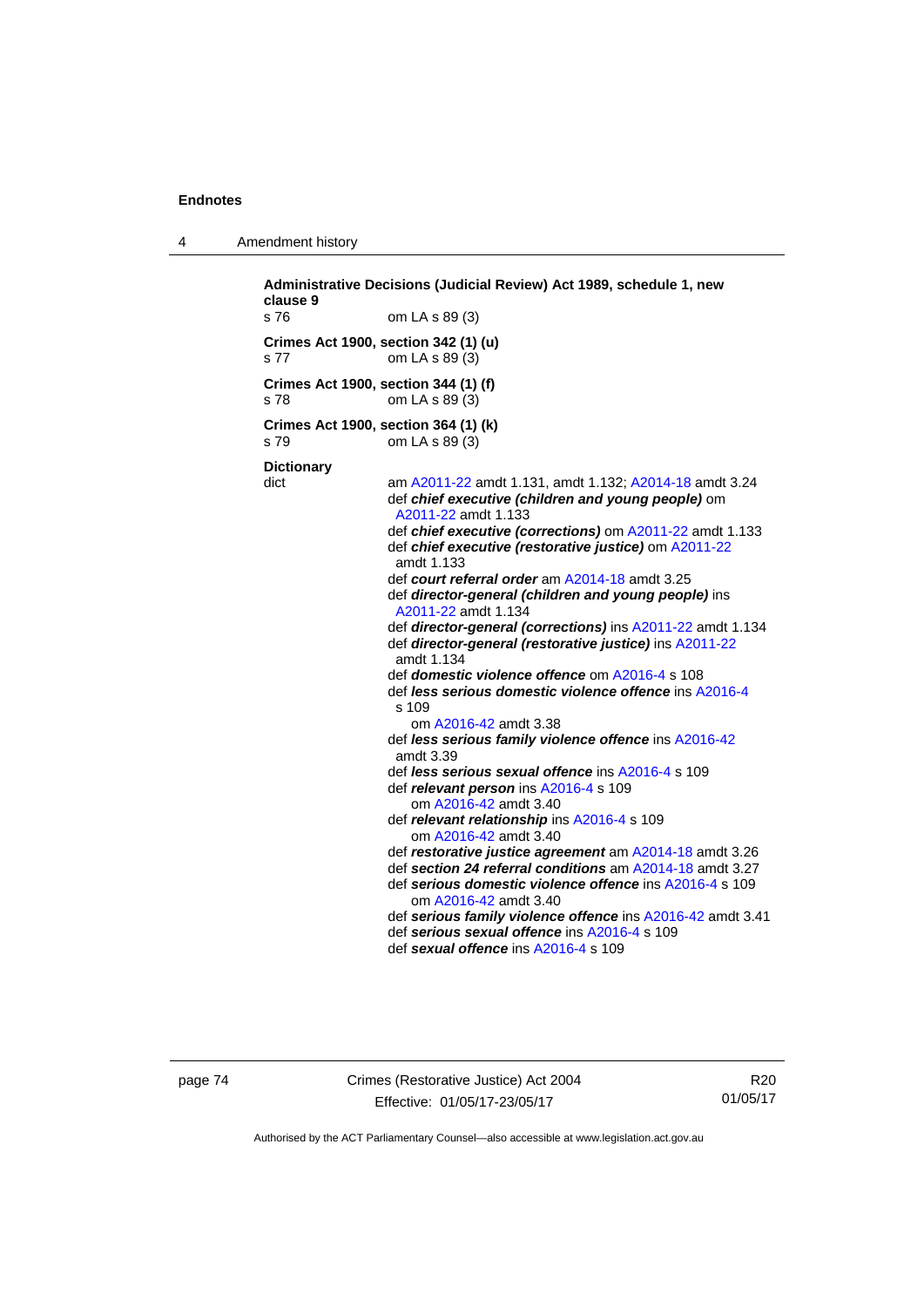# **5 Earlier republications**

Some earlier republications were not numbered. The number in column 1 refers to the publication order.

Since 12 September 2001 every authorised republication has been published in electronic pdf format on the ACT legislation register. A selection of authorised republications have also been published in printed format. These republications are marked with an asterisk (\*) in column 1. Electronic and printed versions of an authorised republication are identical.

| <b>Republication</b><br>No and date | <b>Effective</b>             | Last<br>amendment<br>made by | <b>Republication</b><br>for |
|-------------------------------------|------------------------------|------------------------------|-----------------------------|
| R <sub>1</sub><br>31 Jan 2005       | 31 Jan 2005-<br>24 Mar 2005  | not amended                  | new Act                     |
| R <sub>2</sub>                      | 25 Mar 2005-                 | A2005-13                     | amendments by               |
| 25 Mar 2005                         | 21 Dec 2005                  |                              | A2005-13                    |
| R <sub>3</sub>                      | 22 Dec 2005-                 | A2005-60                     | amendments by               |
| 22 Dec 2005                         | 1 June 2006                  |                              | A2005-60                    |
| R <sub>4</sub>                      | 2 June 2006-                 | A2006-23                     | amendments by               |
| 2 June 2006                         | 11 Apr 2007                  |                              | A2006-23                    |
| R <sub>5</sub>                      | 12 Apr 2007-                 | A2007-3                      | amendments by               |
| 12 Apr 2007                         | 1 July 2008                  |                              | A2007-3                     |
| R <sub>6</sub><br>2 July 2008       | 2 July 2008-<br>28 July 2008 | A2007-3                      | commenced expiry            |
| R7                                  | 29 July 2008-                | A2008-22                     | amendments by               |
| 29 July 2008                        | 26 Aug 2008                  |                              | A2008-22                    |
| R <sub>8</sub>                      | 27 Aug 2008-                 | A2008-29                     | amendments by               |
| 27 Aug 2008                         | 26 Oct 2008                  |                              | A2008-29                    |
| R <sub>9</sub>                      | 27 Oct 2008-                 | A2008-46                     | amendments by               |
| 27 Oct 2008                         | 26 Feb 2009                  |                              | A2008-20                    |
| R <sub>10</sub>                     | 27 Feb 2009-                 | A2008-46                     | amendments by               |
| 27 Feb 2009                         | 7 Mar 2009                   |                              | A2008-20                    |
| R <sub>11</sub>                     | 8 Mar 2009-                  | A2008-46                     | amendments by               |
| 8 Mar 2009                          | 29 Mar 2009                  |                              | A2008-42                    |
| R <sub>12</sub>                     | 30 Mar 2009-                 | A2008-46                     | amendments by               |
| 30 Mar 2009                         | 16 Dec 2009                  |                              | A2008-46                    |
|                                     |                              |                              |                             |

R20 01/05/17 Crimes (Restorative Justice) Act 2004 Effective: 01/05/17-23/05/17

page 75